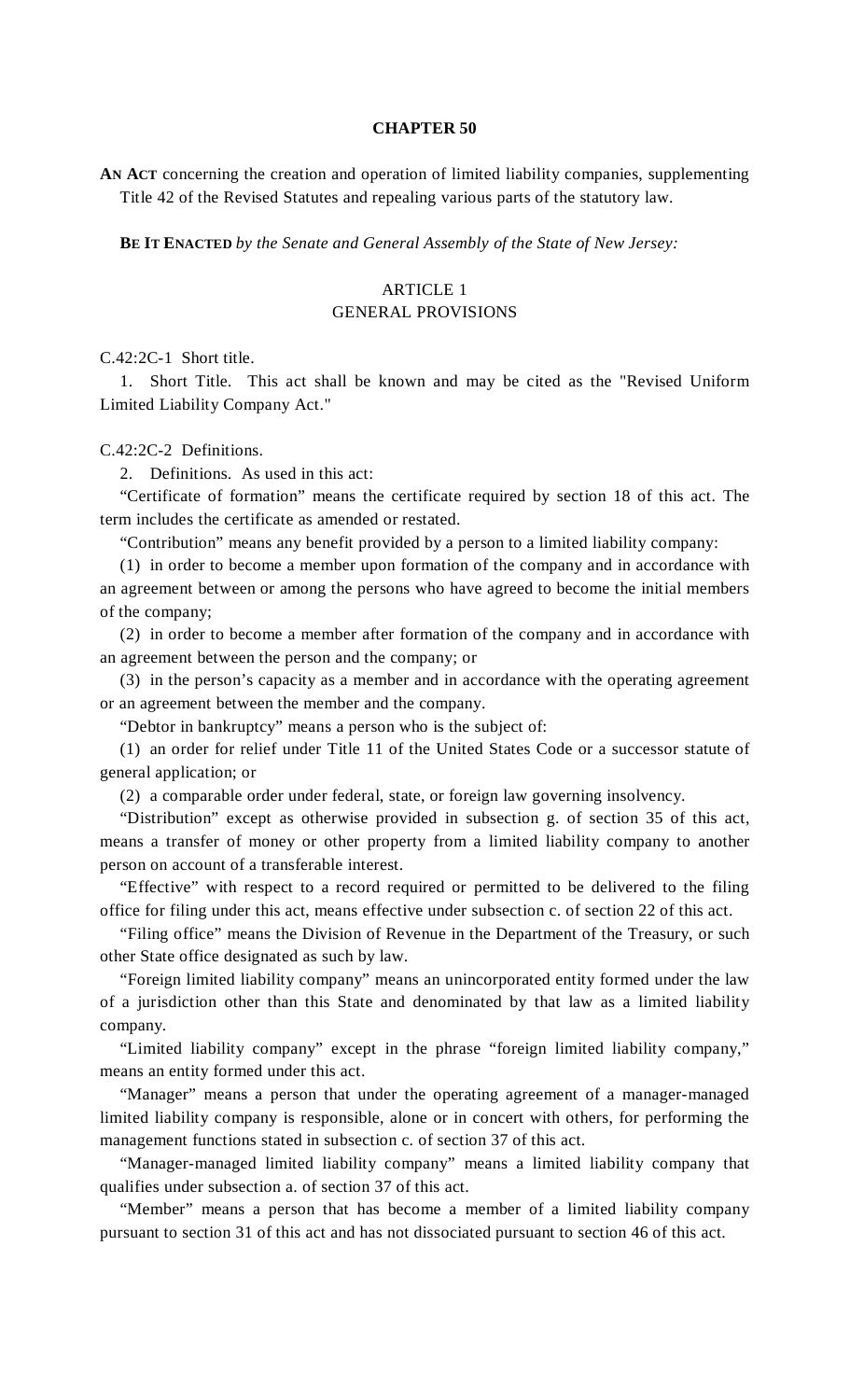$\mathcal{L}$ 

 "Member-managed limited liability company" means a limited liability company that is not a manager-managed limited liability company.

 "Operating agreement" means the agreement, whether or not referred to as an operating agreement and whether oral, in a record, implied, or in any combination thereof, of all the members of a limited liability company, including a sole member, concerning the matters described in subsection a. of section 11 of this act. The term includes the agreement as amended or restated.

 "Organizer" means a person that acts to form a limited liability company pursuant to section 18 of this act.

 "Person" means an individual, corporation, business trust, estate, trust, partnership, limited liability company, association, joint venture, public corporation, government or governmental subdivision, agency, or instrumentality, or any other legal or commercial entity.

 "Principal office" means the principal executive office of a limited liability company or foreign limited liability company, whether or not the office is located in this State.

 "Record" means information that is inscribed on a tangible medium or that is stored in an electronic or other medium and is retrievable in perceivable form.

"Registered office" means:

 (1) the office that a limited liability company is required to designate and maintain pursuant to section 14 of this act; or

(2) the principal office of a foreign limited liability company.

"Sign" means, with the present intent to authenticate or adopt a record:

(1) to execute or adopt a tangible symbol; or

 (2) to attach to or logically associate with the record an electronic symbol, sound, or process.

 "State" means a state of the United States, the District of Columbia, Puerto Rico, the United States Virgin Islands, or any territory or insular possession subject to the jurisdiction of the United States.

 "Terminated" means, with respect to a limited liability company, that such company has been dissolved, that all of its affairs have been wound up, and that all of its assets have been either applied to discharge its obligations to creditors, including members that are creditors, or distributed to its members.

 "Transfer" includes an assignment, conveyance, deed, bill of sale, lease, mortgage, security interest, encumbrance, gift, and transfer by operation of law.

 "Transferable interest" means the right, as originally associated with a person's capacity as a member, to receive distributions from a limited liability company in accordance with the operating agreement, whether or not the person remains a member or continues to own any part of the right.

 "Transferee" means a person to which all or part of a transferable interest has been transferred, whether or not the transferor is a member.

C.42:2C-3 Knowledge; notice.

- 3. Knowledge; Notice.
- a. A person knows a fact when the person:
- (1) has actual knowledge of it; or

 (2) is deemed to know it under paragraph (1) of subsection d. of this section or law other than this act.

b. A person has notice of a fact when the person: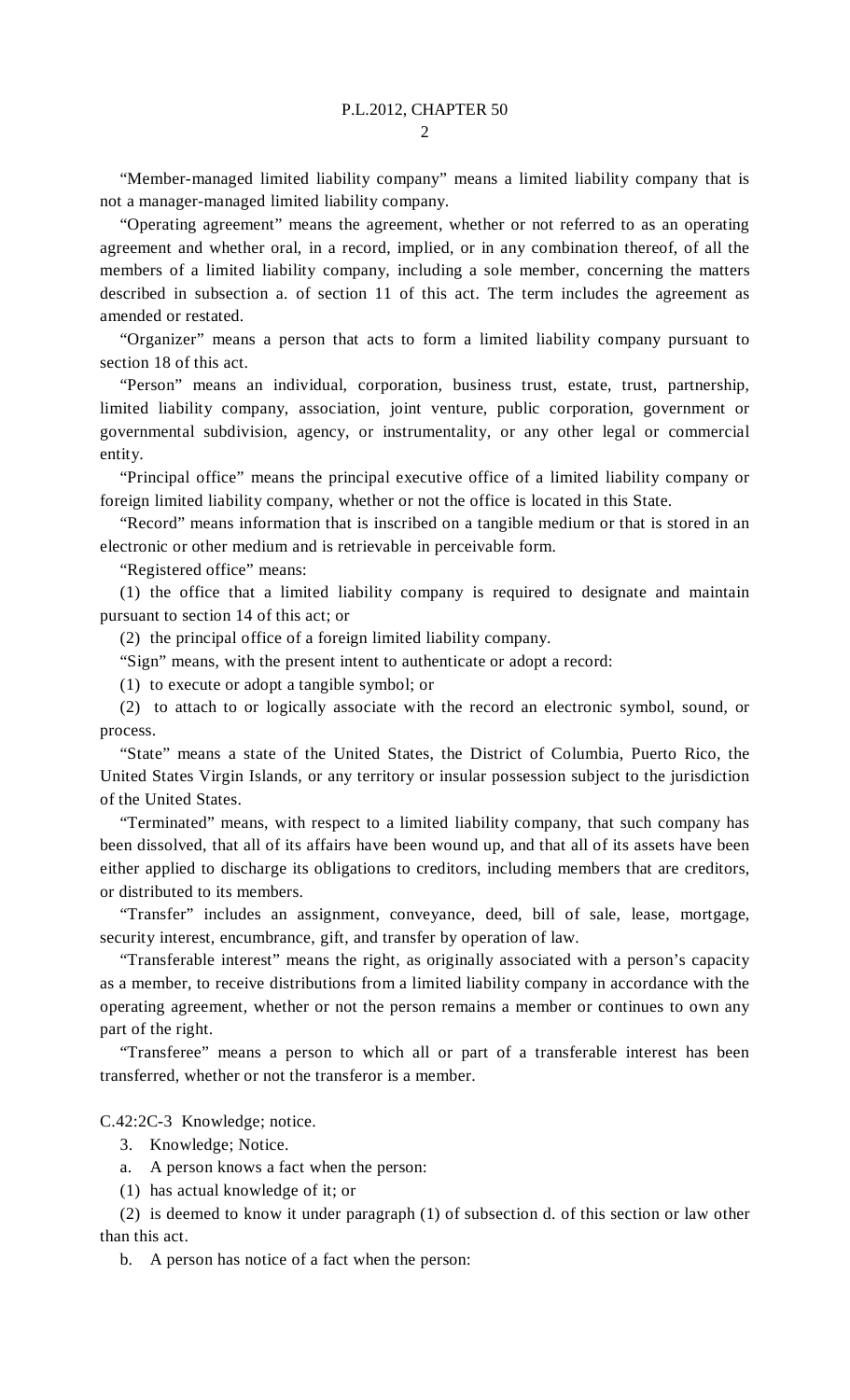(1) has reason to know the fact from all of the facts known to the person at the time in question; or

 (2) is deemed to have notice of the fact under paragraph (2) of subsection d. of this section.

 c. A person notifies another of a fact by taking steps reasonably required to inform the other person in ordinary course, whether or not the other person knows the fact.

A person that is not a member is deemed:

 (1) to know of a limitation on authority to transfer real property as provided in subsection g. of section 28 of this act; and

(2) to have notice of a limited liability company's:

 (a) dissolution, 90 days after a certificate of dissolution, pursuant to subparagraph (a) of paragraph (2) of subsection b. of section 49 of this act becomes effective;

 (b) termination, 90 days after a statement of termination, pursuant to subparagraph (f) of paragraph (2) of subsection b. of section 49 of this act becomes effective; and

 (c) merger, conversion, or domestication, 90 days after articles of merger, conversion, or domestication under Article 10 (sections 73 through 87 of this act) become effective.

C.42:2C-4 Nature, purposes and duration of limited liability company.

4. Nature, Purpose and Duration of Limited Liability Company.

a. A limited liability company is an entity distinct from its members.

 b. A limited liability company may have any lawful purpose, regardless of whether for profit.

c. A limited liability company has perpetual duration.

C.42:2C-5 Powers.

 5. Powers. A limited liability company has the capacity to sue and be sued in its own name and the power to do all things necessary or convenient to carry on its activities.

C.42:2C-6 Governing law.

6. Governing Law. The law of this State governs:

a. The internal affairs of a limited liability company; and

 b. The liability of a member as member and a manager as manager for the debts, obligations, or other liabilities of a limited liability company.

C.42:2C-7 Supplemental principles of law.

 7. Supplemental Principles of Law. Unless displaced by particular provisions of this act, the principles of law and equity supplement this act.

C.42:2C-8 Name.

8. Name.

 a. The name of a limited liability company shall contain the words "limited liability company" or the abbreviation "L.L.C." or "LLC". "Limited" may be abbreviated as "Ltd.", and "company" may be abbreviated as "Co.".

 b. Unless authorized by subsection c. of this section, the name of a limited liability company shall be distinguishable in the records of the filing office from:

 (1) the name of each person that is not an individual and that is incorporated, organized, or authorized to transact business in this State; and

(2) each name reserved under section 10 of this act.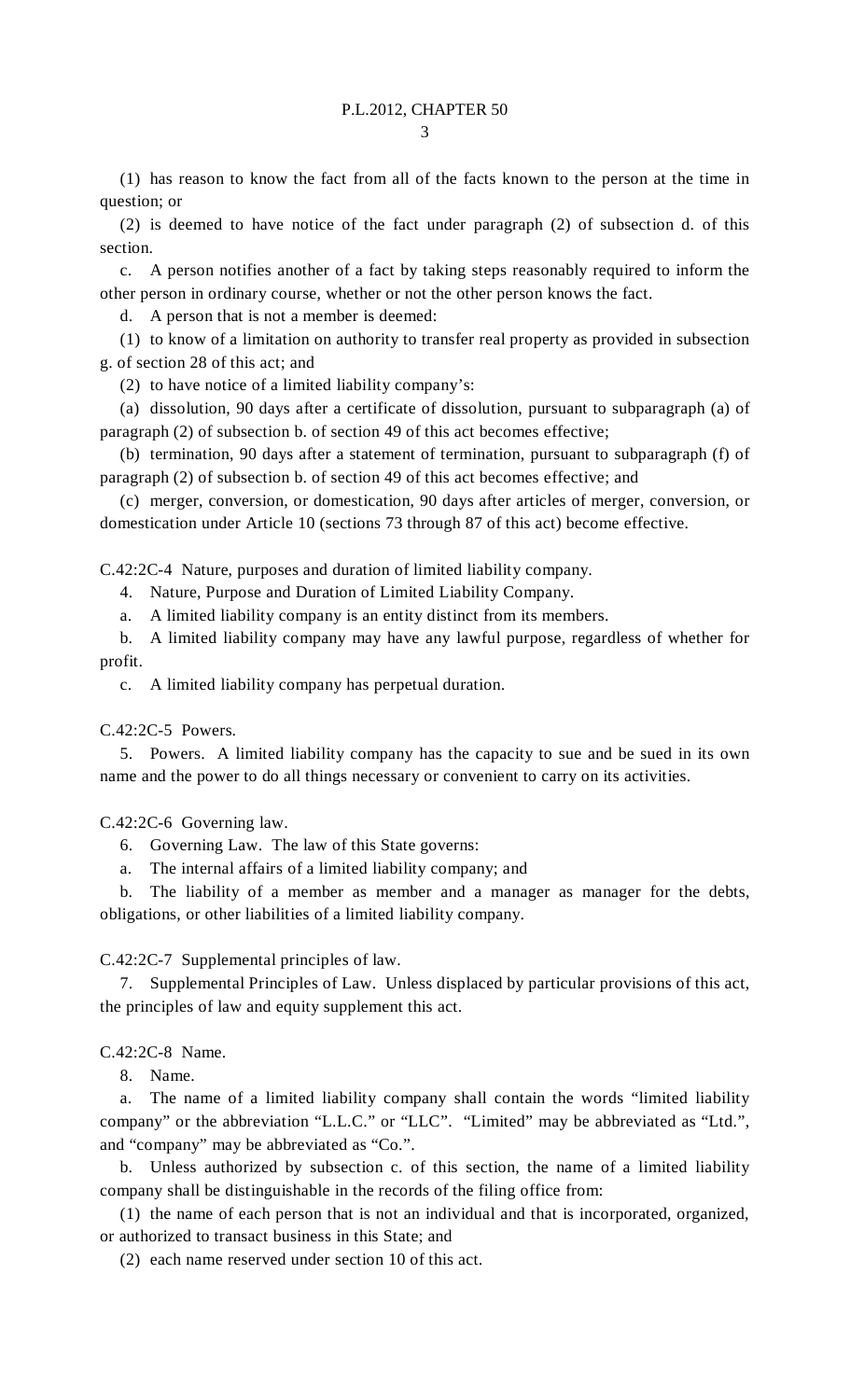$\overline{A}$ 

 c. Furthermore, the name of a limited liability company shall not contain any word or phrase, or any abbreviation or derivative thereof, the use of which is prohibited or restricted by any other statute of this State, unless the limited liability company has complied with the restrictions.

 d. A limited liability company may apply to the filing office for authorization to use a name that does not comply with subsection b. of this section. The filing office shall authorize use of the name applied for if, as to each noncomplying name:

 (1) the present user, registrant, or owner of the noncomplying name consents in a signed record to the use and submits an undertaking in a form satisfactory to the filing office to change the noncomplying name to a name that complies with subsection b. of this section and is distinguishable in the records of the filing office from the name applied for; or

 (2) the applicant delivers to the filing office a certified copy of the final judgment of a court establishing the applicant's right to use in this State the name applied for.

 e. Subject to section 61, the provisions of this act shall apply to a foreign limited liability company transacting business in this State which has a certificate of authority to transact business in this State or which has applied for a certificate of authority.

C.42:2C-9 Use of name other than actual limited liability company name.

9. Use of Name Other Than Actual Limited Liability Company Name.

 a. A domestic limited liability company or foreign limited liability company which conducts activities in this State shall not conduct any of those activities using an alternate name, including an abbreviation of its name or an acronym, unless:

 (1) it also uses its actual name in the transaction of any of its activities in a manner that is not deceptive as to its actual identity; or

(2) it has first registered the alternate name as provided in subsection b. of this section.

 b. Any limited liability company may adopt and use any alternate name, including a name which would be unavailable as the name of a domestic or foreign limited liability company because of the prohibitions of subsection a. or b. of section 8 of this act, but not including any name not permitted as a limited liability company name by subsection c. of section 8 of this act, by filing an original and a copy of a certificate of registration of alternate name with the filing office executed on behalf of the limited liability company. The certificate shall set forth:

(1) The name, jurisdiction and date of formation of the limited liability company;

(2) The alternate name;

 (3) A brief statement of the character or nature of the particular activities to be conducted using the alternate name;

(4) That the limited liability company intends to use the alternate name in this State;

 (5) That the limited liability company has not previously used the alternate name in this State in violation of this section or, if it has, the month and year in which it commenced the use.

 c. The registration shall be effective for five years from the date of filing and may be renewed successively for additional five-year periods by filing an original and a copy of the certificate of renewal executed on behalf of the limited liability company any time within 90 days prior to, but not later than, the date of expiration of the registration. The certificate of renewal shall set forth the information required in paragraphs (1) through (4) of subsection b. of this section, the date of the certificate of registration then in effect and that the limited liability company is continuing to use the alternate name.

d. This section shall not: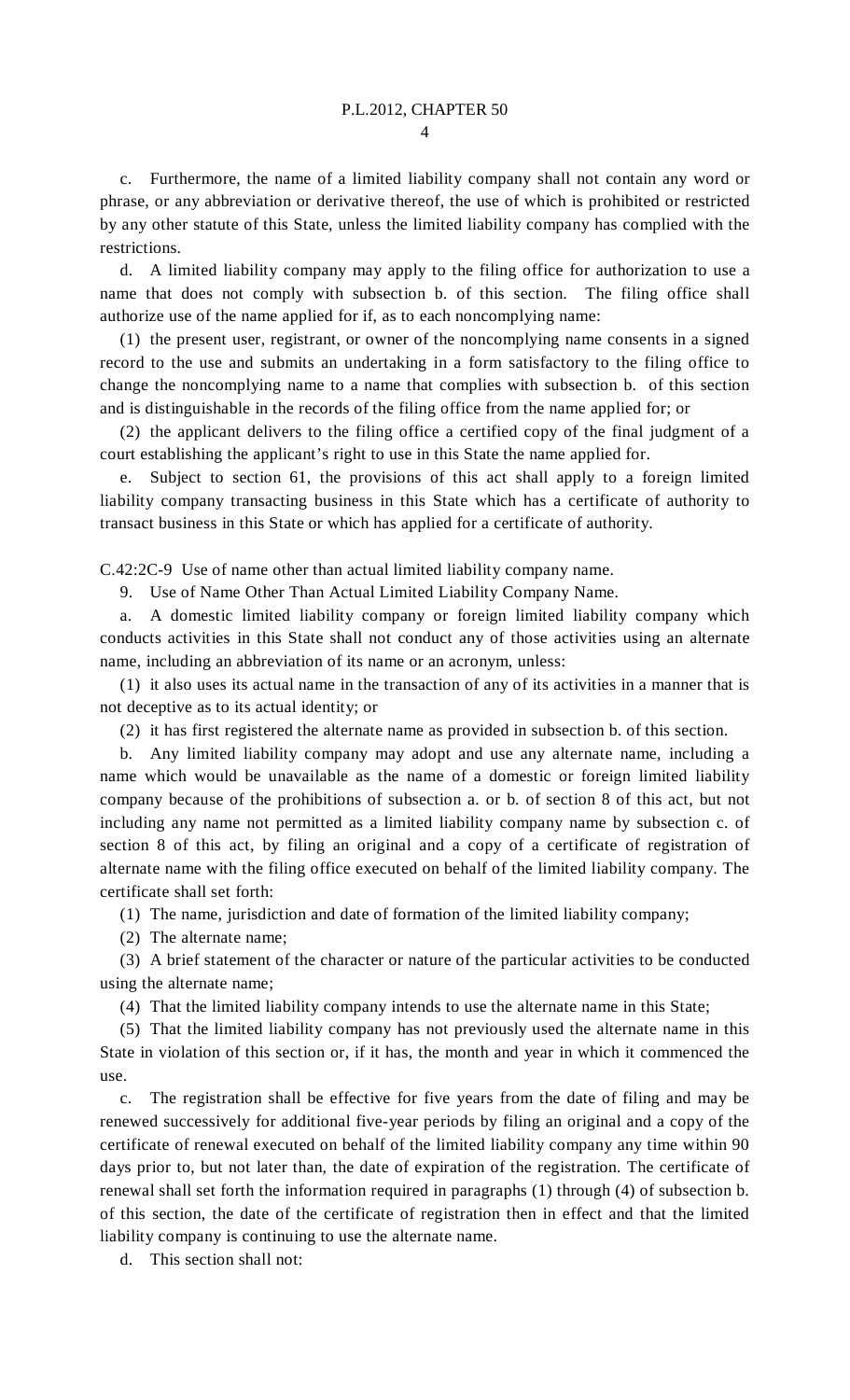(1) Grant to the registrant of an alternate name any right in the name as against any prior or subsequent use of the name, regardless of whether used as a trademark, trade name, business name or corporate name; or

 (2) Interfere with the power of any court to enjoin the use of the name on the basis of the law of unfair competition or on any other basis except the identity or similarity of the alternate name to any corporate, limited partnership or limited liability company name.

 e. A limited liability company which has used an alternate name in this State contrary to the provisions of this section shall, upon filing a certificate of registration of alternate name or an untimely certificate of renewal, pay to the filing office the filing fee prescribed for the certificate plus an additional filing fee equal to the full amount of the regular filing fee multiplied by the number of years it has been using the alternate name in violation of this section. For the purpose of this subsection, any part of a year shall be considered a full year.

 f. The failure of a limited liability company to file a certificate of registration or renewal of alternate name shall not impair the validity of any contract or act of the limited liability company and shall not prevent the limited liability company from defending any action or proceedings in any court of this State, but the limited liability company shall not maintain any action or proceeding in any court of this State arising out of a contract or act in which it used the alternate name until it has filed the applicable certificate.

 g. (1) A limited liability company which files a certificate of registration of alternate name which contains a false statement or omission regarding the date it first used an alternate name in this State shall, if the false statement or omission reduces the amount of the additional fee it paid or should have paid as provided in subsection e. of this section, forfeit to the State a penalty of not less than \$200 nor more than \$500.

 (2) A limited liability company which should have filed a certificate of registration or renewal of alternate name and fails to do so within 60 days after being notified of its obligation to do so by the filing office, by any other governmental officer, or by any person aggrieved by its failure to do so, shall forfeit to the State a penalty of not less than \$200 nor more than \$500.

 (3) A penalty imposed under this section shall be recovered with costs in an action brought by the Attorney General. The court may proceed on the action in a summary manner.

C.42:2C-10 Reservation of name.

10. Reservation of Name.

 a. A person may reserve the exclusive use of the name of a limited liability company, including a fictitious or assumed name for a foreign limited liability company whose name is not available, by delivering an application to the filing office for filing. The application must state the name and address of the applicant and the name proposed to be reserved. If the filing office finds that the name applied for is available, it must be reserved for the applicant's exclusive use for a 120-day period.

 b. The owner of a name reserved for a limited liability company may transfer the reservation to another person by delivering to the filing office for filing a signed notice of the transfer which states the name and address of the transferee.

C.42:2C-11 Operating agreement; scope, function, and limitations.

11. Operating Agreement; Scope, Function, and Limitations.

 a. Except as provided in subsections b. and c. of this section, the operating agreement governs: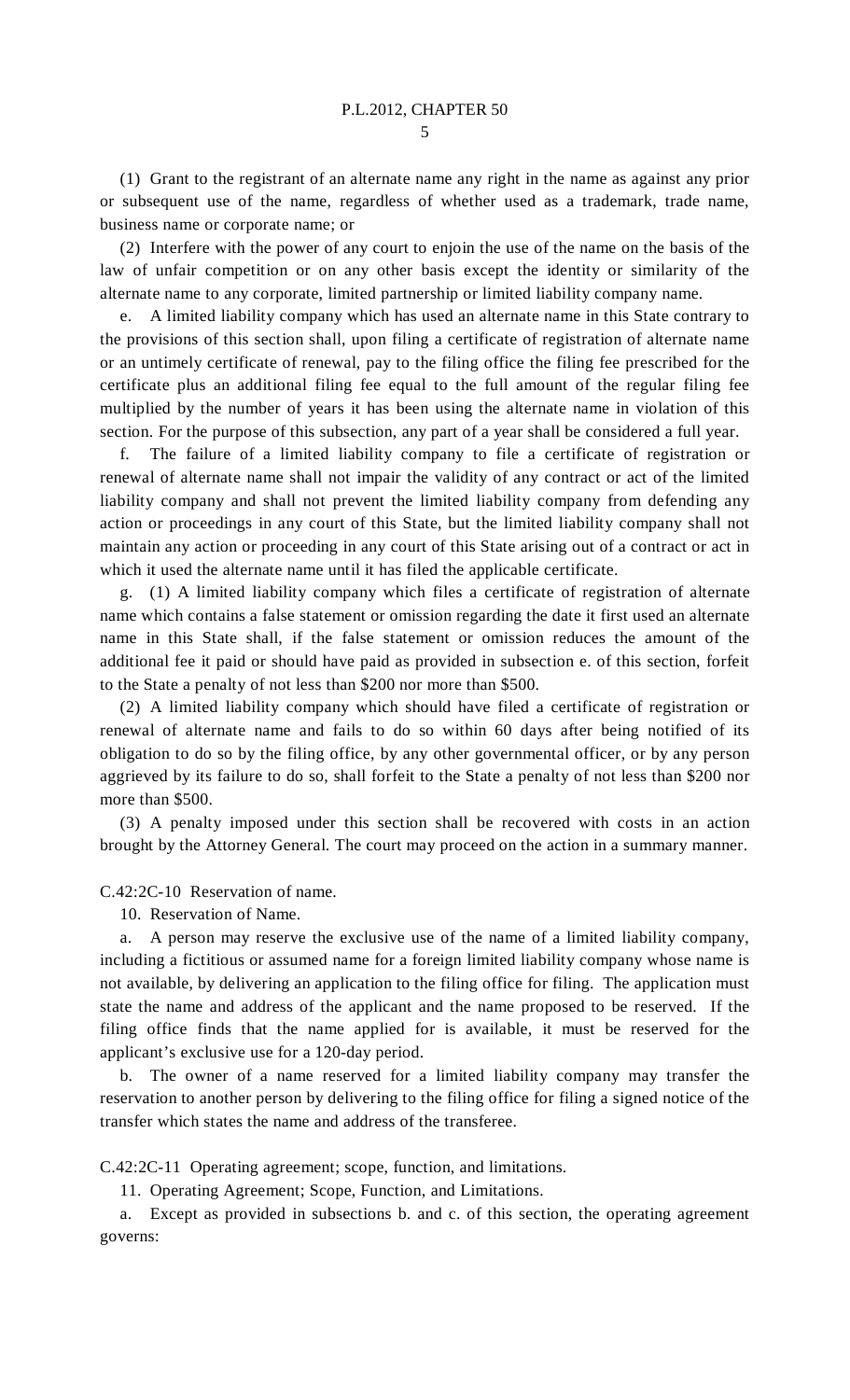(1) relations among the members as members and between the members and the limited liability company;

(2) the rights and duties under this act of a person in the capacity of manager;

(3) the activities of the company and the conduct of those activities; and

(4) the means and conditions for amending the operating agreement.

 b. To the extent the operating agreement does not otherwise provide for a matter described in subsection a. of this section, this act governs the matter.

c. An operating agreement may not:

 (1) vary a limited liability company's capacity under section 5 of this act to sue and be sued in its own name;

(2) vary the law applicable under section 6 of this act;

(3) vary the power of the court under section 21 of this act;

 (4) subject to subsections d. through g. of this section, eliminate the duty of loyalty, the duty of care, or any other fiduciary duty;

 (5) subject to subsections d. through g. of this section, eliminate the contractual obligation of good faith and fair dealing under subsection d. of section 39 of this act;

(6) unreasonably restrict the duties and rights stated in section 40 of this act;

 (7) vary the power of a court to decree dissolution in the circumstances specified in paragraphs (4) and (5) of subsection a. of section 48 of this act;

 (8) vary the requirement to wind up a limited liability company's business as specified in subsection a. and paragraph (1) of subsection b. of section 49 of this act;

 (9) unreasonably restrict the right of a member to maintain an action under Article 9 (sections 67 through 72 of this act);

 (10) restrict the right to approve a merger, conversion, or domestication under section 86 of this act to a member that will have personal liability with respect to a surviving, converted, or domesticated organization; or

 (11) except as otherwise provided in subsection b. of section 13 of this act, restrict the rights under this act of a person other than a member or manager.

d. If not manifestly unreasonable, the operating agreement may:

(1) restrict or eliminate the duty:

 (a) as required in paragraph (1) of subsection b. and subsection g. of section 39 of this act, to account to the limited liability company and to hold as trustee for it any property, profit, or benefit derived by the member in the conduct or winding up of the company's business, from a use by the member of the company's property, or from the appropriation of a limited liability company opportunity;

 (b) as required in paragraph (2) of subsection b. and subsection g. of section 39 of this act, to refrain from dealing with the company in the conduct or winding up of the company's business as or on behalf of a party having an interest adverse to the company; and

 (c) as required by paragraph (3) of subsection b. and subsection g. of section 39 of this act, to refrain from competing with the company in the conduct of the company's business before the dissolution of the company;

 (2) identify specific types or categories of activities that do not violate the duty of loyalty;

 (3) alter the duty of care, except to authorize intentional misconduct or knowing violation of law;

 (4) alter any other fiduciary duty, including eliminating particular aspects of that duty; and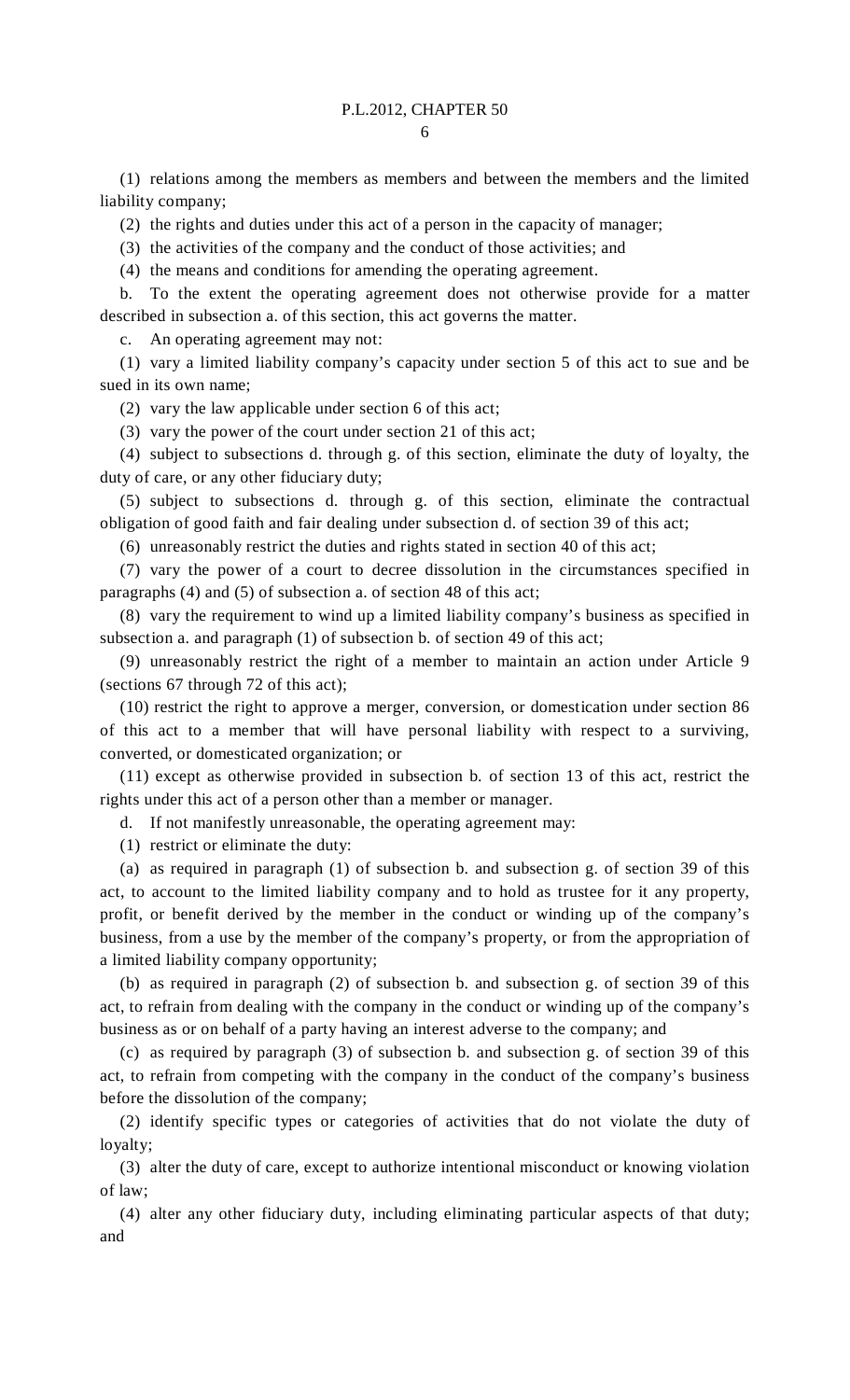(5) prescribe the standards by which to measure the performance of the contractual obligation of good faith and fair dealing under subsection d. and subsection g. of section 39 of this act.

 e. The operating agreement may specify the method by which a specific act or transaction that would otherwise violate the duty of loyalty may be authorized or ratified by one or more disinterested and independent persons after full disclosure of all material facts.

 f. To the extent the operating agreement of a member-managed limited liability company expressly relieves a member of a responsibility that the member would otherwise have under this act and imposes the responsibility on one or more other members, the operating agreement may, to the benefit of the member that the operating agreement relieves of the responsibility, also eliminate or limit any fiduciary duty that would have pertained to the responsibility.

 g. The operating agreement may alter or eliminate the indemnification for a member or manager provided by section 38 of this act and may eliminate or limit a member or manager's liability to the limited liability company and members for money damages, except for:

(1) breach of the duty of loyalty;

 (2) a financial benefit received by the member or manager to which the member or manager is not entitled;

(3) a breach of a duty under section 36 of this act;

(4) intentional infliction of harm on the company or a member; or

(5) an intentional violation of criminal law.

 h. The court shall decide any claim under paragraph (1) of subsection d. of this section that a term of an operating agreement is manifestly unreasonable. The court:

 (1) shall make its determination as of the time the challenged term became part of the operating agreement and by considering only circumstances existing at that time; and

 (2) may invalidate the term only if, in light of the purposes and activities of the limited liability company, it is readily apparent that:

(a) the objective of the term is unreasonable; or

(b) the term is an unreasonable means to achieve the provision's objective.

 i. This act is to be liberally construed to give the maximum effect to the principle of freedom of contract and to the enforceability of operating agreements.

C.42:2C-12 Operating agreement; effect on limited liability company and persons becoming members; preformation agreement.

 12. Operating Agreement; Effect on Limited Liability Company and Persons Becoming Members; Preformation Agreement.

 a. A limited liability company is bound by and may enforce the operating agreement, whether or not the company has itself manifested assent to the operating agreement.

 b. A person that becomes a member of a limited liability company is deemed to assent to the operating agreement.

 c. Two or more persons intending to become the initial members of a limited liability company may make an agreement providing that upon the formation of the company the agreement will become the operating agreement. One person intending to become the initial member of a limited liability company may assent to terms providing that upon the formation of the company the terms will become the operating agreement.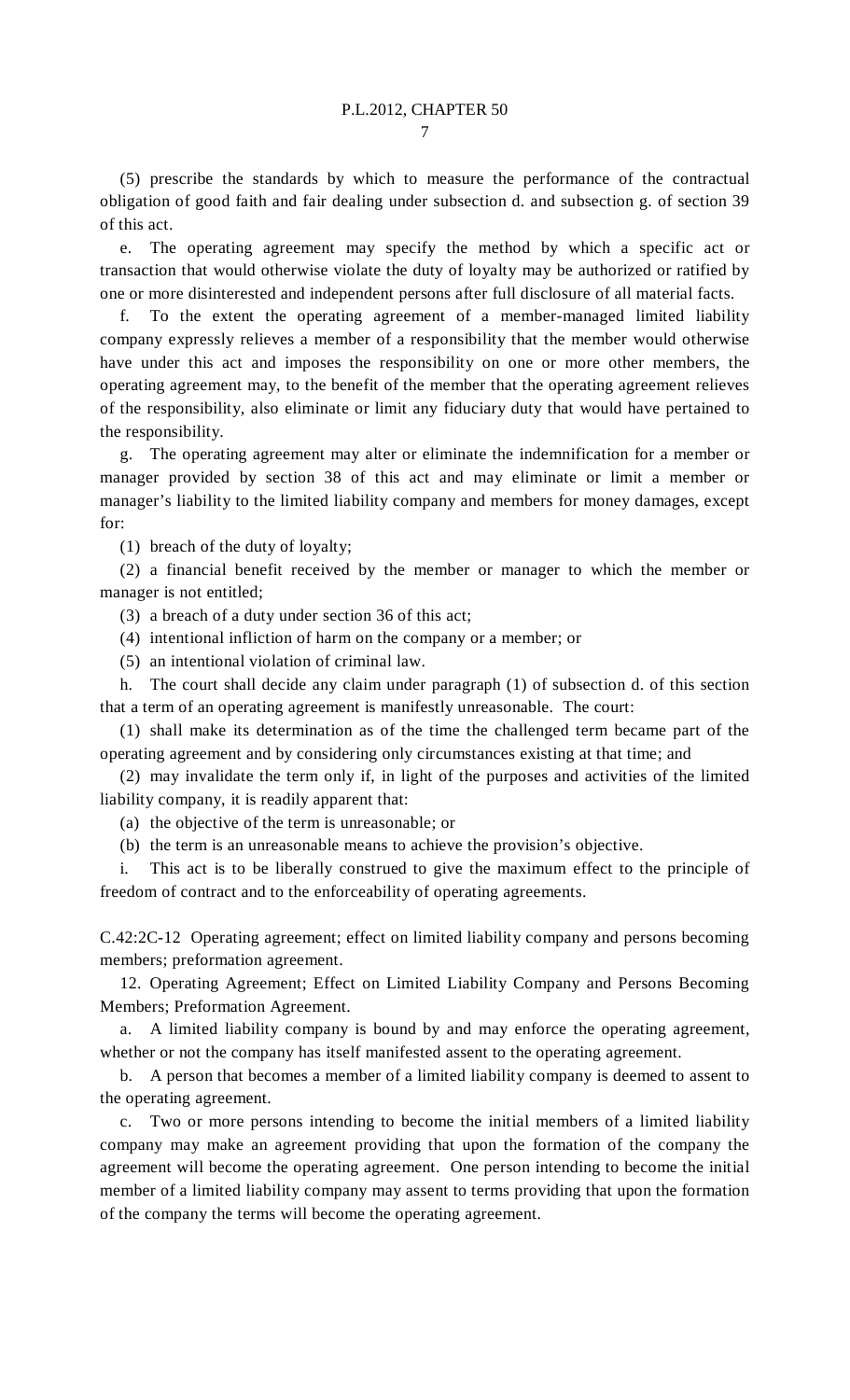C.42:2C-13 Operating agreement; effect on third parties and relationship to records effective on behalf of limited liability company.

 13. Operating Agreement; Effect on Third Parties and Relationship to Records Effective on Behalf of Limited Liability Company.

 a. An operating agreement may specify that its amendment requires the approval of a person that is not a party to the operating agreement or the satisfaction of a condition. An amendment is ineffective if its adoption does not include the required approval or satisfy the specified condition.

 b. The obligations of a limited liability company and its members to a person in the person's capacity as a transferee or dissociated member are governed by the operating agreement. Subject only to any court order issued under paragraph (2) of subsection b. of section 43 of this act to effectuate a charging order, an amendment to the operating agreement made after a person becomes a transferee or dissociated member is effective with regard to any debt, obligation, or other liability of the limited liability company or its members to the person in the person's capacity as a transferee or dissociated member.

 c. If a record that has been delivered by a limited liability company to the filing office for filing and has become effective under this act contains a provision that would be ineffective under subsection c. of section 11 of this act, if contained in the operating agreement, the provision is likewise ineffective in the record.

 d. Subject to subsection c. of this section, if a record that has been delivered by a limited liability company to the filing office for filing and has become effective under this act conflicts with a provision of the operating agreement:

 (1) the operating agreement prevails as to members, dissociated members, transferees, and managers; and

(2) the record prevails as to other persons to the extent they reasonably rely on the record.

14. Office and Agent for Service of Process.

C.42:2C-14 Office and agent for service of process.

Office and agent for service of process.

a. A limited liability company shall designate and continuously maintain in this State:

- (1) an office, which need not be a place of its activity in this State; and
- (2) an agent for service of process.

 b. A foreign limited liability company that has a certificate of authority under section 58 of this act shall designate and continuously maintain in this State an office and an agent for service of process.

An agent for service of process of a limited liability company or foreign limited liability company shall be an individual who is a resident of this State or other person with authority to transact business in this State.

C.42:2C-15 Change of designated office or agent for service of process.

15. Change of Designated Office or Agent For Service of Process.

 a. A limited liability company or foreign limited liability company may change its registered office, its agent for service of process, or the address of its agent for service of process by delivering to the filing office for filing a statement of change containing:

(1) the name of the company;

(2) the street and mailing addresses of its current registered office;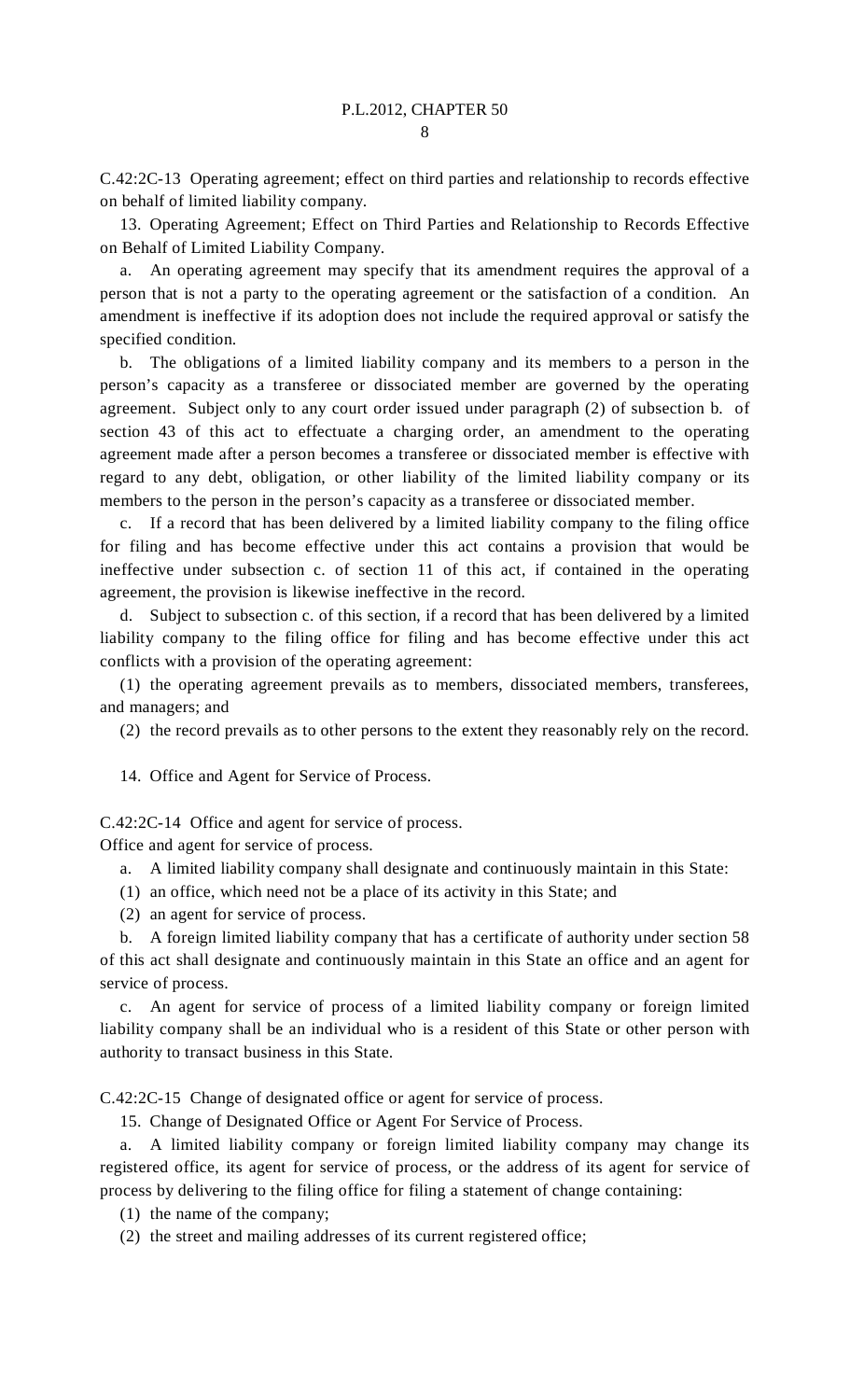$\overline{Q}$ 

 (3) if the current registered office is to be changed, the street and mailing addresses of the new registered office;

 (4) the name and street and mailing addresses of its current agent for service of process; and

 (5) if the current agent for service of process or an address of the agent is to be changed, the new information.

 b. A registered agent may, with prior notice to the limited liability company for which it is the registered agent, change the address of the registered office of any domestic or foreign limited liability company for which the registered agent is the registered agent to another address in this State by filing in the filing office a statement of change, executed by the registered agent, setting forth the names of each limited liability company, and the address at which the registered agent has maintained the registered office for each limited liability company, and further certifying to the new address to which the registered office will be changed on a given day, and at which new address the registered agent will thereafter maintain the registered office for each limited liability company recited in the statement of change. Upon the filing of such statement of change, the filing office shall furnish to the registered agent a filed copy of the same together with a receipt for the fees, and thereafter, or until further change of address, as authorized by law, the registered office in this State of each limited liability company recited in the statement of change shall be located at the new address of the registered agent thereof as given in such statement of change.

 c. In the event of a change of name of any person acting as a registered agent of a limited liability company, the registered agent shall file in the filing office a statement of change, executed by the registered agent, setting forth the new name of the registered agent, the name of the registered agent before it was changed, the name of each limited liability company represented by the registered agent, and the address at which the registered agent has maintained the registered office for each limited liability company. Upon the filing of the statement of change, the filing office shall furnish to the registered agent a filed copy of the same together with a receipt for the fees.

 d. Filing a statement of change under this section shall be deemed to be an amendment of the certificate of formation or the certificate of authority of each limited liability company affected thereby and no limited liability company shall be required to take any further action with respect thereto, to amend its certificate of formation or certificate of authority under this act.

 e. Subject to subsection c. of section 22 of this act, a statement of change is effective when filed by the filing office.

C.42:2C-16 Resignation of agent for service of process.

16. Resignation of Agent for Service of Process.

 a. To resign as an agent for service of process of a limited liability company or foreign limited liability company, the agent shall deliver to the filing office for filing a statement of resignation containing the company name and stating that the agent is resigning.

 b. The filing office shall file a statement of resignation delivered under subsection a. of this section and mail or otherwise provide or deliver a copy to the registered office of the company or the principal office of the company if the mailing address of the principal office appears in the records of the filing office and is different from the mailing address of the registered office.

c. An agency for service of process terminates on the earlier of:

(1) the 31st day after the filing office files the statement of resignation;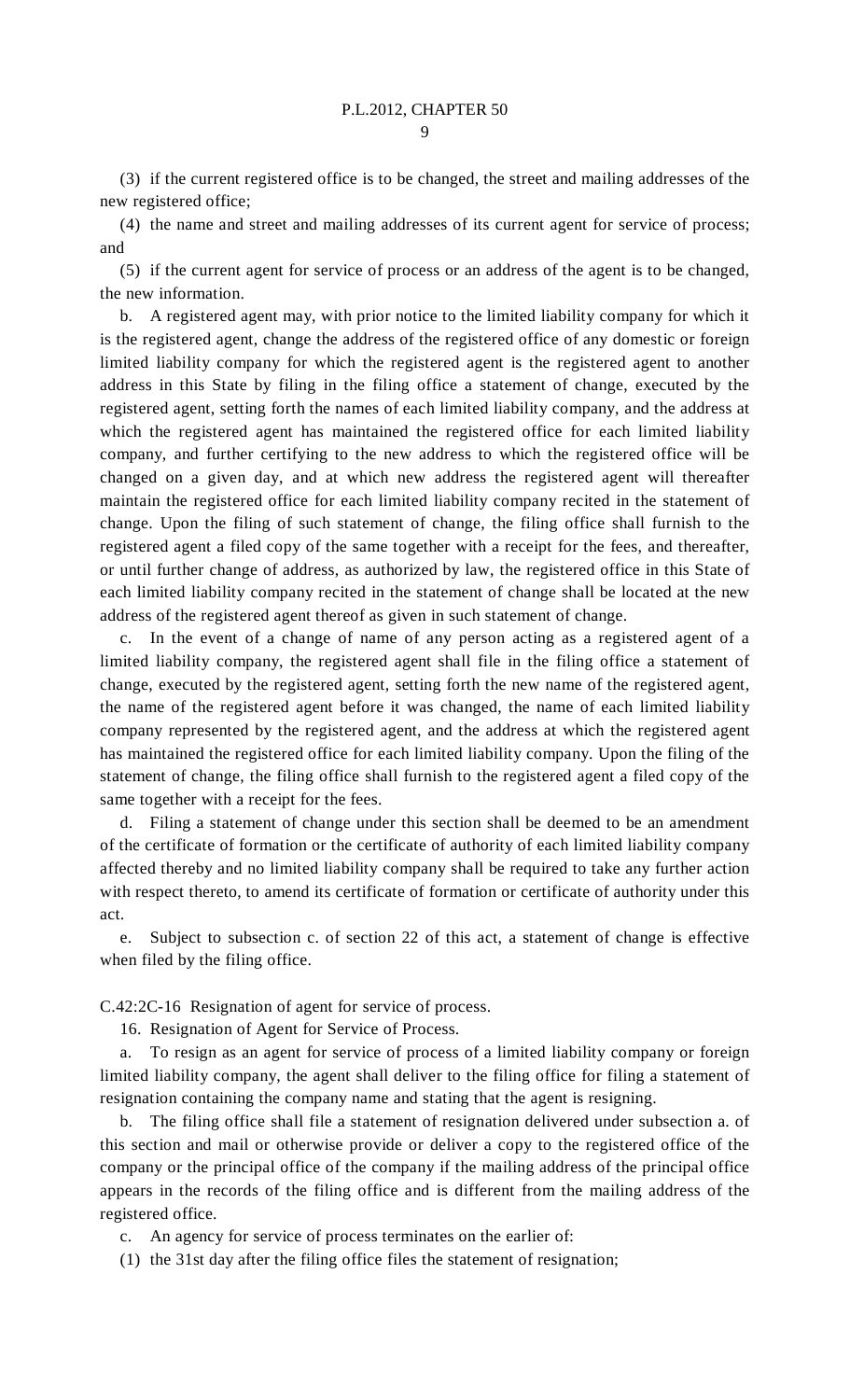(2) when a record designating a new agent for service of process is delivered to the filing office for filing on behalf of the limited liability company and becomes effective.

C.42:2C-17 Service of process.

17. Service of Process.

 a. An agent for service of process appointed by a limited liability company or foreign limited liability company is an agent of the company for service of any process, notice, or demand required or permitted by law to be served on the company.

 b. If a limited liability company or foreign limited liability company does not appoint or maintain an agent for service of process in this State or the agent for service of process cannot with reasonable diligence be found at the agent's street address, the filing office is an agent of the company upon whom process, notice, or demand may be served.

 c. Service of any process, notice, or demand on the filing office as agent for a limited liability company or foreign limited liability company may be made by delivering to the filing office duplicate copies of the process, notice, or demand. If a process, notice, or demand is served on the filing office, the filing office shall forward one of the copies by mail or otherwise provide or deliver a copy to the registered office of the company or the principal office of the company if the mailing address of the principal office appears in the records of the filing office and is different from the mailing address of the registered office.

d. Service is effected under subsection c. of this section at the earliest of:

 (1) the date the limited liability company or foreign limited liability company receives the process, notice, or demand;

(2) the date shown on the return receipt, if signed on behalf of the company; or

 (3) five days after the process, notice, or demand is deposited with the United States Postal Service, if correctly addressed and with sufficient postage.

 e. The filing office shall keep a record of each process, notice, and demand served pursuant to this section and record the date of, and the action taken regarding, the service.

 f. This section does not affect the right to serve process, notice, or demand in any other manner provided by law.

#### ARTICLE 2

#### FORMATION; CERTIFICATE OF FORMATION AND OTHER FILINGS

C.42:2C-18 Formation of limited liability company; certificate of formation.

18. Formation of Limited Liability Company; Certificate of Formation.

 a. One or more persons may act as organizers to form a limited liability company by signing and delivering to the filing office for filing a certificate of formation.

b. A certificate of formation shall state:

 (1) the name of the limited liability company, which complies with section 8 of this act; and

 (2) the street and mailing addresses of the initial registered office and the name of the initial agent at that office for service of process of the company.

 c. Subject to subsection c. of section 12 of this act, a certificate of formation may also contain statements as to matters other than those required by subsection b. of this section. However, a statement in a certificate of formation is not effective as a statement of authority.

 d. A limited liability company is formed when the filing office has filed the certificate of formation and the company has at least one member, unless the certificate states a delayed effective date pursuant to subsection c. of section 22 of this act.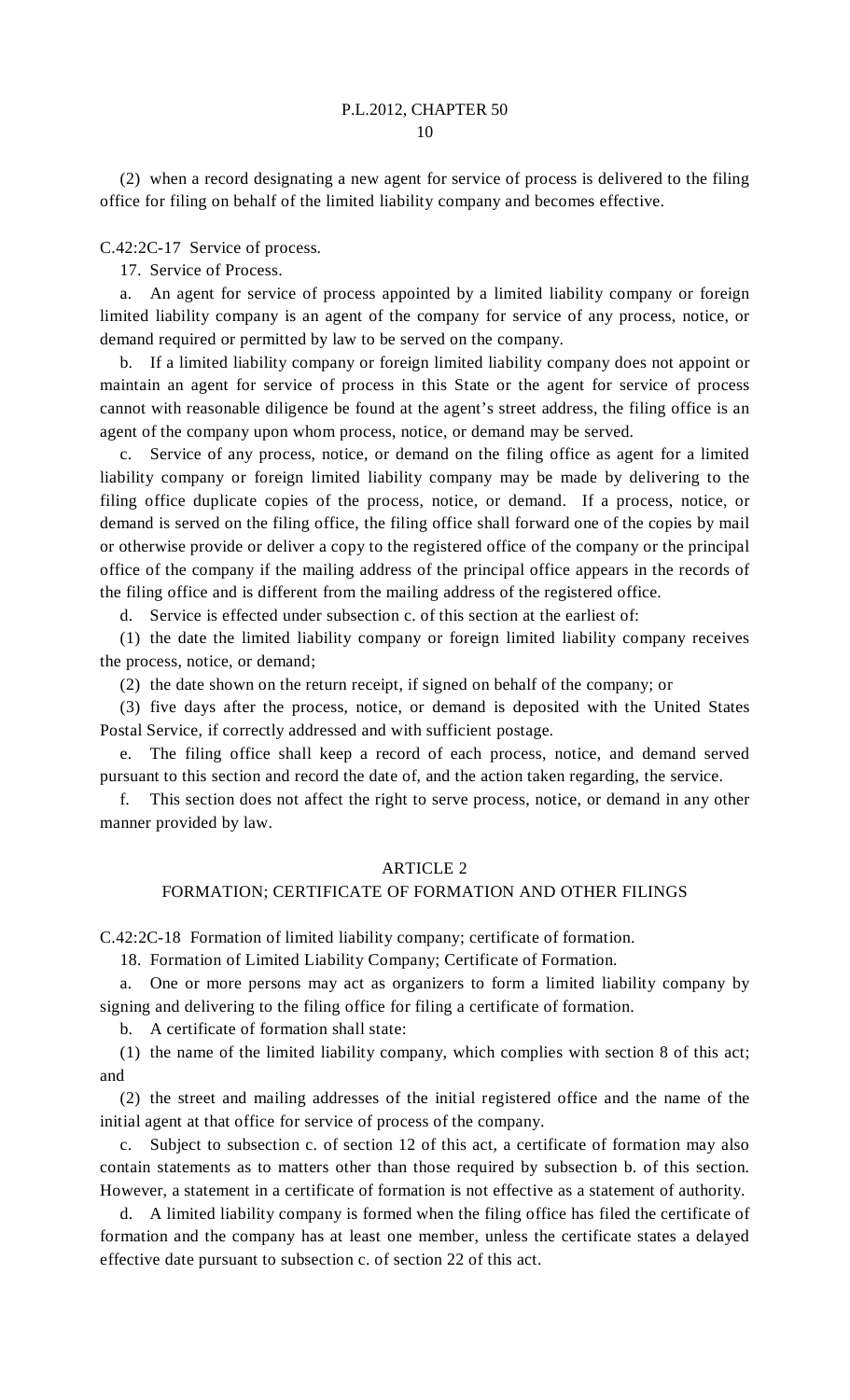e. If the certificate states a delayed effective date, a limited liability company is not formed if, before the certificate takes effect, a certificate of dissolution is signed and delivered to the filing office for filing and the filing office files the certificate.

 f. Subject to any delayed effective date and except in a proceeding by this State to dissolve a limited liability company, the filing of the certificate of formation by the filing office is conclusive proof that the organizer satisfied all conditions to the formation of a limited liability company.

C.42:2C-19 Amendment or restatement of certificate of formation.

19. Amendment or Restatement of Certificate of Formation.

a. A certificate of formation may be amended or restated at any time.

 b. To amend its certificate of formation, a limited liability company shall deliver to the filing office for filing an amendment stating:

(1) the name of the company;

(2) the date of filing of its certificate of formation;

 (3) such other information as may be required by the filing office to correctly identify the company; and

 (4) the changes the amendment makes to the certificate as most recently amended or restated.

 c. To restate its certificate of formation, a limited liability company shall deliver to the filing office for filing a restated certificate of formation, designated as such in its heading, stating:

 (1) in the heading or an introductory paragraph, the company's present name, the date of the filing of the company's initial certificate of formation and such other information as may be required by the filing office to correctly identify the company;

 (2) if the company's name has been changed at any time since the company's formation, each of the company's former names; and

 (3) the changes the restated certificate of formation makes to the certificate of formation as most recently amended or restated.

 d. Subject to subsection c. of section 12 and subsection c. of section 22 of this act, an amendment to or a restated certificate of formation is effective when filed by the filing office.

 e. If a member of a member-managed limited liability company, or a manager of a manager-managed limited liability company, knows that any information in a filed certificate of formation was inaccurate when the certificate was filed or has become inaccurate owing to changed circumstances, the member or manager shall promptly:

(1) cause the certificate to be amended; or

 (2) if appropriate, deliver to the filing office for filing a statement of change under section 15 or a certificate of correction under section 23 of this act.

C.42:2C-20 Signing of records to be delivered for filing to filing office.

20. Signing of Records to be Delivered for Filing to Filing Office.

 a. A record delivered to the filing office for filing pursuant to this act shall be signed as follows:

 (1) Except as otherwise provided in paragraphs (2) and (3) of this subsection, a record signed on behalf of a limited liability company shall be signed by a person authorized by the company.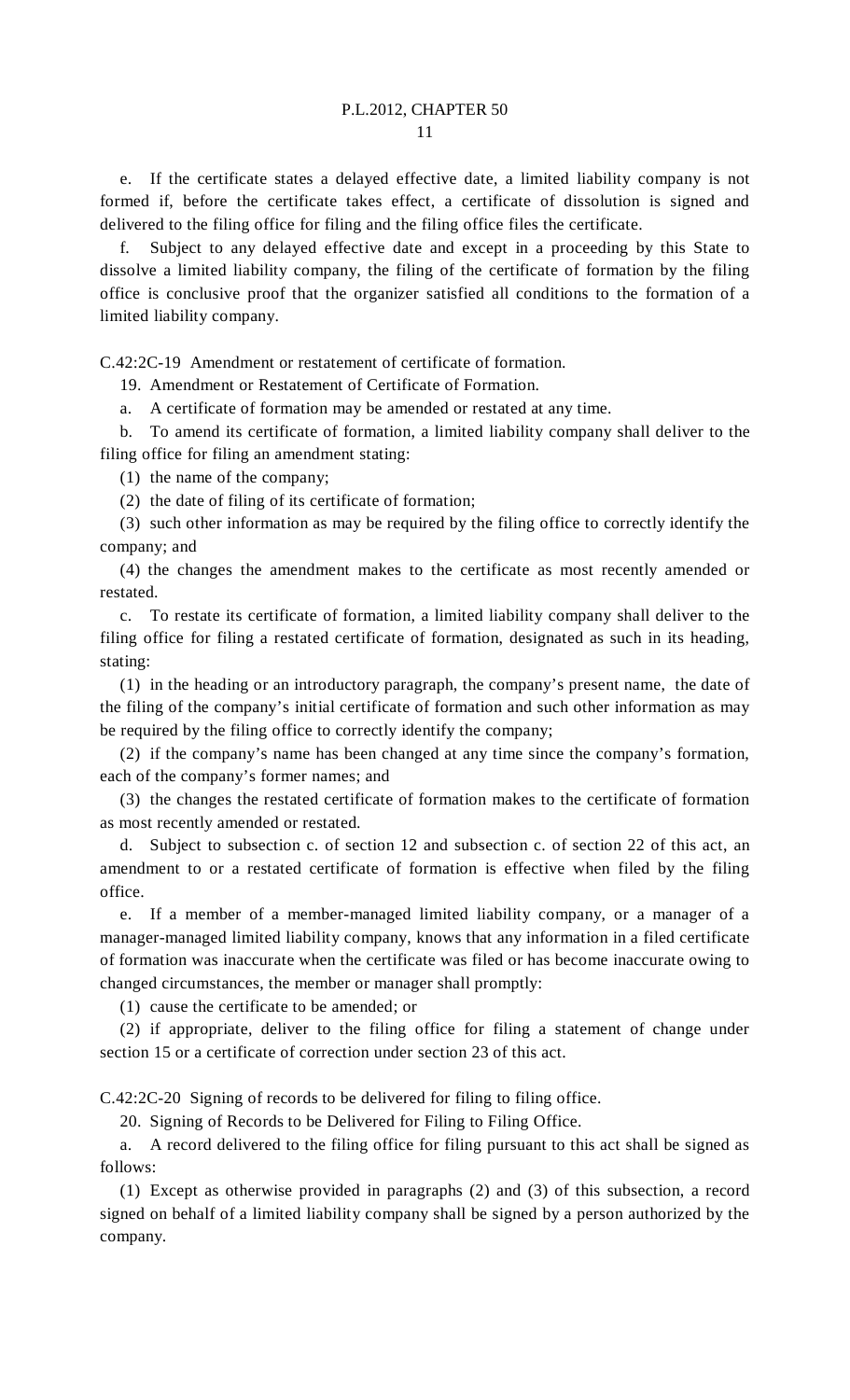(2) A limited liability company's initial certificate of formation shall be signed by at least one person acting as an organizer.

 (3) A record filed on behalf of a dissolved limited liability company that has no members shall be signed by the person winding up the company's activities under subsection c. of section 49 of this act or a person appointed under subsection d. of section 49 of this act to wind up those activities.

 (4) A certificate of dissolution under subsection e. of section 18 of this act shall be signed by each organizer that signed the initial certificate of formation, but a personal representative of a deceased or incompetent organizer may sign in place of the decedent or incompetent.

 (5) A statement of denial by a person under section 29 of this act shall be signed by that person.

 (6) Any other record shall be signed by the person on whose behalf the record is delivered to the filing office.

 b. Any record filed under this act may be signed by an agent, including an attorney in fact.

C.42:2C-21 Signing and filing pursuant to judicial order.

21. Signing and Filing Pursuant to Judicial Order.

 a. If a person required by this act to sign a record or deliver a record to the filing office for filing does not do so, any other person that is aggrieved may petition the Superior Court to order:

(1) the person to sign the record;

(2) the person to deliver the record to the filing office for filing; or

(3) the filing office to file the record unsigned.

 b. If a petitioner under subsection a. of this section is not the limited liability company or foreign limited liability company to which the record pertains, the petitioner shall make the company a party to the action.

C.42:2C-22 Delivery to and filing of records by filing office; effective time and date.

22. Delivery to and Filing of Records by Filing Office; Effective Time and Date.

 a. A record authorized or required to be delivered to the filing office for filing under this act shall be captioned to describe the record's purpose, be in a medium permitted by the filing office, and be delivered to the filing office. If the filing fees have been paid, unless the filing office determines that a record does not comply with the filing requirements of this act, the filing office shall file the record and:

 (1) for a statement of denial under section 29 of this act, send an acknowledgement confirming the filing and a receipt for the fees to the person who submitted the record; and

 (2) for all other records, send an acknowledgement confirming the filing and a receipt for the fees to the person who submitted the record.

 b. Upon request and payment of the requisite fee, the filing office shall send to the requester a certified copy of a requested record.

 c. Except as otherwise provided in sections 15 and 23 of this act, a record delivered to the filing office for filing under this act may specify a delayed effective date. Subject to section 15, subsection d. of section 18 and section 23 of this act, a record filed by the filing office is effective:

 (1) if the record does not specify a delayed effective date, on the date the record is filed as evidenced by the filing office's endorsement of the date on the record; and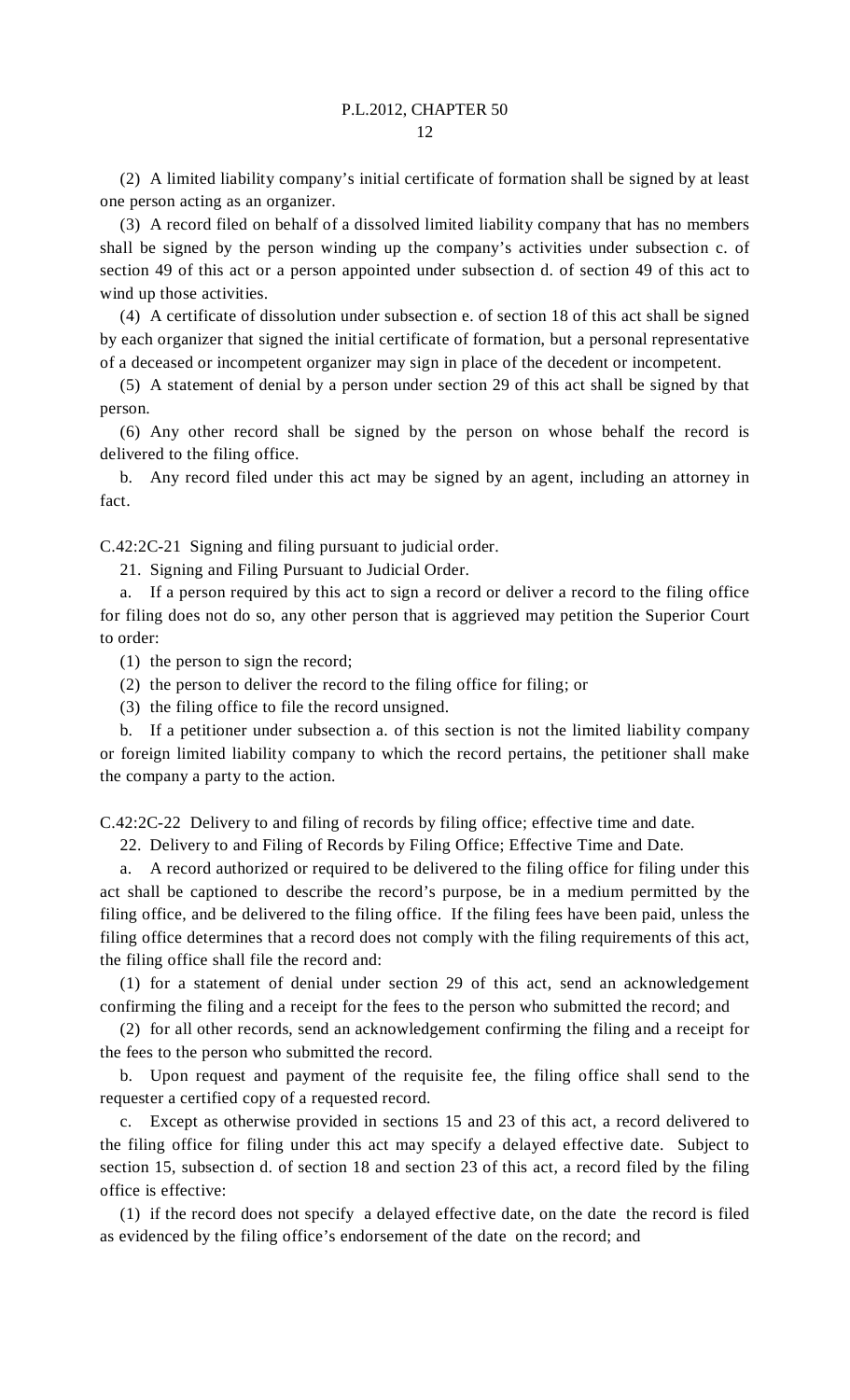(2) if the record specifies a delayed effective date after the date the record is filed as evidenced by the filing office's endorsement of the date on the record, on the delayed effective date.

C.42:2C-23 Correcting filed record.

23. Correcting Filed Record.

 a. A limited liability company or foreign limited liability company may deliver to the filing office for filing a certificate of correction to correct a record previously delivered by the company to the filing office and filed by the filing office, if at the time of filing the record contained inaccurate information or was defectively signed.

 b. A certificate of correction under subsection a. of this section may not state a delayed effective date and shall:

 (1) describe the record to be corrected, including its filing date, or attach a copy of the record as filed;

 (2) specify the inaccurate information and the reason it is inaccurate or the manner in which the signing was defective; and

(3) correct the defective signature or inaccurate information.

 c. When filed by the filing office, a certificate of correction under subsection a. of this section is effective retroactively as of the effective date of the record the certificate corrects, but the certificate is effective when filed:

(1) for the purposes of subsection d. of section 3 of this act; and

 (2) as to persons that previously relied on the uncorrected record and would be adversely affected by the retroactive effect.

C.42:2C-24 Liability for inaccurate information in filed record.

24. Liability for Inaccurate Information in Filed Record.

 a. If a record delivered to the filing office for filing under this act and filed by the filing office contains inaccurate information, a person that suffers a loss by reliance on the information may recover damages for the loss from:

 (1) a person that signed the record, or caused another to sign it on the person's behalf, and knew the information to be inaccurate at the time the record was signed; and

 (2) subject to subsection b. of this section, a member of a member-managed limited liability company or the manager of a manager-managed limited liability company, if:

(a) the record was delivered for filing on behalf of the company; and

 (b) the member or manager had notice of the inaccuracy for a reasonably sufficient time before the information was relied upon so that, before the reliance, the member or manager reasonably could have:

(i) effected an amendment under section 19 of this act;

(ii) filed a petition under section 21 of this act; or

 (iii) delivered to the filing office for filing a certificate of change under section 15 or a certificate of correction under section 23 of this act.

 b. To the extent that the operating agreement of a member-managed limited liability company expressly relieves a member of responsibility for maintaining the accuracy of information contained in records delivered on behalf of the company to the filing office for filing under this act and imposes that responsibility on one or more other members, the liability stated in paragraph (2) of subsection a. of this section applies to those other members and not to the member that the operating agreement relieves of the responsibility.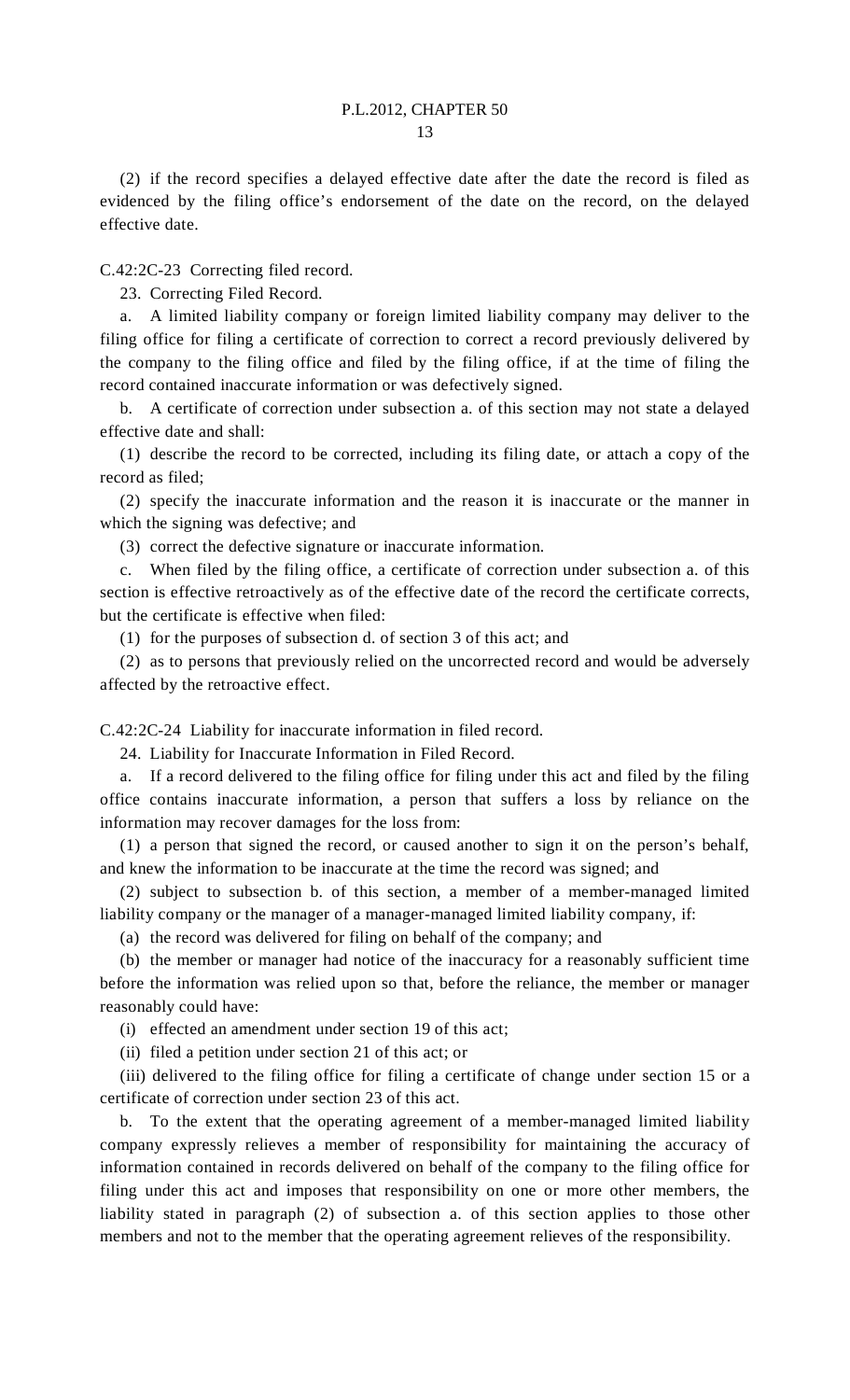c. An individual who signs a record authorized or required to be filed under this act affirms under penalty of perjury that the information stated in the record is accurate.

C.42:2C-25 Certificate of standing.

25. Certificate of Standing.

 a. The filing office, upon request and payment of the requisite fee, shall furnish to any person a certificate of standing for a limited liability company if the records filed in the filing office show that the company has been formed under section 18 of this act. A certificate of standing shall state:

(1) the company's name;

 (2) that the company was duly formed under the laws of this State and the date of formation;

 (3) whether all fees and penalties due under this act or other law to the filing office have been paid;

 (4) whether the company's most recent annual report required by section 26 of this act has been filed in the filing office;

(5) whether the filing office has administratively revoked the company; and

(6) whether the filing office has filed a certificate of dissolution.

The filing office, upon request and payment of the requisite fee, shall furnish to any person a certificate of standing for a foreign limited liability company if the records filed in the office of the filing office show that the filing office has filed a certificate of authority, has not revoked the certificate of authority, and has not filed a notice of cancellation. A certificate of standing shall state:

 (1) the company's name and any alternate name adopted under subsection a. of section 61 of this act for use in this State;

(2) that the company is authorized to transact business in this State;

 (3) whether all fees and penalties due to the filing office under this act or other law have been paid;

 (4) whether the company's most recent annual report required by section 26 of this act has been filed in the filing office;

 (5) that the filing office has not revoked the company's certificate of authority and has not filed a certificate of cancellation; and

 (6) other facts of record in the office of the filing office which are specified by the person requesting the certificate.

 c. Subject to any qualification stated in the certificate, a certificate of standing issued by the filing office is conclusive evidence that the limited liability company is in existence or the foreign limited liability company is authorized to transact business in this State.

C.42:2C-26 Annual report for filing office.

26. Annual Report for Filing Office.

 a. Each domestic and foreign limited liability company shall file an annual report with the filing office, setting forth:

(1) the name and address of the limited liability company;

(2) the name and address of the registered agent of the limited liability company; and

(3) the name and addresses of the managing members or managers, as the case may be.

b. If no annual report is filed as required by this section for two consecutive years:

 (1) the certificate of a domestic limited liability company shall be transferred to an inactive list maintained by the filing office. A limited liability company on the inactive list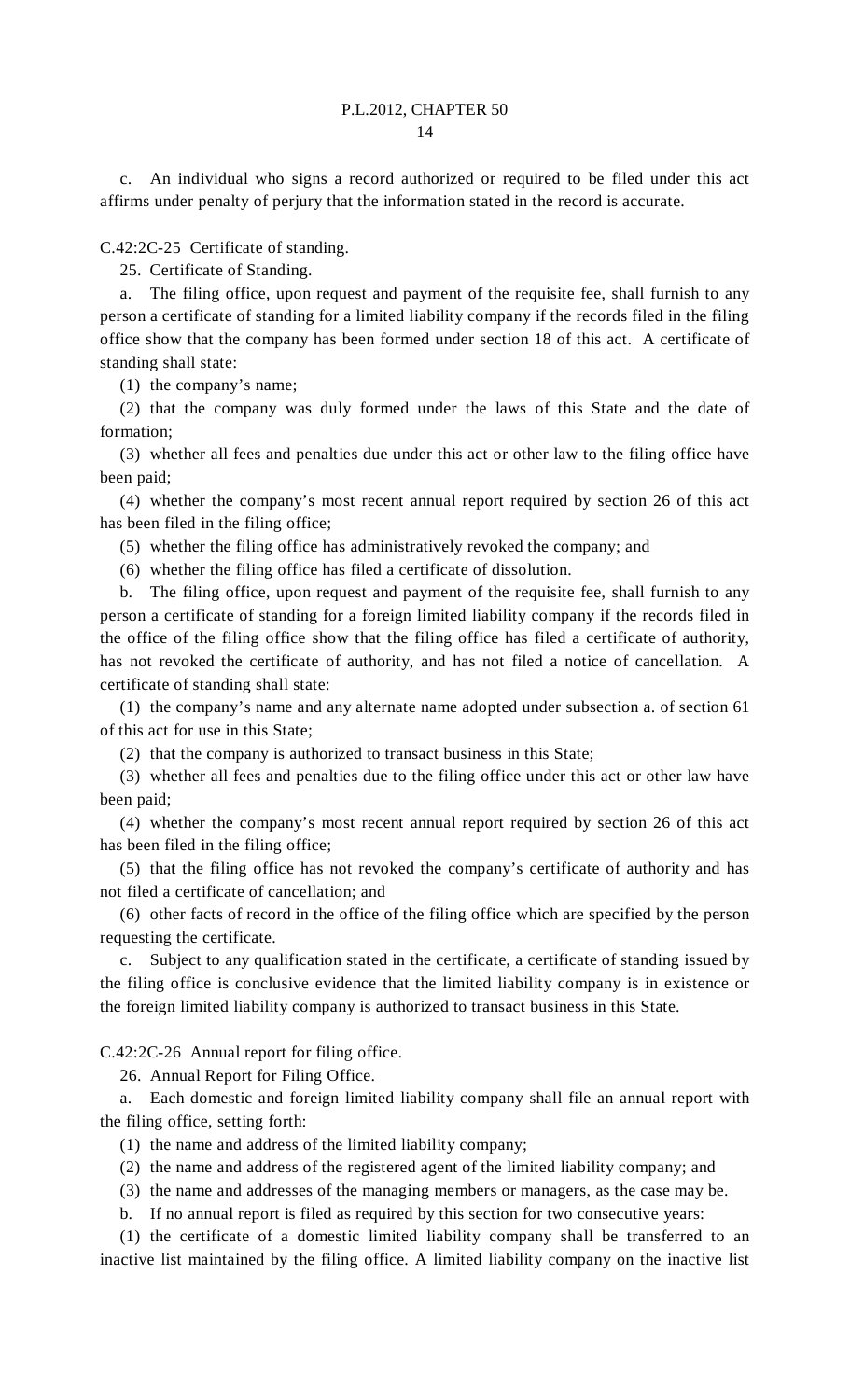shall remain a limited liability company and the limited liability of its members and managers shall not be affected by its transfer to this list. The name of a limited liability company on the inactive list shall, subject to any other rights that limited liability company may have to its name, be available for use by any other limited liability company, including a newly-formed limited liability company.

 (2) the certificate of a foreign limited liability company may be revoked by the filing office.

 (3) if the certificate of a domestic limited liability company has been transferred to the inactive list or if the certificate of a foreign limited liability company has been revoked, the certificate shall be reinstated by proclamation of the filing office upon payment of all fees due to the filing office, consisting of a reinstatement filing fee, current annual report fee, all delinquent annual report fees, and a late filing fee. The reinstatement relates back to the date of transfer of the certificate of a domestic limited liability company to the inactive list or to the date of revocation of the certificate of a foreign limited liability company, as the case may be, and shall validate all actions taken in the interim. In the event that in the interim the name of the limited liability company has become unavailable, the filing office shall reinstate the certificate upon, in the case of a domestic limited liability company, the filing of an amendment to its certificate of formation to change the name to an available name, and in the case of a foreign limited liability company, the filing of an amended certificate of authority changing the name to an available name. The filing office shall provide the forms necessary to effect annual report reinstatements.

#### **ARTICLE 3**

# RELATIONS OF MEMBERS AND MANAGERS TO PERSONS DEALING WITH LIMITED LIABILITY COMPANY

C.42:2C-27 No agency power of member as member.

27. No Agency Power or Member as Member.

 a. A member is not an agent of a limited liability company solely by reason of being a member.

 b. A person's status as a member does not prevent or restrict law other than this act from imposing liability on a limited liability company because of the person's conduct.

### C.42:2C-28 Statement of authority.

28. Statement of Authority.

 a. A limited liability company may deliver to the filing office for filing a statement of authority. The statement:

 (1) shall include the name of the company, the street and mailing addresses of its registered office and such other information as may be required by the filing office to correctly identify the company;

 (2) with respect to any position that exists in or with respect to the company, may state the authority, or limitations on the authority, of all persons holding the position to:

(a) execute an instrument transferring real property held in the name of the company; or

 (b) enter into other transactions on behalf of, or otherwise act for or bind, the company; and

(3) may state the authority, or limitations on the authority, of a specific person to:

(a) execute an instrument transferring real property held in the name of the company; or

(b) enter into other transactions on behalf of, or otherwise act for or bind, the company.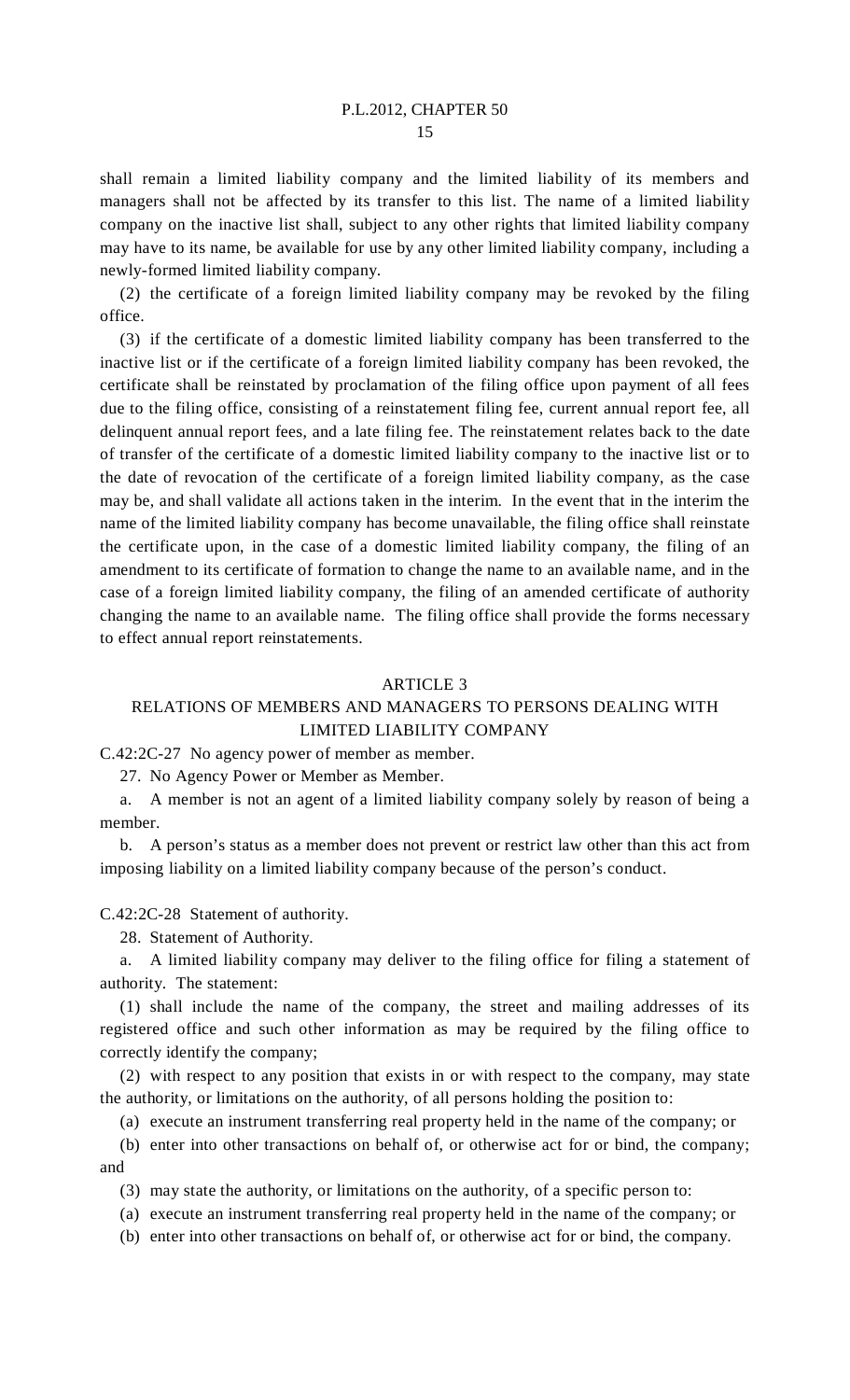b. To amend or cancel a statement of authority filed with the filing office under subsection a. of section 22 of this act, a limited liability company shall deliver to the filing office for filing an amendment or cancellation stating:

(1) the name of the company;

(2) the street and mailing addresses of the company's registered office;

 (3) such other information as may be required by the filing office to correctly identify the company;

 (4) the caption of the statement being amended or canceled and the date the statement being affected became effective; and

 (5) the contents of the amendment or a declaration that the statement being affected is canceled.

 c. A statement of authority affects only the power of a person to bind a limited liability company to persons that are not members.

 d. Subject to subsection c. of this section and subsection d. of section 3 of this act, and except as otherwise provided in subsections f., g. and h. of this section, a limitation on the authority of a person or a position contained in an effective statement of authority is not by itself evidence of knowledge or notice of the limitation by any person.

 e. Subject to subsection c. of this section, a grant of authority not pertaining to transfers of real property and contained in an effective statement of authority is conclusive in favor of a person that gives value in reliance on the grant, except to the extent that when the person gives value:

(1) the person has knowledge to the contrary;

 (2) the statement has been canceled or restrictively amended under subsection b. of this section; or

 (3) a limitation on the grant is contained in another statement of authority that became effective after the statement containing the grant became effective.

 f. Subject to subsection c. of this section, an effective statement of authority that grants authority to transfer real property held in the name of the limited liability company and that is recorded by certified copy in the office for recording transfers of the real property is conclusive in favor of a person that gives value in reliance on the grant without knowledge to the contrary, except to the extent that when the person gives value:

 (1) the statement has been canceled or restrictively amended under subsection b. of this section and a certified copy of the cancellation or restrictive amendment has been recorded in the office for recording transfers of the real property; or

 (2) a limitation on the grant is contained in another statement of authority that became effective after the statement containing the grant became effective and a certified copy of the later-effective statement is recorded in the office for recording transfers of the real property.

Subject to subsection c. of this section, if a certified copy of an effective statement containing a limitation on the authority to transfer real property held in the name of a limited liability company is recorded in the office for recording transfers of that real property, all persons are deemed to know of the limitation.

 h. Subject to subsection i. of this section, an effective certificate of dissolution is a cancellation of any filed statement of authority for the purposes of subsection f. of this section and is a limitation on authority for the purposes of subsection g. of this section.

 i. After a certificate of dissolution becomes effective, a limited liability company may deliver to the filing office for filing and, if appropriate, may record a statement of authority that is designated as a post-dissolution statement of authority. The statement operates as provided in subsections f. and g. of this section.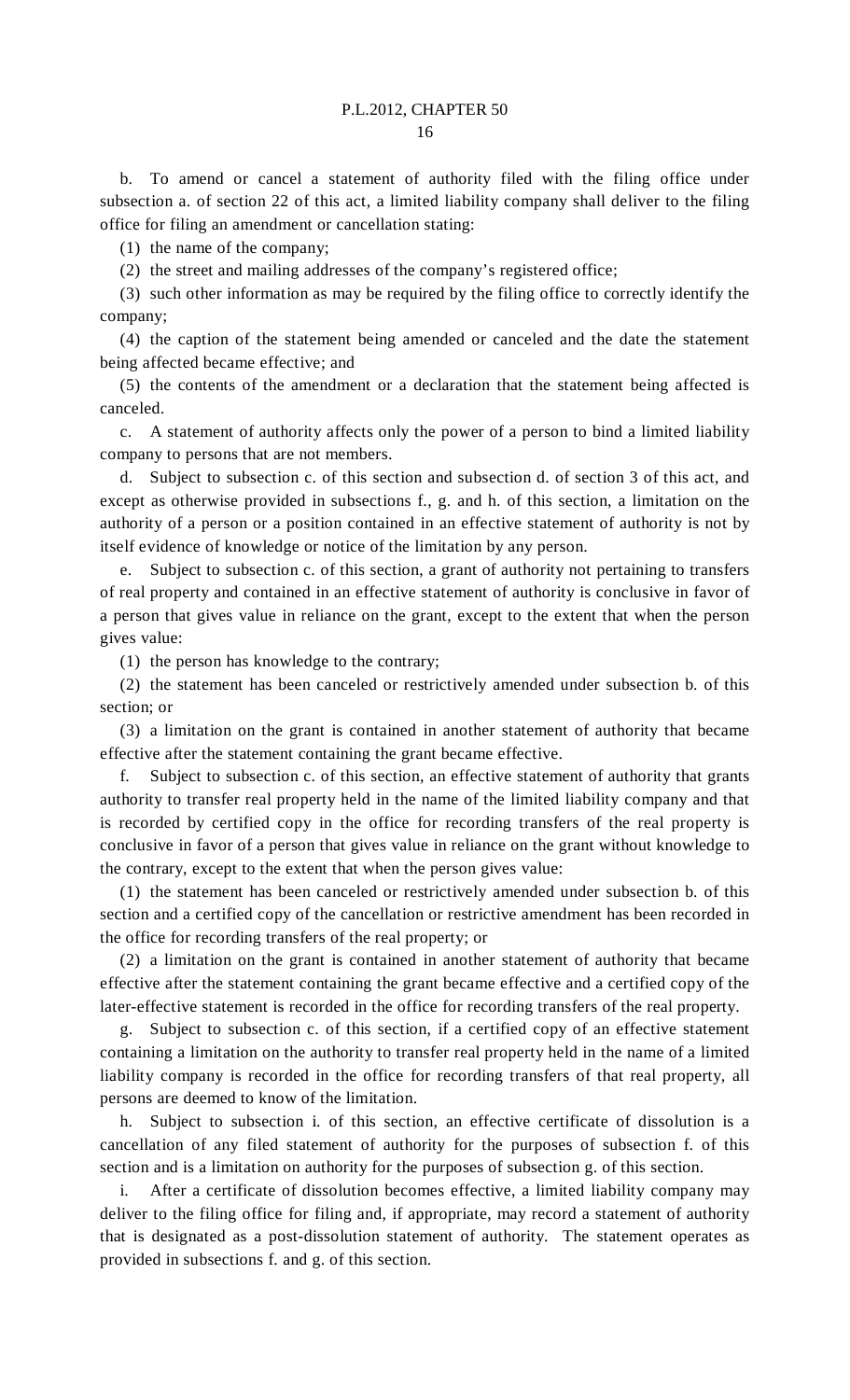j. An effective statement of denial operates as a restrictive amendment under this section and may be recorded by certified copy for the purposes of paragraph (1) of subsection f. of this section.

C.42:2C-29 Statement of denial.

 29. Statement of Denial. A person named in a filed statement of authority granting that person authority may deliver to the filing office for filing a statement of denial that:

 a. Provides the name of the limited liability company and such other information as may be required by the filing office to correctly identify the company and the caption of the statement of authority to which the statement of denial pertains; and

b. Denies the grant of authority.

C.42:2C-30 Liability of members and managers.

30. Liability of Members and Managers.

 a. The debts, obligations, or other liabilities of a limited liability company, whether arising in contract, tort, or otherwise:

(1) are solely the debts, obligations, or other liabilities of the company; and

 (2) do not become the debts, obligations, or other liabilities of a member or manager solely by reason of the member acting as a member or manager acting as a manager.

 b. The failure of a limited liability company to observe any particular formalities relating to the exercise of its powers or management of its activities is not a ground for imposing liability on the members or managers for the debts, obligations, or other liabilities of the company.

### ARTICLE 4

# RELATIONS OF MEMBERS TO EACH OTHER AND TO LIMITED LIABILITY COMPANY

C.42:2C-31 Becoming a member.

31. Becoming a Member.

 a. If a limited liability company is to have only one member upon formation, the person becomes a member as agreed by that person and the organizer of the company. That person and the organizer may be, but need not be, different persons. If different, the organizer acts on behalf of the initial member.

 b. If a limited liability company is to have more than one member upon formation, those persons become members as agreed by the persons before the formation of the company. The organizer acts on behalf of the persons in forming the company and may be, but need not be, one of the persons.

c. After formation of a limited liability company, a person becomes a member:

(1) as provided in the operating agreement;

 (2) as the result of a transaction effective under Article 10 (sections 73 through 87 of this act);

(3) with the consent of all the members; or

(4) if, within 90 consecutive days after the company ceases to have any members:

 (a) the last person to have been a member, or the legal representative of that person, designates a person to become a member; and

(b) the designated person consents to become a member.

 d. A person may become a member without acquiring a transferable interest and without making or being obligated to make a contribution to the limited liability company.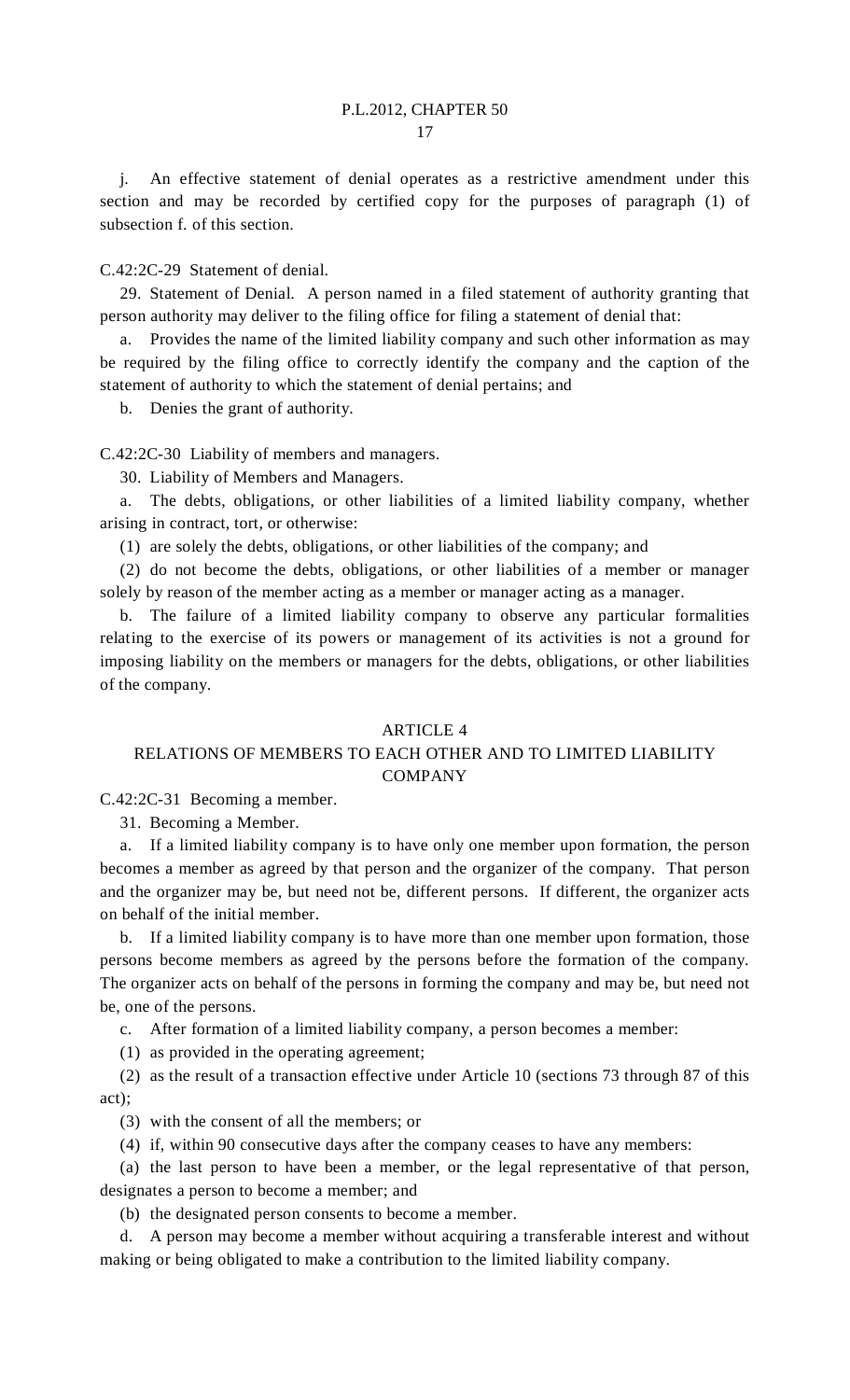C.42:2C-32 Form of contribution.

 32. Form of Contribution. A contribution may consist of tangible or intangible property or other benefit to a limited liability company, including money, services performed, promissory notes, other agreements to contribute money or property, and contracts for services to be performed.

C.42:2C-33 Liability for contributions.

33. Liability for Contributions.

 a. A person's obligation to make a contribution to a limited liability company is not excused by the person's death, disability, or other inability to perform personally. If a person does not make a required contribution of property or services, the person or the person's estate is obligated, at the option of the company, to contribute money equal to the value of the part of the contribution which has not been made.

 b. A creditor of a limited liability company which extends credit or otherwise acts in reliance on an obligation described in subsection a. of this section may enforce the obligation.

C.42:2C-34 Sharing of and right to distributions before dissolution.

34. Sharing of and Right to Distributions before Dissolution.

 a. Any distributions made by a limited liability company before its dissolution and winding up shall be in equal shares among members and dissociated members, except to the extent necessary to comply with any transfer effective under section 42 and any charging order in effect under section 43 of this act.

 b. A person has a right to a distribution before the dissolution and winding up of a limited liability company only if the company decides to make an interim distribution. A person's dissociation does not entitle the person to a distribution.

 c. A person does not have a right to demand or receive a distribution from a limited liability company in any form other than money. Except as otherwise provided in subsection c. of section 56 of this act, a limited liability company may distribute an asset in kind if each part of the asset is fungible with each other part and each person receives a percentage of the asset equal in value to the person's share of distributions.

If a member or transferee becomes entitled to receive a distribution, the member or transferee has the status of, and is entitled to all remedies available to, a creditor of the limited liability company with respect to the distribution.

C.42:2C-35 Limitations on distribution.

35. Limitations on Distribution.

a. A limited liability company may not make a distribution if after the distribution:

 (1) the company would not be able to pay its debts as they become due in the ordinary course of the company's activities; or

 (2) the company's total assets would be less than the sum of its total liabilities plus the amount that would be needed, if the company were to be dissolved, wound up, and terminated at the time of the distribution, to satisfy the preferential rights upon dissolution, winding up, and termination of members whose preferential rights are superior to those of persons receiving the distribution.

 b. A limited liability company may base a determination that a distribution is not prohibited under subsection a. of this section on financial statements prepared on the basis of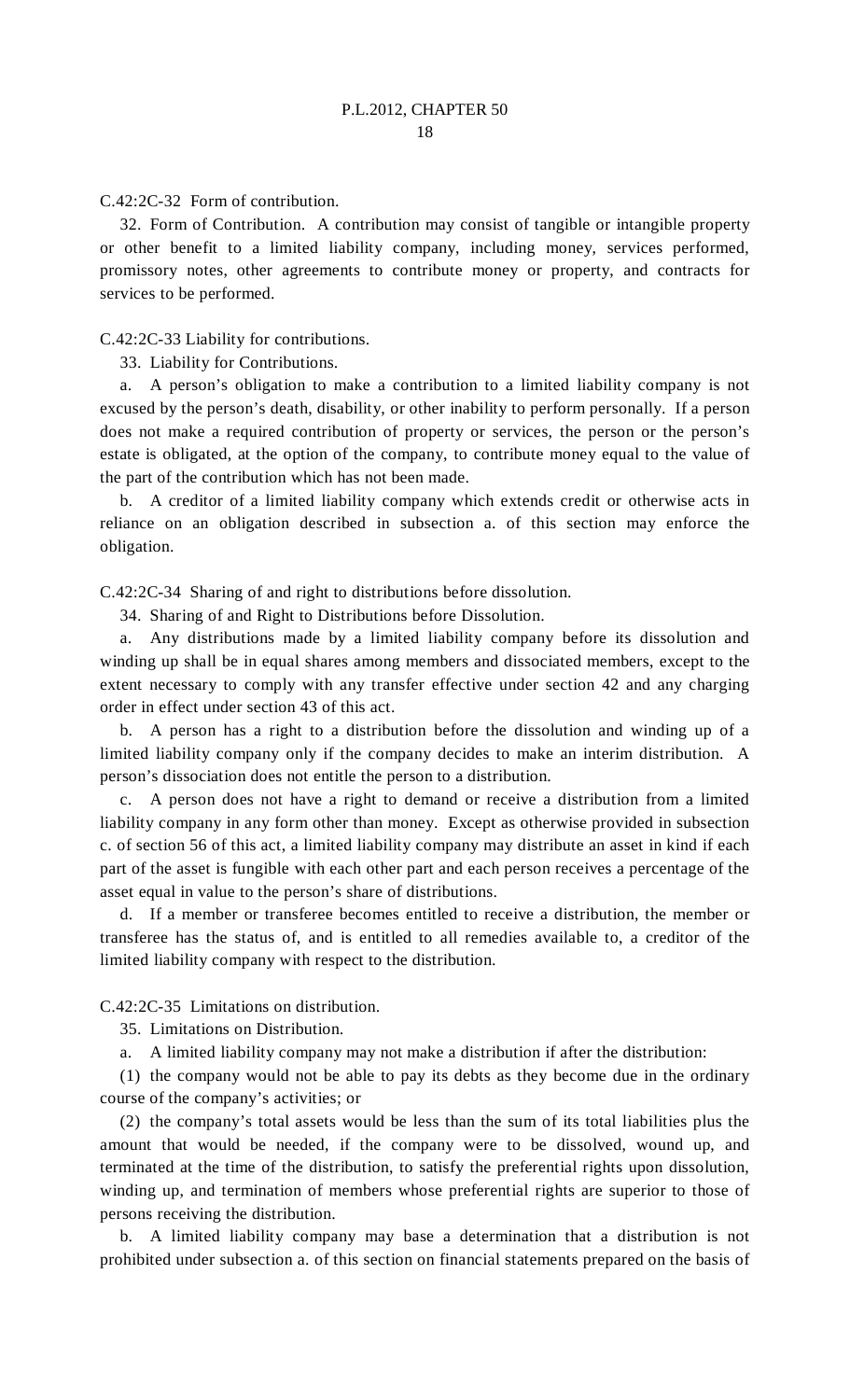accounting practices and principles that are reasonable in the circumstances or on a fair valuation or other method that is reasonable under the circumstances.

 c. Except as otherwise provided in subsection f. of this section, the effect of a distribution under subsection a. of this section is measured:

 (1) in the case of a distribution by purchase, redemption, or other acquisition of a transferable interest in the company, as of the date money or other property is transferred or debt incurred by the company; and

(2) in all other cases, as of the date:

(a) the distribution is authorized, if the payment occurs within 120 days after that date; or

 (b) the payment is made, if the payment occurs more than 120 days after the distribution is authorized.

 d. A limited liability company's indebtedness to a member incurred by reason of a distribution made in accordance with this section is at parity with the company's indebtedness to its general, unsecured creditors.

 e. A limited liability company's indebtedness, including indebtedness issued in connection with or as part of a distribution, is not a liability for purposes of subsection a. of this section if the terms of the indebtedness provide that payment of principal and interest are made only to the extent that a distribution could be made to members under this section.

If indebtedness is issued as a distribution, each payment of principal or interest on the indebtedness is treated as a distribution, the effect of which is measured on the date the payment is made.

 g. As used in this section, "distribution" does not include amounts constituting reasonable compensation for present or past services or reasonable payments made in the ordinary course of business under a bona fide retirement plan or other benefits program.

C.42:2C-36 Liability for improper distributions.

36. Liability for Improper Distributions.

 a. Except as otherwise provided in subsection b. of this section, if a member of a member-managed limited liability company or manager of a manager-managed limited liability company consents to a distribution made in violation of section 35 of this act and in consenting to the distribution fails to comply with section 39 of this act, the member or manager is personally liable to the company for the amount of the distribution that exceeds the amount that could have been distributed without the violation of section 35 of this act.

 b. To the extent the operating agreement of a member-managed limited liability company expressly relieves a member of the authority and responsibility to consent to distributions and imposes that authority and responsibility on one or more other members, the liability stated in subsection a. of this section applies to the other members and not the member that the operating agreement relieves of authority and responsibility.

 c. A person that receives a distribution knowing that the distribution to that person was made in violation of section 35 of this act is personally liable to the limited liability company but only to the extent that the distribution received by the person exceeded the amount that could have been properly paid under section 35 of this act.

 d. A person against which an action is commenced because the person is liable under subsection a. of this section may:

 (1) implead any other person that is subject to liability under subsection a. of this section and seek to compel contribution from the person; and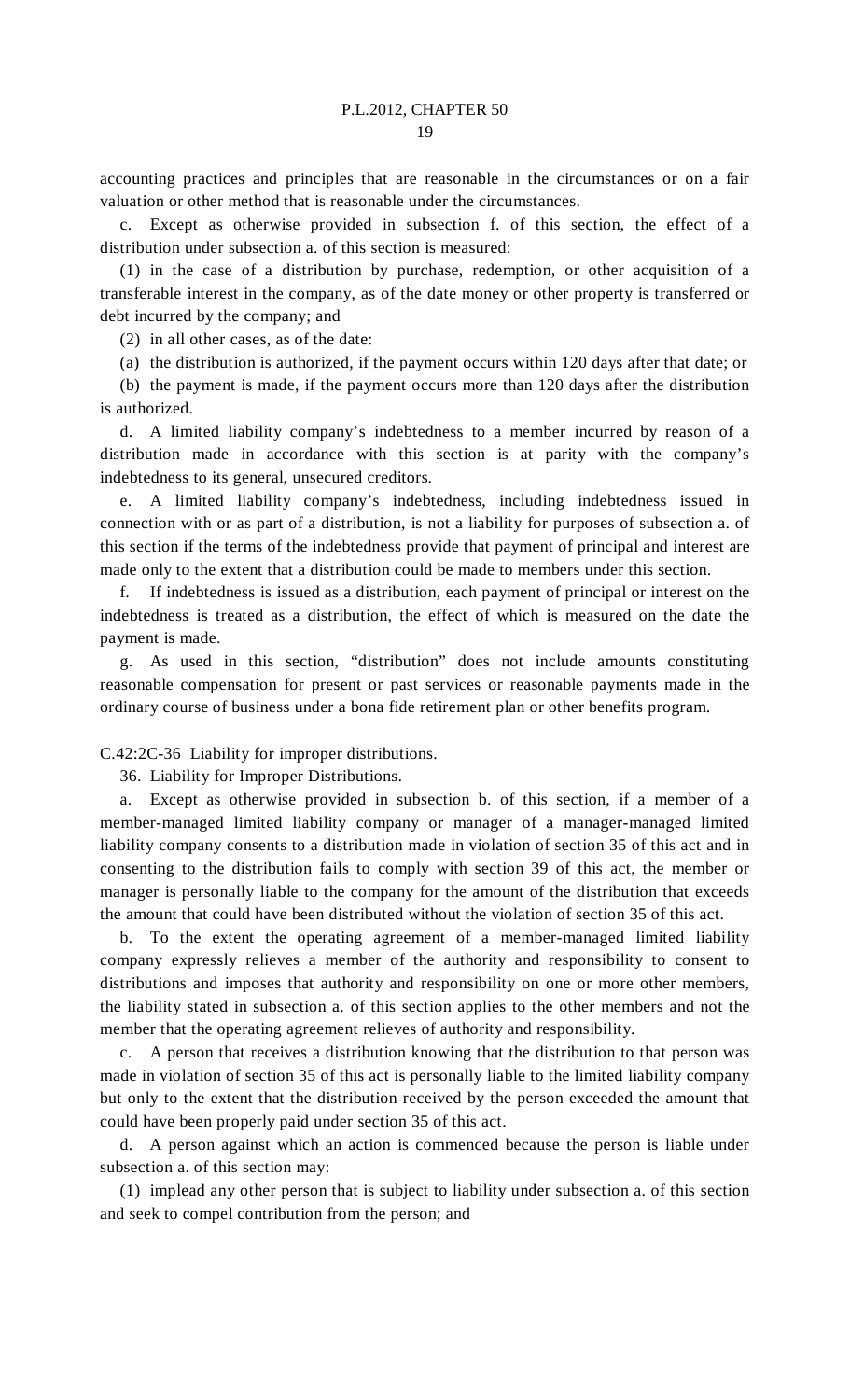(2) implead any person that received a distribution in violation of subsection c. of this section and seek to compel contribution from the person in the amount the person received in violation of subsection c. of this section.

 e. An action under this section is barred if not commenced within two years after the distribution.

C.42:2C-37 Management of limited liability company.

37. Management of Limited Liability Company.

 a. A limited liability company is a member-managed limited liability company unless the operating agreement:

(1) expressly provides that:

(a) the company is or will be "manager-managed;"

(b) the company is or will be "managed by managers;" or

(c) management of the company is or will be "vested in managers;" or

(2) includes words of similar import.

b. In a member-managed limited liability company, the following rules apply:

(1) The management and conduct of the company are vested in the members.

 (2) Each member has equal rights in the management and conduct of the company's activities.

 (3) A difference arising among members as to a matter in the ordinary course of the activities of the company may be decided by a majority of the members.

 (4) An act outside the ordinary course of the activities of the company may be undertaken only with the consent of all members.

(5) The operating agreement may be amended only with the consent of all members.

c. In a manager-managed limited liability company, the following rules apply:

 (1) Except as otherwise expressly provided in this act, any matter relating to the activities of the company is decided exclusively by the managers.

 (2) Each manager has equal rights in the management and conduct of the activities of the company.

 (3) A difference arising among managers as to a matter in the ordinary course of the activities of the company may be decided by a majority of the managers.

(4) The consent of all members is required to:

 (a) sell, lease, exchange, or otherwise dispose of all, or substantially all, of the company's property, with or without the good will, outside the ordinary course of the company's activities;

 (b) approve a merger, conversion, or domestication under Article 10 (sections 73 through 87 of this act);

(c) undertake any other act outside the ordinary course of the company's activities; and

(d) amend the operating agreement.

 (5) A manager may be chosen at any time by the consent of a majority of the members and remains a manager until a successor has been chosen, unless the manager at an earlier time resigns, is removed, or dies, or, in the case of a manager that is not an individual, terminates. A manager may be removed at any time by the consent of a majority of the members without notice or cause.

 (6) A person need not be a member to be a manager, but the dissociation of a member that is also a manager removes the person as a manager. If a person that is both a manager and a member ceases to be a manager, that cessation does not by itself dissociate the person as a member.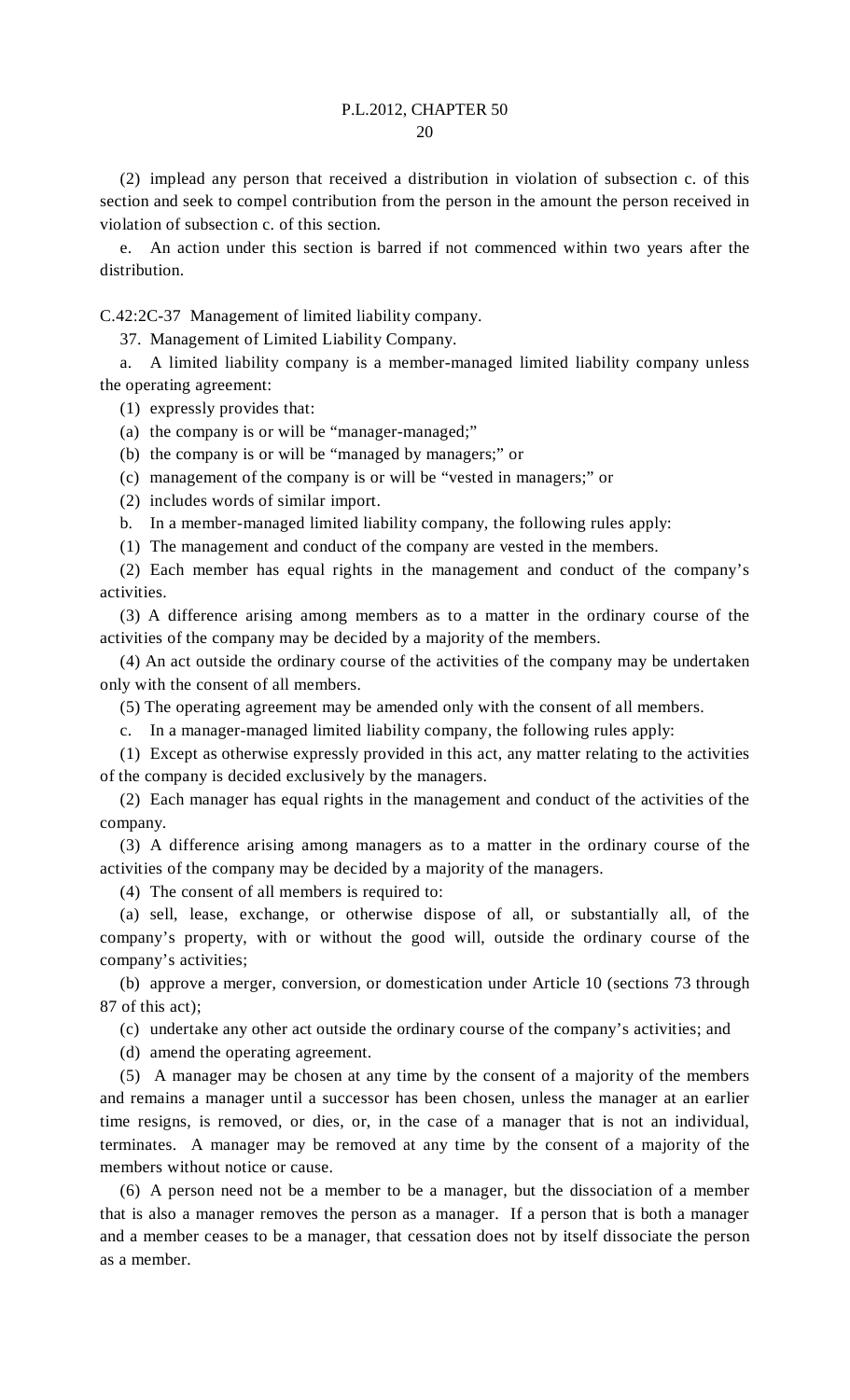(7) A person's ceasing to be a manager does not discharge any debt, obligation, or other liability to the limited liability company or members which the person incurred while a manager.

 d. An action requiring the consent of members under this act may be taken without a meeting, and a member may appoint a proxy or other agent to consent or otherwise act for the member by signing an appointing record, personally or by the member's agent.

The dissolution of a limited liability company does not affect the applicability of this section. However, a person that wrongfully causes dissolution of the company loses the right to participate in management as a member and a manager.

 f. This act does not entitle a member to remuneration for services performed for a member-managed limited liability company, except for reasonable compensation for services rendered in winding up the activities of the company.

C.42:2C-38 Indemnification and insurance.

38. Indemnification and Insurance.

a. As used in this section:

 (1) "Company agent" means any person who is or was a member of a member-managed company, a manager of a manager-managed company, an officer, employee or agent of the indemnifying company or of any constituent company absorbed by the indemnifying company in a consolidation or merger and any person who is or was a member, manager, officer, director, trustee, employee or agent of any other enterprise, serving as such at the request of the indemnifying company, or any such constituent company, or the legal representatives of any such member, manager, officer, director, trustee, employee or agent.

 (2) "Other enterprise" and "another enterprise" mean any domestic or foreign limited liability company other than the company, and any corporation, partnership, joint venture, sole proprietorship, trust or other enterprise, whether or not for profit, served by a company agent;

(3) "Expenses" means reasonable costs, disbursements and attorney's fees;

 (4) "Liabilities" means amounts paid or incurred in satisfaction of settlements, judgments, fines and penalties; and

 (5) "Proceeding" means any pending, threatened or completed civil, criminal, administrative or arbitrative action, suit or proceeding, and any appeal therein, and any inquiry or investigation which could lead to that action or proceeding.

 (6) References to an "other enterprise" or "another enterprise" include employee benefit plans; and references to "fines" include any excise taxes assessed on a person with respect to an employee benefit plan.

 b. A limited liability company shall indemnify a company agent against expenses to the extent that such company agent has been successful on the merits or otherwise in any proceeding brought against the company agent by reason of the company agent serving as a company agent or serving another enterprise at the request of the limited liability company. If the company agent is successful on the merits or otherwise in defense of any claim, issue or matter in any such proceeding, indemnification shall be provided under this subsection with respect to the claim, issue or matter.

 c. A limited liability company shall indemnify a company agent against any debt, obligation, expense or other liability incurred by that company agent in the course of the company agent's activities on behalf of the limited liability company or another enterprise at the request of the limited liability company, if, in making the payment or incurring the debt,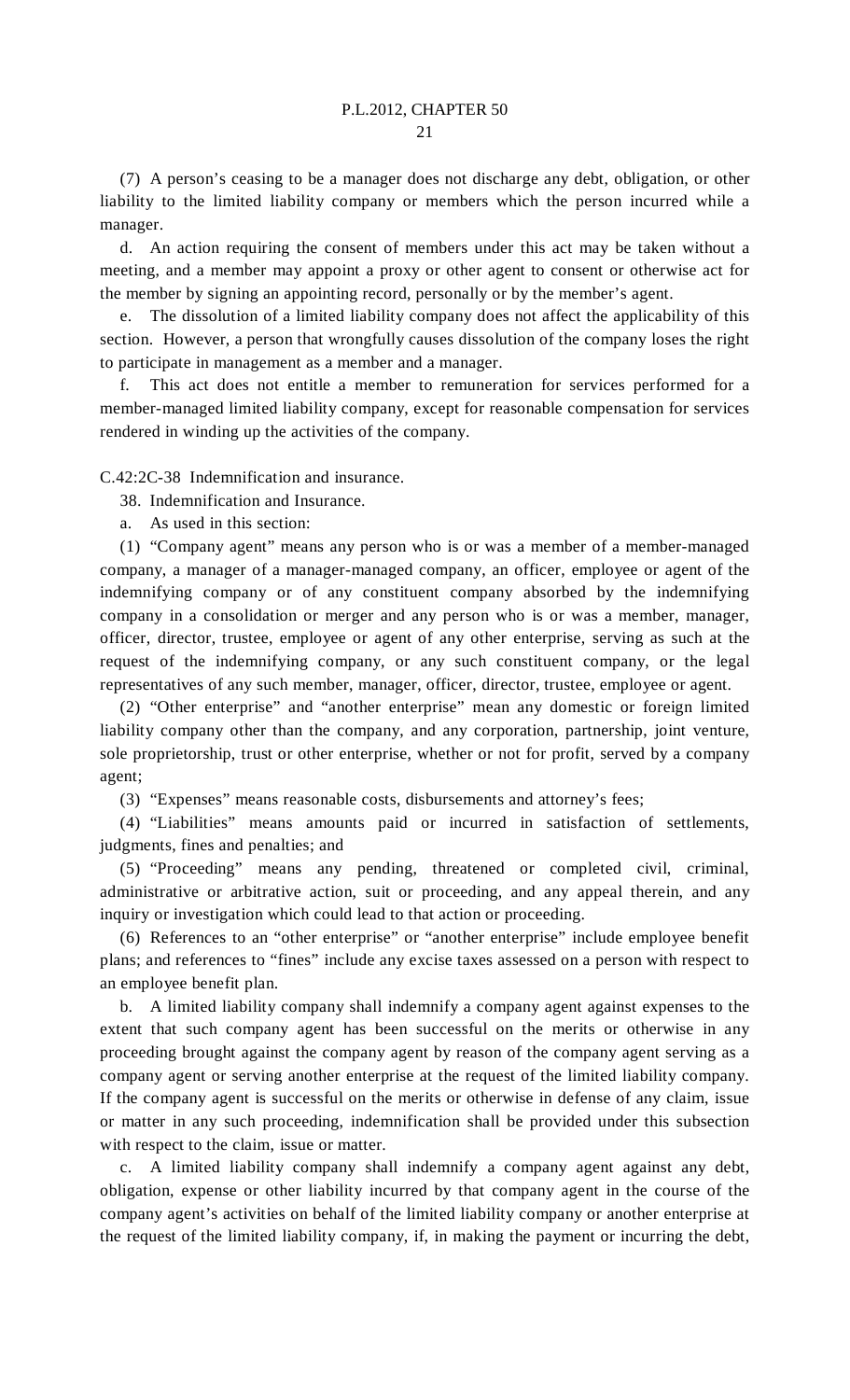obligation, expense or other liability, the company agent complied with the duties stated in sections 35 and 39 of this act.

 d. A limited liability company may purchase and maintain insurance on behalf of any company agent against any expenses incurred in any proceeding and any liabilities asserted against the company agent in his or her capacity as a company agent, whether or not the limited liability company could eliminate or limit the person's liability to the company for the conduct giving rise to the liability under subsection g. of section 11 of this act. The limited liability company may purchase such insurance from, or such insurance may be reinsured in whole or in part by, an insurer owned by or otherwise affiliated with the limited liability company, whether or not such insurer does business with other insureds.

C.42:2C-39 Standards of conduct for members and managers.

39. Standards of Conduct for Members and Managers.

 a. A member of a member-managed limited liability company owes to the company and, subject to subsection b. of section 67 of this act, the other members, the duties of loyalty and care stated in subsections b. and c. of this section.

 b. The fiduciary duty of loyalty of a member in a member-managed limited liability company includes the duties:

 (1) to account to the company and to hold as trustee for it any property, profit, or benefit derived by the member:

(a) in the conduct or winding up of the company's activities;

(b) from a use by the member of the company's property; or

(c) from the appropriation of a company opportunity;

 (2) to refrain from dealing with the company in the conduct or winding up of the company's activities as or on behalf of a person having an interest adverse to the company; and

 (3) to refrain from competing with the company in the conduct of the company's activities before the dissolution of the company.

 c. The duty of care of a member of a member-managed limited liability company in the conduct and winding up of the company's activities is to refrain from engaging in grossly negligent or reckless conduct, intentional misconduct, or a knowing violation of law.

 d. A member shall discharge the duties under this act or under the operating agreement and exercise any rights consistently with the contractual obligation of good faith and fair dealing.

 e. A member does not violate a duty or obligation under this act or under the operating agreement merely because the member's conduct furthers the member's own interest.

All of the members of a member-managed limited liability company or a managermanaged limited liability company may authorize or ratify, after full disclosure of all material facts, a specific act or transaction that otherwise would violate the duty of loyalty.

 g. It is a defense to a claim under paragraph (2) of subsection b. of this section and any comparable claim in equity or at common law that the transaction was fair to the limited liability company.

 h. If, as permitted by subsection f. of this section or the operating agreement, a member enters into a transaction with the company that would otherwise be prohibited by paragraph (2) of subsection b. of this section, the member's rights and obligations are the same as those of a person not a member.

i. In a manager-managed limited liability company, the following rules apply: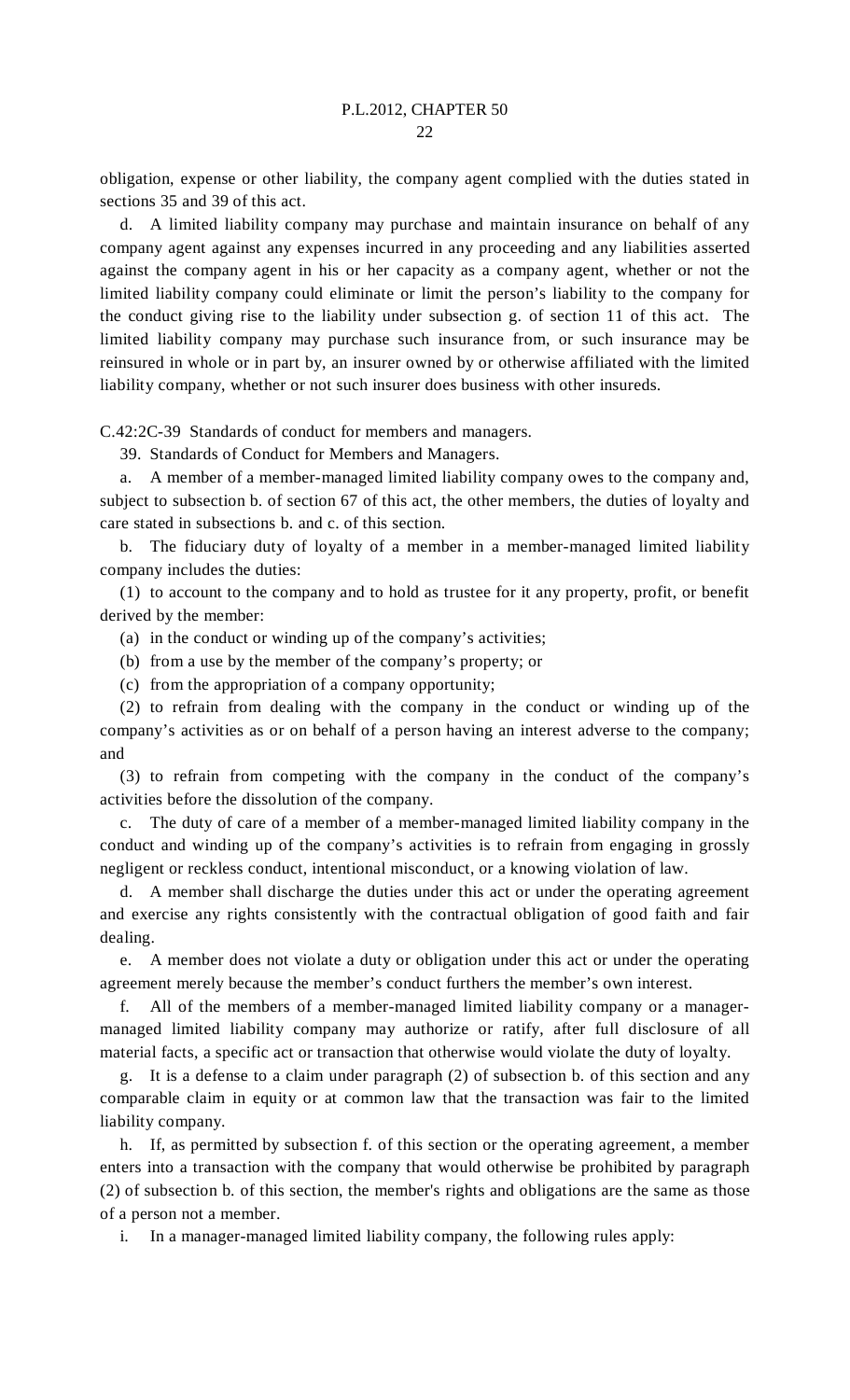(1) Subsections a., b., c. and g. of this section apply to the manager or managers and not the members, and the duty stated under paragraph (3) of subsection b. of this section continues until winding up is completed.

 (2) Subsections d. and e. of this section apply to the managers as well as the members and, subject to subsection d. of this section, a member does not have any duty to the company or any other member solely by reason of being a member.

 (3) The power to ratify stated in subsection f. of this section pertains only to the members.

C.42:2C-40 Right of members, managers, and dissociated members to information.

40. Right of Members, Managers, and Dissociated Members to Information.

a. In a member-managed limited liability company, the following rules apply:

 (1) On reasonable notice, a member may inspect and copy during regular business hours, at a reasonable location specified by the company, any record maintained by the company regarding the company's activities, financial condition, and other circumstances, to the extent the information is material to the member's rights and duties under the operating agreement or this act.

(2) The company shall furnish to each member:

 (a) without demand, any information concerning the company's activities, financial condition, and other circumstances which the company knows and is material to the proper exercise of the member's rights and duties under the operating agreement or this act, except to the extent the company can establish that it reasonably believes the member already knows the information; and

 (b) on demand, any other information concerning the company's activities, financial condition, and other circumstances, except to the extent the demand or information demanded is unreasonable or otherwise improper under the circumstances.

 (3) The duty to furnish information under paragraph (2) of this subsection also applies to each member to the extent the member knows any of the information described in paragraph (2).

b. In a manager-managed limited liability company, the following rules apply:

 (1) The informational rights stated in subsection a. of this section and the duty stated in paragraph (3) of subsection a. of this section apply to the managers and not the members.

 (2) During regular business hours and at a reasonable location specified by the company, a member may obtain from the company and inspect and copy full information regarding the activities, financial condition, and other circumstances of the company as is just and reasonable if:

 (a) the member seeks the information for a purpose material to the member's interest as a member;

 (b) the member makes a demand in a record received by the company, describing with reasonable particularity the information sought and the purpose for seeking the information; and

(c) the information sought is directly connected to the member's purpose.

 (3) Within 10 days after receiving a demand pursuant to subparagraph (b) of paragraph (2) of this subsection, the company shall in a record inform the member that made the demand:

 (a) of the information that the company will provide in response to the demand and when and where the company will provide the information; and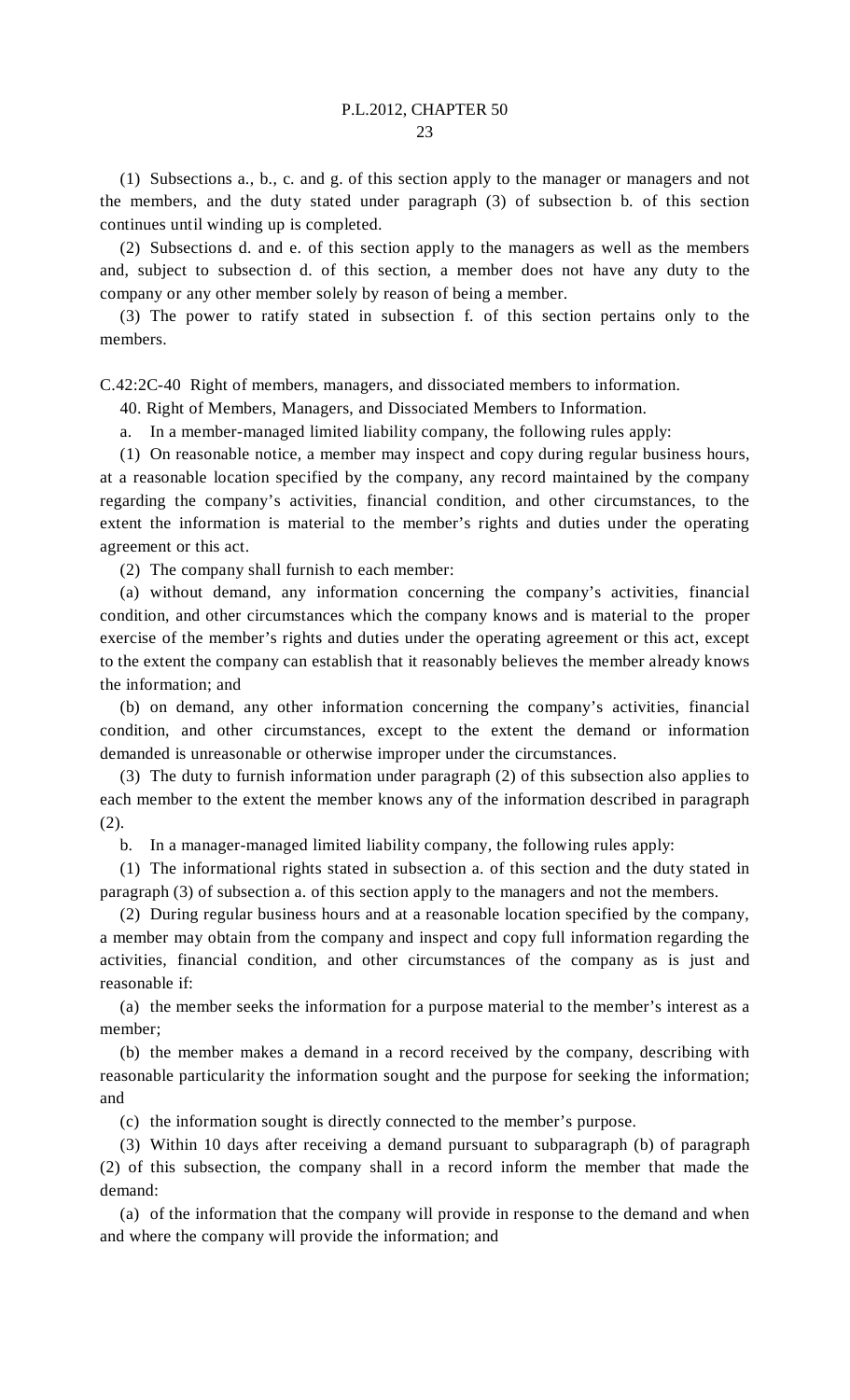(b) if the company declines to provide any demanded information, the company's reasons for declining.

 (4) Whenever this act or an operating agreement provides for a member to give or withhold consent to a matter, before the consent is given or withheld, the company shall, without demand, provide the member with all information that is known to the company and is material to the member's decision.

 c. On 10 days' demand made in a record received by a limited liability company, a dissociated member may have access to information to which the person was entitled while a member if the information pertains to the period during which the person was a member, the person seeks the information in good faith, and the person satisfies the requirements imposed on a member by paragraph (2) of subsection b. of this section. The company shall respond to a demand made pursuant to this subsection in the manner provided in paragraph (3) of subsection b. of this section.

 d. A limited liability company may charge a person that makes a demand under this section the reasonable costs of copying, limited to the costs of labor and material.

 e. A member or dissociated member may exercise rights under this section through an agent or, in the case of an individual under legal disability, a legal representative. Any restriction or condition imposed by the operating agreement or under subsection g. of this section applies both to the agent or legal representative and the member or dissociated member.

f. The rights under this section do not extend to a person as transferee.

 g. In addition to any restriction or condition stated in its operating agreement, a limited liability company, as a matter within the ordinary course of its activities, may impose reasonable restrictions and conditions on access to and use of information to be furnished under this section, including designating information confidential and imposing nondisclosure and safeguarding obligations on the recipient. In a dispute concerning the reasonableness of a restriction under this subsection, the company has the burden of proving reasonableness.

#### ARTICLE 5

## TRANSFERABLE INTERESTS AND RIGHTS OF TRANSFEREES AND CREDITORS

C.42:2C-41 Nature of transferable interest.

41. Nature of Transferable Interest.

A transferable interest shall be personal property.

C.42:2C-42 Transfer of transferable interest.

- 42. Transfer of Transferable Interest.
- a. A transfer, in whole or in part, of a transferable interest:
- (1) is permissible;

 (2) does not by itself cause a member's dissociation or a dissolution and winding up of the limited liability company's activities; and

- (3) subject to section 44 of this act, does not entitle the transferee to:
- (a) participate in the management or conduct of the company's activities; or

 (b) except as otherwise provided in subsection c. of this section, have access to records or other information concerning the company's activities.

 b. A transferee has the right to receive, in accordance with the transfer, distributions to which the transferor would otherwise be entitled.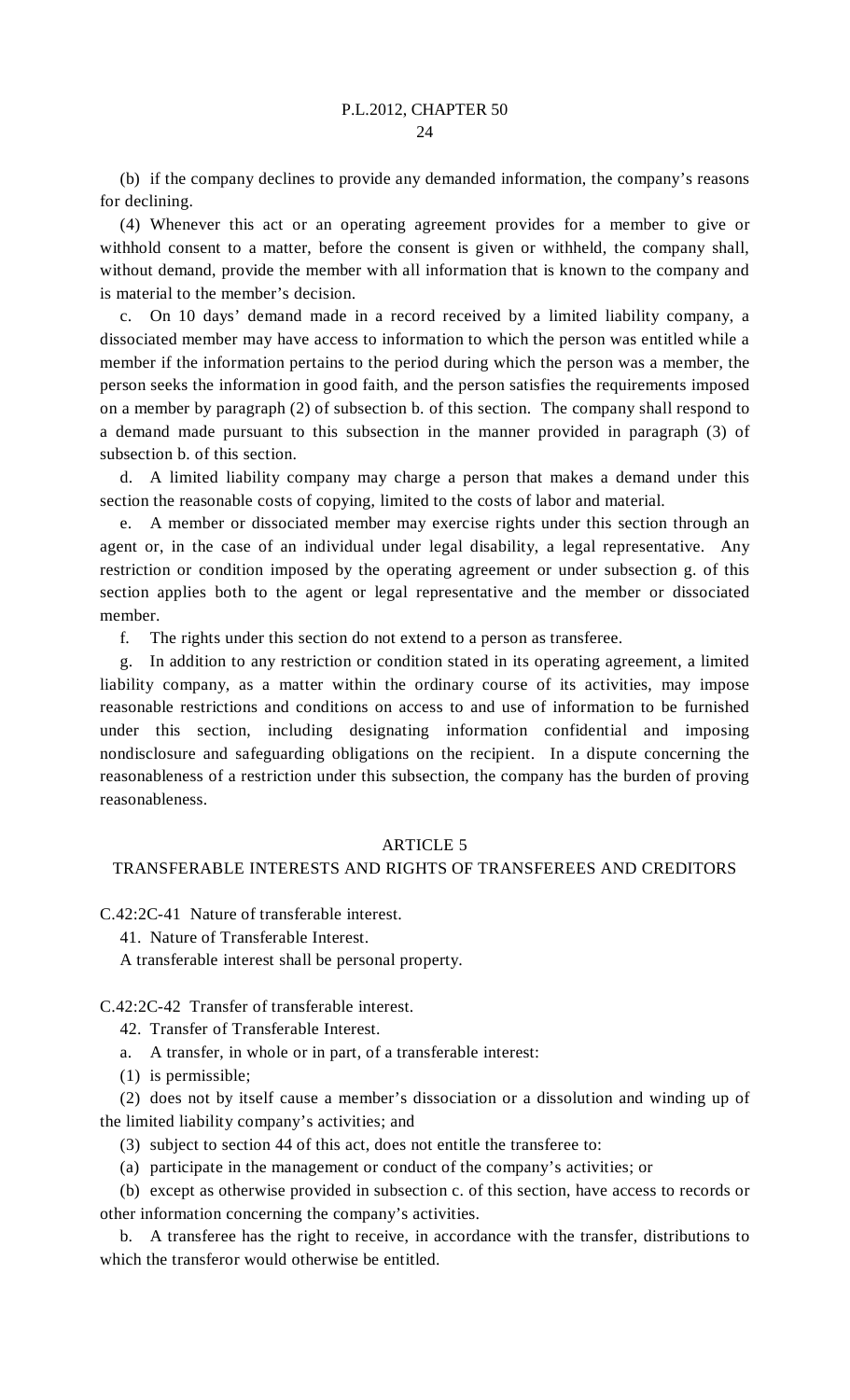c. In a dissolution and winding up of a limited liability company, a transferee is entitled to an account of the company's transactions only from the date of dissolution.

 d. A transferable interest may be evidenced by a certificate of the interest issued by the limited liability company in a record, and, subject to this section, the interest represented by the certificate may be transferred by a transfer of the certificate.

A limited liability company need not give effect to a transferee's rights under this section until the company has notice of the transfer.

 f. A transfer of a transferable interest in violation of a restriction on transfer contained in the operating agreement is ineffective as to a person having notice of the restriction at the time of transfer.

 g. Except as otherwise provided in paragraph (2) of subsection d. of section 46 of this act, when a member transfers a transferable interest, the transferor retains the rights of a member other than the interest in distributions transferred and retains all duties and obligations of a member.

 h. When a member transfers a transferable interest to a person that becomes a member with respect to the transferred interest, the transferee is liable for the member's obligations under section 43 and subsection c. of section 36 of this act known to the transferee when the transferee becomes a member.

#### C.42:2C-43 Charging order.

43. Charging Order.

 a. On application by a judgment creditor of a member or transferee, a court may enter a charging order against the transferable interest of the judgment debtor for the unsatisfied amount of the judgment. A charging order constitutes a lien on a judgment debtor's transferable interest and requires the limited liability company to pay over to the person to which the charging order was issued any distribution that would otherwise be paid to the judgment debtor.

 b. To the extent necessary to effectuate the collection of distributions pursuant to a charging order in effect under subsection a. of this section, the court may:

 (1) appoint a receiver of the distributions subject to the charging order, with the power to make all inquiries the judgment debtor might have made; and

(2) make all other orders necessary to give effect to the charging order.

 c. Upon a showing that distributions under a charging order will not pay the judgment debt within a reasonable time, the court may foreclose the lien and order the sale of the transferable interest. The purchaser at the foreclosure sale only obtains the transferable interest, does not thereby become a member, and is subject to section 42 of this act.

 d. At any time before foreclosure under subsection c. of this section, the member or transferee whose transferable interest is subject to a charging order under subsection a. of this section may extinguish the charging order by satisfying the judgment and filing a certified copy of the satisfaction with the court that issued the charging order.

At any time before foreclosure under subsection c. of this section, a limited liability company or one or more members whose transferable interests are not subject to the charging order may pay to the judgment creditor the full amount due under the judgment and thereby succeed to the rights of the judgment creditor, including the charging order.

 f. This act shall not deprive any member or transferee of the benefit of any exemption laws applicable to the member's or transferee's transferable interest.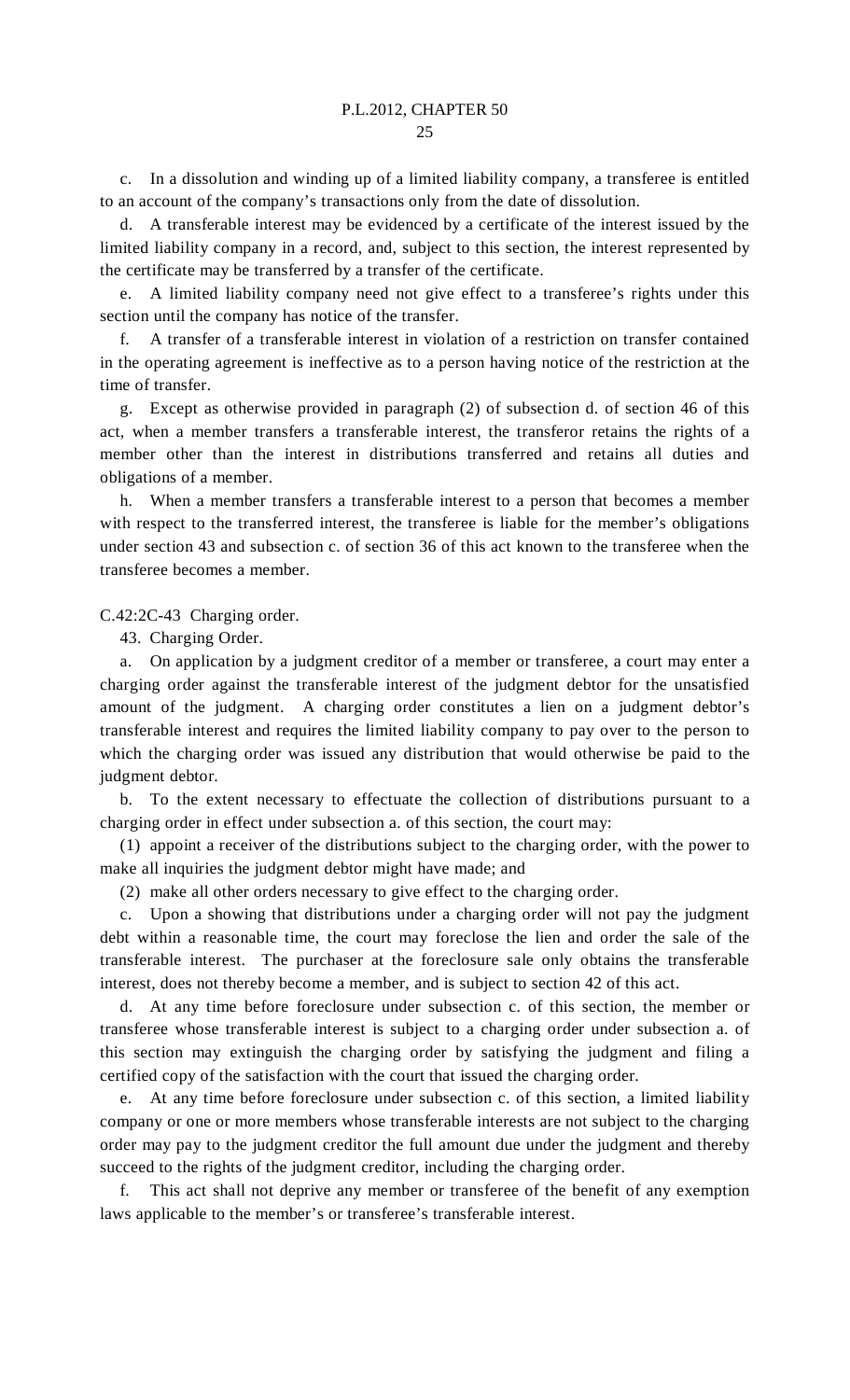g. This section provides the exclusive remedy by which a person seeking to enforce a judgment against a member or transferee may, in the capacity of judgment creditor, satisfy the judgment from the judgment debtor's transferable interest.

C.42:2C-44 Power of personal representative of deceased member.

 44. Power of Personal Representative of Deceased Member. If a member dies, the deceased member's personal representative or other legal representative may exercise the rights of a transferee provided in subsection c. of section 42 of this act and, for the purposes of settling the estate, the rights of a current member under section 40 of this act.

#### ARTICLE 6

## MEMBER'S POWER TO DISSOCIATE; WRONGFUL DISSOCIATION

C.42:2C-45 Member's power to dissociate; wrongful dissociation.

45. Member's Power to Dissociate; Wrongful Dissociation.

 a. A person has the power to dissociate as a member at any time, rightfully or wrongfully, by withdrawing as a member by express will under section 46 of this act.

 b. A person's dissociation from a limited liability company is wrongful only if the dissociation:

(1) is in breach of an express provision of the operating agreement; or

(2) occurs before the termination of the company and:

 (a) the person is expelled as a member by judicial order under subsection e. of section 46 of this act;

 (b) the person is dissociated under paragraph (1) of subsection g. of section 46 of this act, by becoming a debtor in bankruptcy; or

 (c) in the case of a person that is not a trust other than a business trust, an estate, or an individual, the person is expelled or otherwise dissociated as a member because it willfully dissolved or terminated; or

 (3) in the case of a company for a definite term or particular undertaking, by withdrawing as a member by express will under section 46 of this act before the expiration of the term or the completion of the undertaking.

 c. A person that wrongfully dissociates as a member is liable to the limited liability company and, subject to section 67 of this act, to the other members for damages caused by the dissociation. The liability is in addition to any other debt, obligation, or other liability of the member to the company or the other members.

C.42:2C-46 Events causing dissociation.

 46. Events Causing Dissociation. A person is dissociated as a member from a limited liability company when:

 a. The company has notice of the person's express will to withdraw as a member, but, if the person specified a withdrawal date later than the date the company had notice, on that later date;

 b. An event stated in the operating agreement as causing the person's dissociation occurs;

c. The person is expelled as a member pursuant to the operating agreement;

 d. The person is expelled as a member by the unanimous consent of the other members if:

(1) it is unlawful to carry on the company's activities with the person as a member;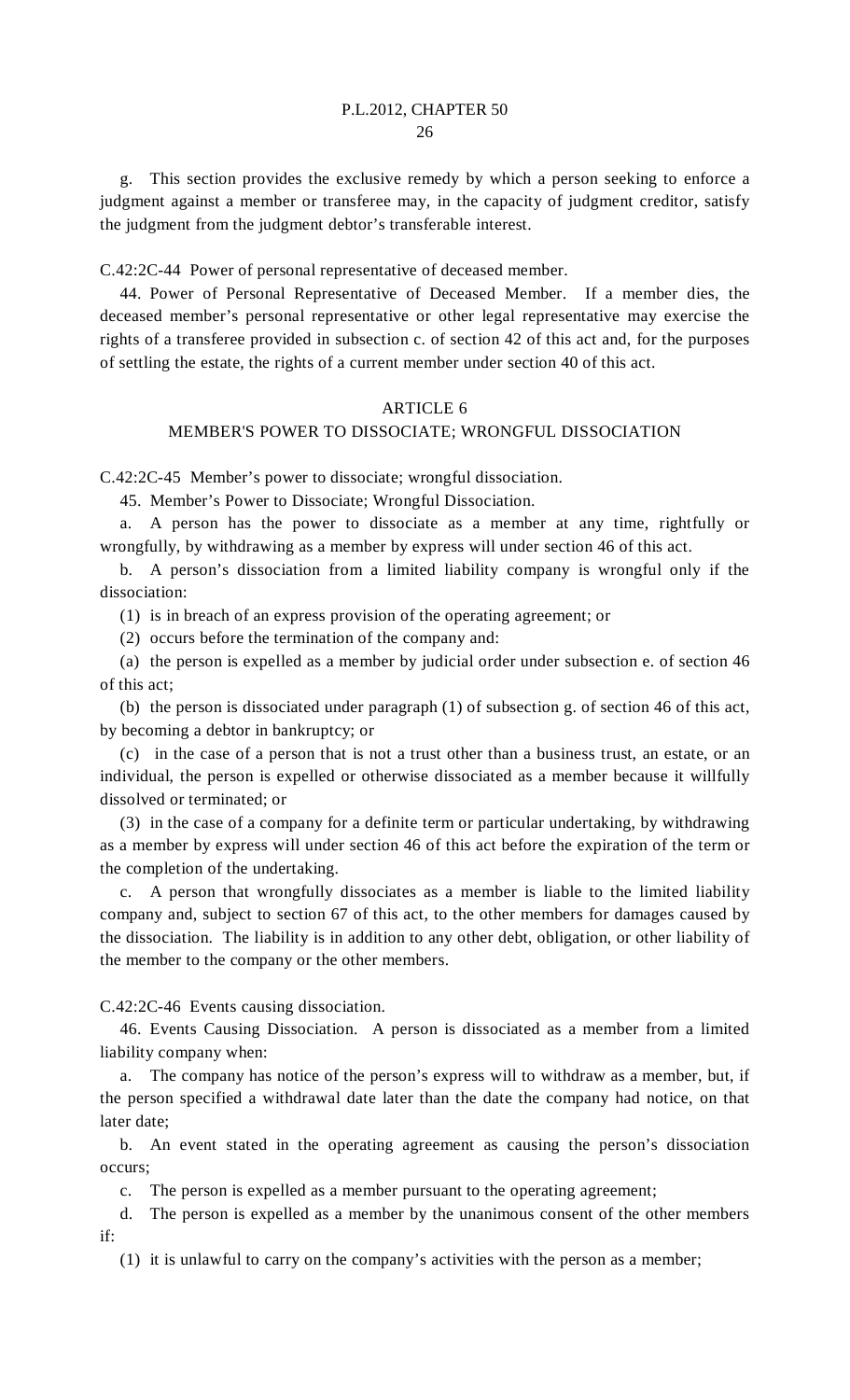(2) there has been a transfer of all of the person's transferable interest in the company, other than:

(a) a transfer for security purposes; or

(b) a charging order in effect under section 43 of this act which has not been foreclosed;

 (3) the person is a corporation and, within 90 days after the company notifies the person that it will be expelled as a member because the person has filed a certificate of dissolution or the equivalent, its charter has been revoked, or its right to conduct business has been suspended by the jurisdiction of its incorporation, the certificate of dissolution has not been revoked or its charter or right to conduct business has not been reinstated; or

 (4) the person is a limited liability company or partnership that has been dissolved and whose business is being wound up;

 e. On application by the company, the person is expelled as a member by judicial order because the person:

 (1) has engaged, or is engaging, in wrongful conduct that has adversely and materially affected, or will adversely and materially affect, the company's activities;

 (2) has willfully or persistently committed, or is willfully and persistently committing, a material breach of the operating agreement or the person's duties or obligations under section 39 of this act; or

 (3) has engaged, or is engaging, in conduct relating to the company's activities which makes it not reasonably practicable to carry on the activities with the person as a member;

f. In the case of a person who is an individual:

- (1) the person dies; or
- (2) in a member-managed limited liability company:
- (a) a guardian or general conservator for the person is appointed; or

 (b) there is a judicial order that the person has otherwise become incapable of performing the person's duties as a member under this act or the operating agreement;

g. In a member-managed limited liability company, the person:

(1) becomes a debtor in bankruptcy;

(2) executes an assignment for the benefit of creditors; or

 (3) seeks, consents to, or acquiesces in the appointment of a trustee, receiver, or liquidator of the person or of all or substantially all of the person's property;

 h. In the case of a person that is a trust or is acting as a member by virtue of being a trustee of a trust, the trust's entire transferable interest in the company is distributed;

 i. In the case of a person that is an estate or is acting as a member by virtue of being a personal representative of an estate, the estate's entire transferable interest in the company is distributed;

 j. In the case of a member that is not an individual, partnership, limited liability company, corporation, trust, or estate, the termination of the member;

 k. The company participates in a merger under Article 10 (sections 73 through 87 of this act) if:

(1) the company is not the surviving entity; or

(2) otherwise as a result of the merger, the person ceases to be a member;

 l. The company participates in a conversion under Article 10 (sections 73 through 87 of this act);

 m. The company participates in a domestication under Article 10 (sections 73 through 87 of this act), if, as a result of the domestication, the person ceases to be a member; or

n. The company terminates.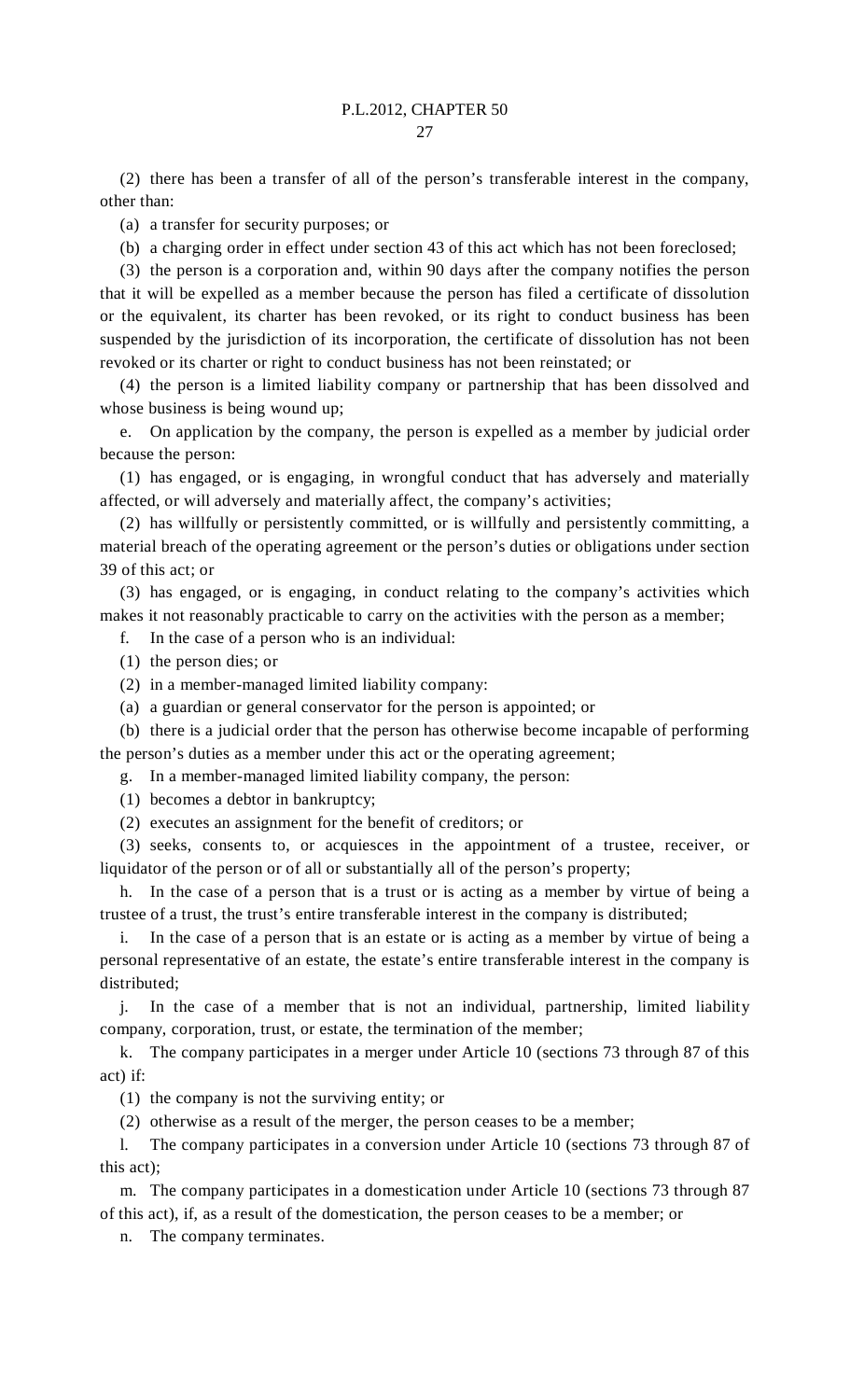C.42:2C-47 Effect of person's dissociation as member.

47. Effect of Person's Dissociation as Member.

a. When a person is dissociated as a member of a limited liability company:

 (1) the person's right to participate as a member in the management and conduct of the company's activities terminates;

 (2) if the company is member-managed, the person's fiduciary duties as a member end with regard to matters arising and events occurring after the person's dissociation; and

 (3) subject to section 44 and Article 10 (sections 73 through 87 of this act), any transferable interest owned by the person immediately before dissociation in the person's capacity as a member is owned by the person solely as a transferee.

 b. A person's dissociation as a member of a limited liability company does not of itself discharge the person from any debt, obligation, or other liability to the company or the other members which the person incurred while a member.

 c. A court that expels a member from a company pursuant to subsection e. of section 46 of this act may order the sale of the interests held by such person immediately before dissociation to either the company or to any other persons who are parties to the action if the court determines, in its discretion, that such an order is required by any other law, rule or regulation, or that such an order would be fair and equitable to all parties under all of the circumstances of the case.

## ARTICLE 7 DISSOLUTION AND WINDING UP

C.42:2C-48 Events causing dissolution.

48. Events Causing Dissolution.

 a. A limited liability company is dissolved, and its activities shall be wound up, upon the occurrence of any of the following:

(1) an event or circumstance that the operating agreement states causes dissolution;

(2) the consent of all the members;

(3) the passage of 90 consecutive days during which the company has no members;

 (4) on application by a member, the entry by the Superior Court of an order dissolving the company on the grounds that:

(a) the conduct of all or substantially all of the company's activities is unlawful; or

 (b) it is not reasonably practicable to carry on the company's activities in conformity with one or both of the certificate of formation and the operating agreement; or

 (5) on application by a member, the entry by the Superior Court of an order dissolving the company on the grounds that the managers or those members in control of the company:

(a) have acted, are acting, or will act in a manner that is illegal or fraudulent; or

 (b) have acted or are acting in a manner that is oppressive and was, is, or will be directly harmful to the applicant.

 (6) A certificate of dissolution is filed before the delayed effective date of a certificate of formation pursuant to subsection e. of section 18 of this act.

 b. In a proceeding brought under paragraph (4) or (5) of subsection a. of this section, the court may order or a party may seek a remedy other than dissolution, including, but not limited to, the appointment of a custodian or one or more provisional managers. The court shall appoint a custodian or one or more provisional managers if it appears to the court that such an appointment may be in the best interests of the limited liability company and its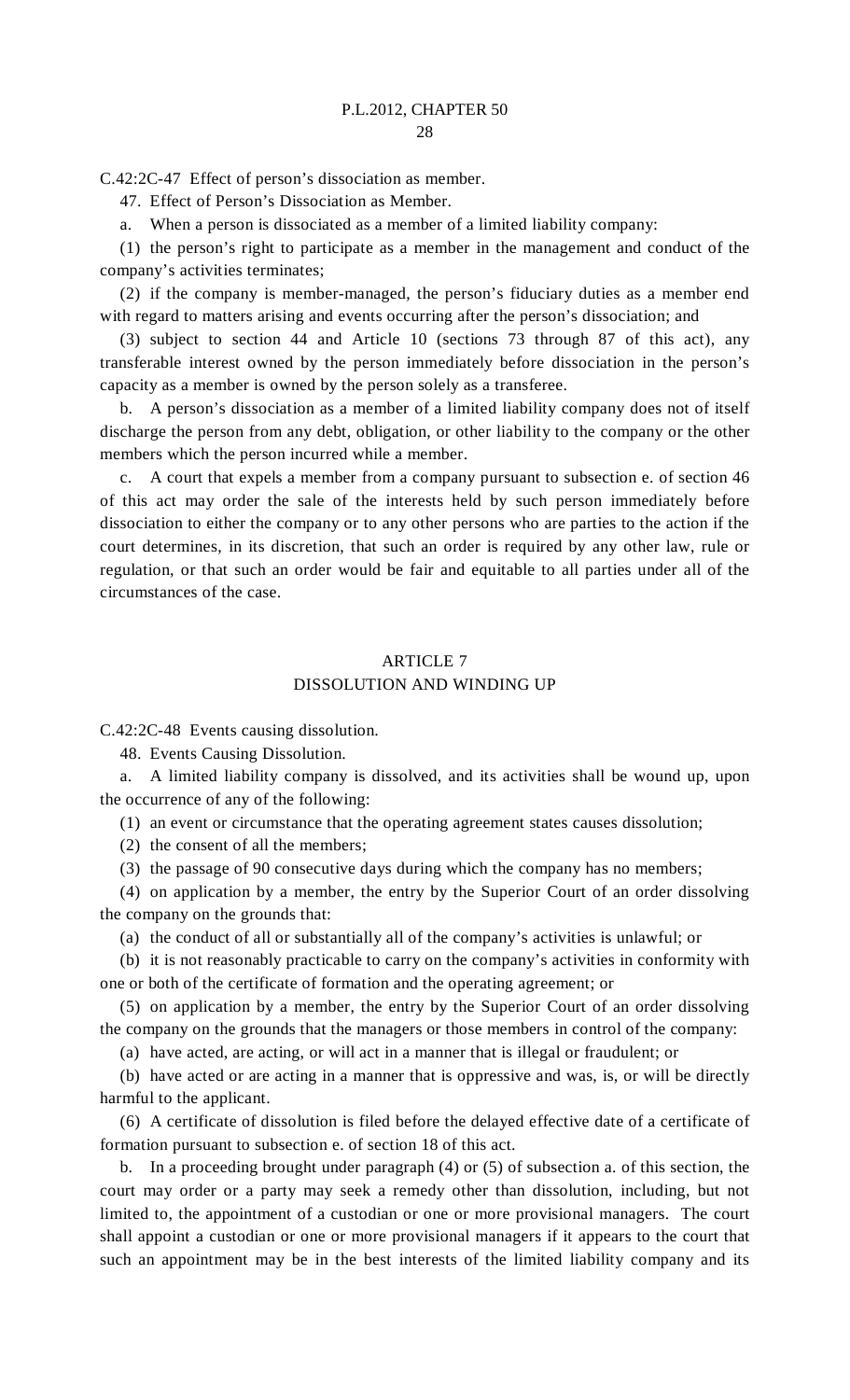members. In any proceeding under this section, the court shall allow reasonable compensation to any custodian or provisional manager for his or her services and reimbursement or direct payment of all his or her reasonable costs and expenses, which amounts shall be paid by the limited liability company. The court may appoint a custodian or one or more provisional managers in a summary proceeding or otherwise; or order the sale of all interests held by a member who is a party to the proceeding to either the limited liability company or any other member who is a party to the proceeding, if the court determines in its discretion that such an order would be fair and equitable to all parties under all of the circumstances of the case.

 c. If the court determines that any party to a proceeding brought under paragraph (4) or (5) of subsection a. of this section has acted vexatiously, or otherwise not in good faith, it may in its discretion award reasonable expenses, including counsel fees incurred in connection with the action, to the injured party or parties.

C.42:2C-49 Winding up.

49. Winding Up.

 a. A dissolved limited liability company shall wind up its activities, and the company continues after dissolution only for the purpose of winding up.

b. In winding up its activities, a limited liability company:

 (1) shall discharge the company's debts, obligations, or other liabilities, settle and close the company's activities, and marshal and distribute the assets of the company; and

(2) shall:

 (a) deliver to the filing office for filing a certificate of dissolution stating the name of the company and such other information as may be required by the filing office to correctly identify the company and that the company is dissolved;

 (b) preserve the company activities and property as a going concern for a reasonable time;

 (c) prosecute and defend actions and proceedings, whether civil, criminal, or administrative;

(d) transfer the company's property;

(e) settle disputes by mediation or arbitration;

 (f) deliver to the filing office for filing a statement of termination stating the name of the company and that the company is terminated; and

(g) perform other acts necessary or appropriate to the winding up.

 c. If a dissolved limited liability company has no members, the legal representative of the last person to have been a member may wind up the activities of the company. If the person does so, the person has the powers of a sole manager under subsection c. of section 37 of this act and is deemed to be a manager for the purposes of paragraph (2) of subsection a. of section 30 of this act.

 d. If the legal representative under subsection c. of this section declines or fails to wind up the company's activities, a person may be appointed to do so by the consent of transferees owning a majority of the rights to receive distributions as transferees at the time the consent is to be effective. A person appointed under this subsection:

 (1) has the powers of a sole manager under subsection c. of section 37 of this act and is deemed to be a manager for the purposes of paragraph (2) of subsection a. of section 30 of this act; and

 (2) shall promptly deliver to the filing office for filing an amendment to the company's certificate of formation to: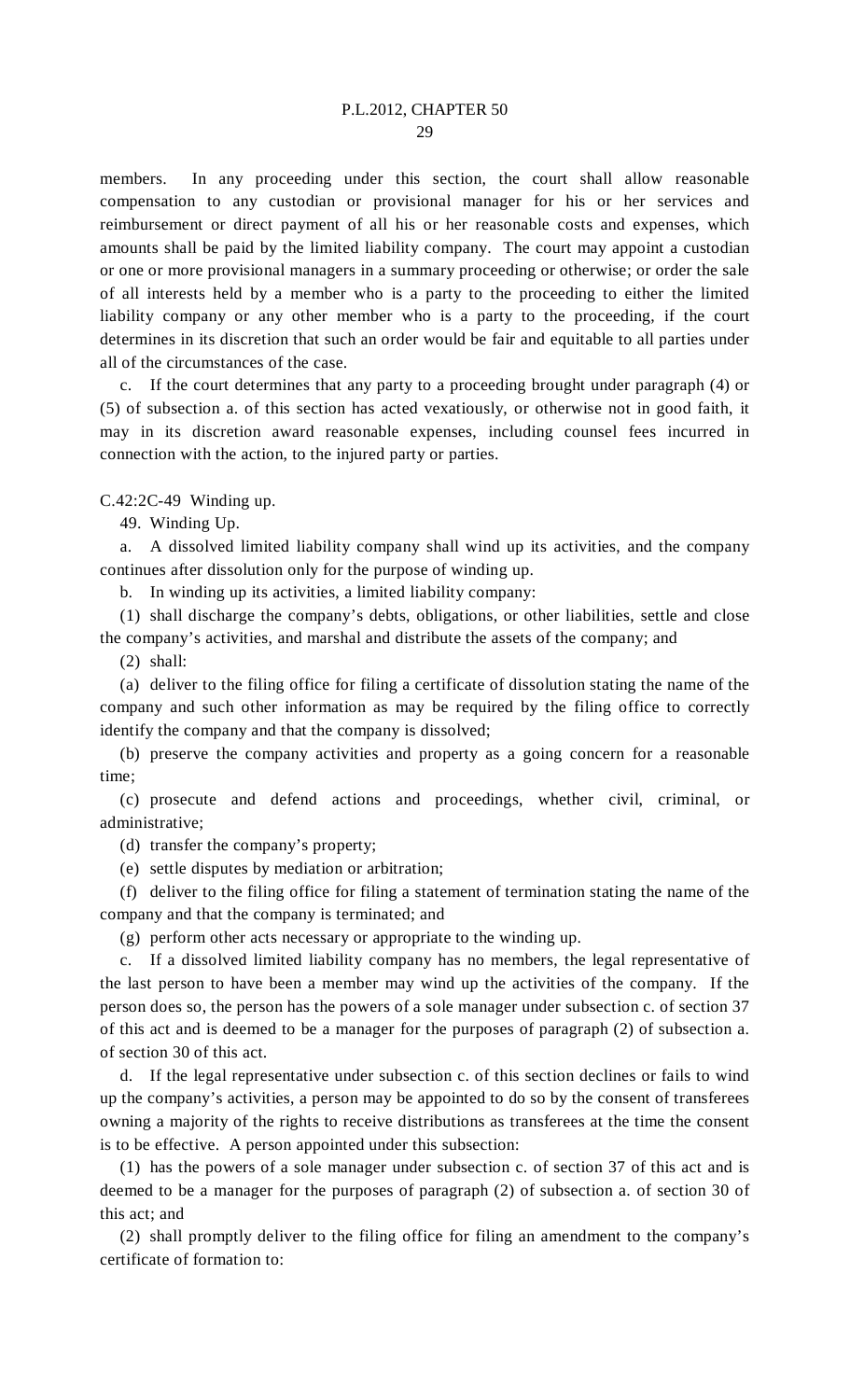(a) state that the company has no members;

 (b) state that the person has been appointed pursuant to this subsection to wind up the company; and

(c) provide the street and mailing addresses of the person.

 e. The Superior Court may order judicial supervision of the winding up of a dissolved limited liability company, including the appointment of a person to wind up the company's activities:

(1) on application of a member, if the applicant establishes good cause;

(2) on the application of a transferee, if:

(a) the company does not have any members;

 (b) the legal representative of the last person to have been a member declines or fails to wind up the company's activities; and

 (c) within a reasonable time following the dissolution a person has not been appointed pursuant to subsection d. of this section; or

 (3) in connection with a proceeding under paragraph (4) or (5) of subsection a. of section 48 of this act.

C.42:2C-50 Known claims against dissolved limited liability company.

50. Known Claims Against Dissolved Limited Liability Company.

 a. Except as otherwise provided in subsection d. of this section, a dissolved limited liability company may give notice of a known claim under subsection b. of this section, which has the effect as provided in subsection c. of this section.

 b. A dissolved limited liability company may in a record notify its known claimants of the dissolution. The notice shall:

(1) specify the information required to be included in a claim;

(2) provide a mailing address to which the claim is to be sent;

 (3) state the deadline for receipt of the claim, which may not be less than 120 days after the date the notice is received by the claimant; and

(4) state that the claim will be barred if not received by the deadline.

 c. A claim against a dissolved limited liability company is barred if the requirements of subsection b. of this section are met and:

(1) the claim is not received by the specified deadline; or

(2) if the claim is timely received but rejected by the company:

 (a) the company causes the claimant to receive a notice in a record stating that the claim is rejected and will be barred unless the claimant commences an action against the company to enforce the claim within 90 days after the claimant receives the notice; and

(b) the claimant does not commence the required action within the 90 days.

 d. This section does not apply to a claim based on an event occurring after the effective date of dissolution or a liability that on that date is contingent.

C.42:2C-51 Other claims against dissolved limited liability company.

51. Other Claims Against Dissolved Limited Liability Company.

 a. A dissolved limited liability company may publish notice of its dissolution and request persons having claims against the company to present them in accordance with the notice.

b. The notice authorized by subsection a. of this section shall:

 (1) be published at least once in a newspaper of general circulation in the county in this State in which the dissolved limited liability company's principal office is located or, if it has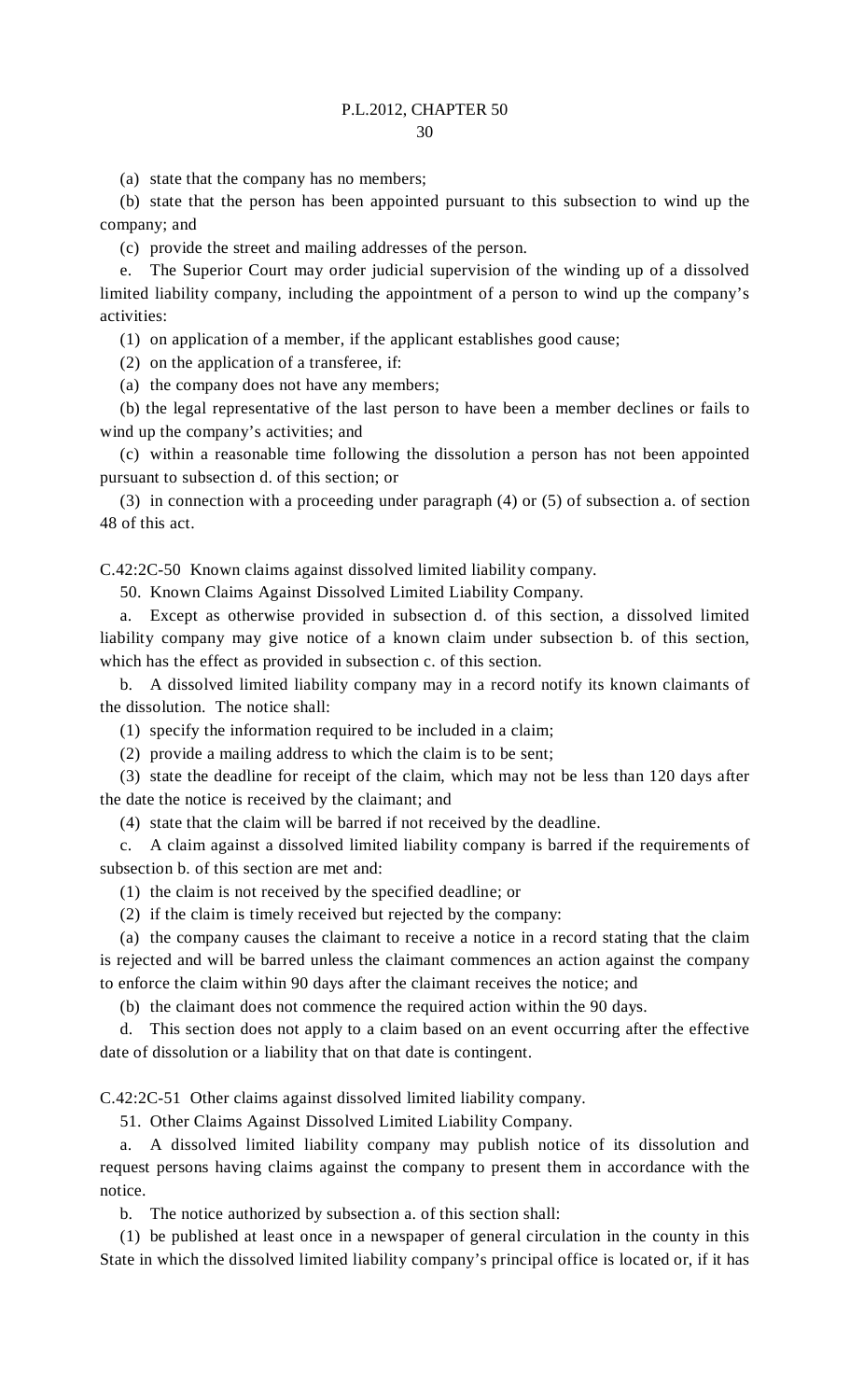none in this State, in the county in which the company's registered office is or was last located;

 (2) describe the information required to be contained in a claim and provide a mailing address to which the claim is to be sent; and

 (3) state that a claim against the company is barred unless an action to enforce the claim is commenced within five years after publication of the notice.

If a dissolved limited liability company publishes a notice in accordance with subsection b. of this section, unless the claimant commences an action to enforce the claim against the company within five years after the publication date of the notice, the claim of each of the following claimants is barred:

(1) a claimant that did not receive notice in a record under section 50 of this act;

(2) a claimant whose claim was timely sent to the company but not acted on; and

 (3) a claimant whose claim is contingent at, or based on an event occurring after, the effective date of dissolution.

d. A claim not barred under this section may be enforced:

 (1) against a dissolved limited liability company, to the extent of its undistributed assets; and

 (2) if assets of the company have been distributed after dissolution, against a member or transferee to the extent of that person's proportionate share of the claim or of the assets distributed to the member or transferee after dissolution, whichever is less, but a person's total liability for all claims under this paragraph does not exceed the total amount of assets distributed to the person after dissolution.

C.42:2C-52 Claims against member or transferee barred unless filed within five years after limited liability company dissolved.

 52. Claims Against Member or Transferee Barred Unless Filed Within Five Years After Limited Liability Company Dissolved.

 a. A claimant, and all those claiming through or under the claimant, shall be forever barred from suing a member or transferee on any claim, or otherwise realizing upon or enforcing any claim against a member or transferee, unless an action is commenced against the member or transferee, pursuant to paragraph (2) of subsection d. of section 51 of this act, or otherwise, within five years after the limited liability company was dissolved.

b. This section shall not:

 (1) apply to claims against members or transferees which are in litigation on the effective date of this section;

(2) operate to extend any otherwise applicable statute of limitations; or

 (3) affect any rights of creditors under the "Uniform Fraudulent Transfer Act," R.S.25:2- 20 et seq.

C.42:2C-53 Administrative action.

53. Administrative Action.

 a. The filing office may place a limited liability company on the inactive list if the company does not:

 (1) pay, within 60 days after the due date, any fee or penalty due to the filing office under this act or law other than this act; or

(2) file annual reports for two consecutive years pursuant to section 26 of this act.

 b. If the filing office determines that a ground exists for placing a company on the inactive list, the filing office shall provide notice of the filing office's intent to the registered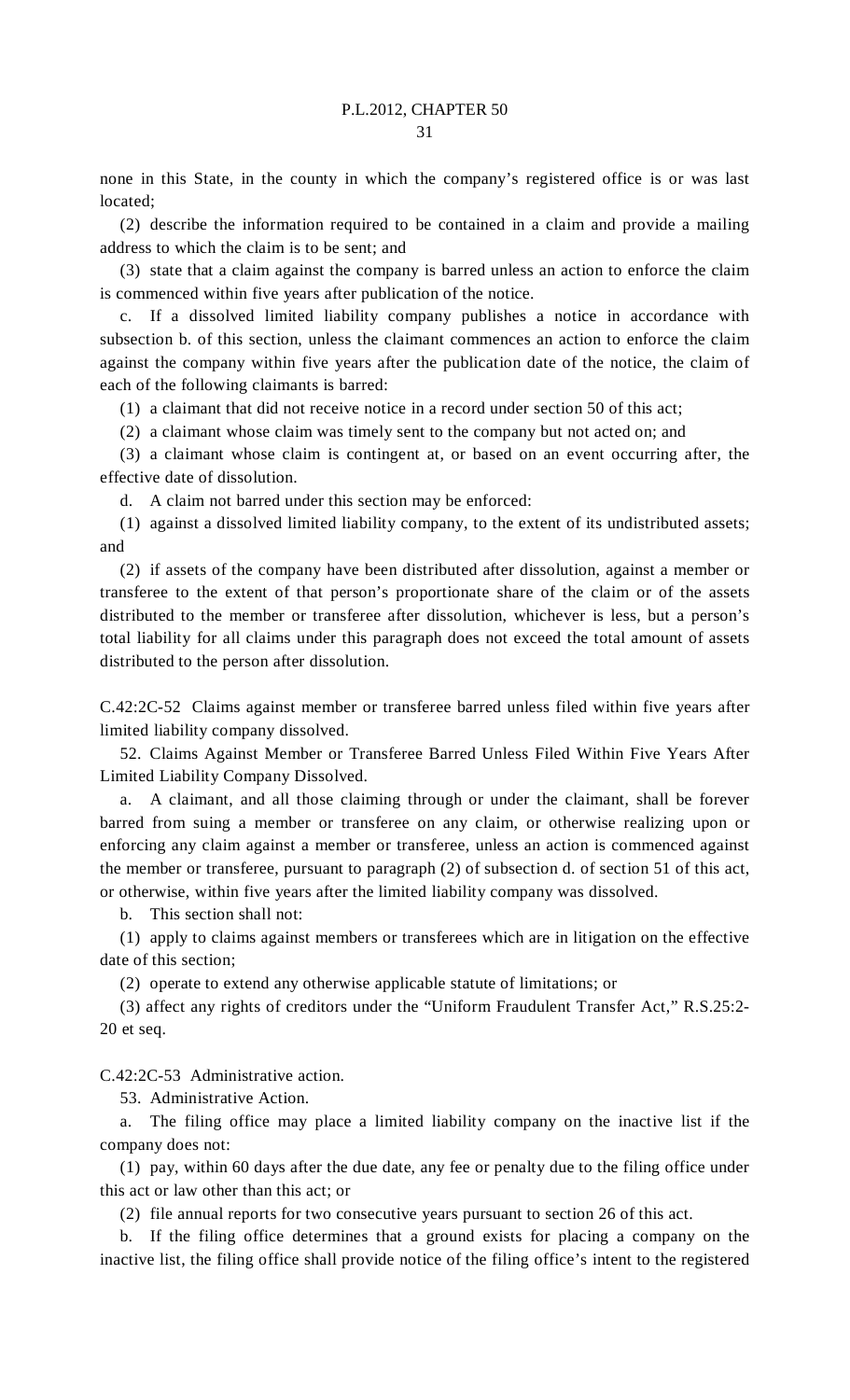office of the company or the principal office of the company if the mailing address of the principal office appears in the records of the filing office and is different from the mailing address of the registered office.

 c. If within 60 days after service of the notice pursuant to subsection b. of this section a limited liability company does not correct each ground for being placed on the inactive list or demonstrate to the reasonable satisfaction of the filing office that each ground determined by the filing office does not exist, the filing office shall place the company on the inactive list and file a declaration of the action. The filing office shall send a notice of the action to the registered office of the company or the principal office of the company if the mailing address of the principal office appears in the records of the filing office and is different from the mailing address of the registered office.

 d. A limited liability company that has been placed on the inactive list continues in existence but, subject to section 54 of this act, may carry on only activities necessary to wind up its activities and liquidate its assets under sections 49 and 56 of this act and to notify claimants under sections 50 and 51 of this act.

 e. An inactivation of a limited liability company does not terminate the authority of its agent for service of process.

C.42:2C-54 Reinstatement following administrative dissolution.

54. Reinstatement Following Administrative Dissolution.

 a. A limited liability company that has been placed on the inactive list may apply to the filing office for reinstatement. The application shall be delivered to the filing office for filing and state:

 (1) the name of the company and such other information as may be required by the filing office to correctly identify the company; and

(2) that the company's name satisfies the requirements of section 8 of this act.

 b. If the filing office determines that an application under subsection a. of this section contains the required information and that the information is correct, the filing office shall reinstate the company and provide notice of the reinstatement to the company.

 c. When a reinstatement becomes effective, it relates back to and takes effect as of the effective date of the filing office action placing the company on the inactive list, and the limited liability company may resume its activities as if the filing office action had not occurred.

C.42:2C-55 Appeal from rejection of reinstatement.

55. Appeal from Rejection of Reinstatement.

 a. If the filing office rejects a limited liability company's application for reinstatement, the filing office shall present a notice to the company explaining the reason for rejection.

 b. Within 30 days after a rejection of reinstatement under subsection a. of this section, a limited liability company may appeal from the rejection by petitioning the court to set aside the filing office action. The petition shall be served on the filing office and contain a copy of the company's application for reinstatement and the filing office's notice of rejection.

 c. The court may order the filing office to reinstate a limited liability company or take other action the court considers appropriate.

C.42:2C-56 Distribution of assets in winding up limited liability company's activities.

56. Distribution of Assets in Winding Up Limited Liability Company's Activities.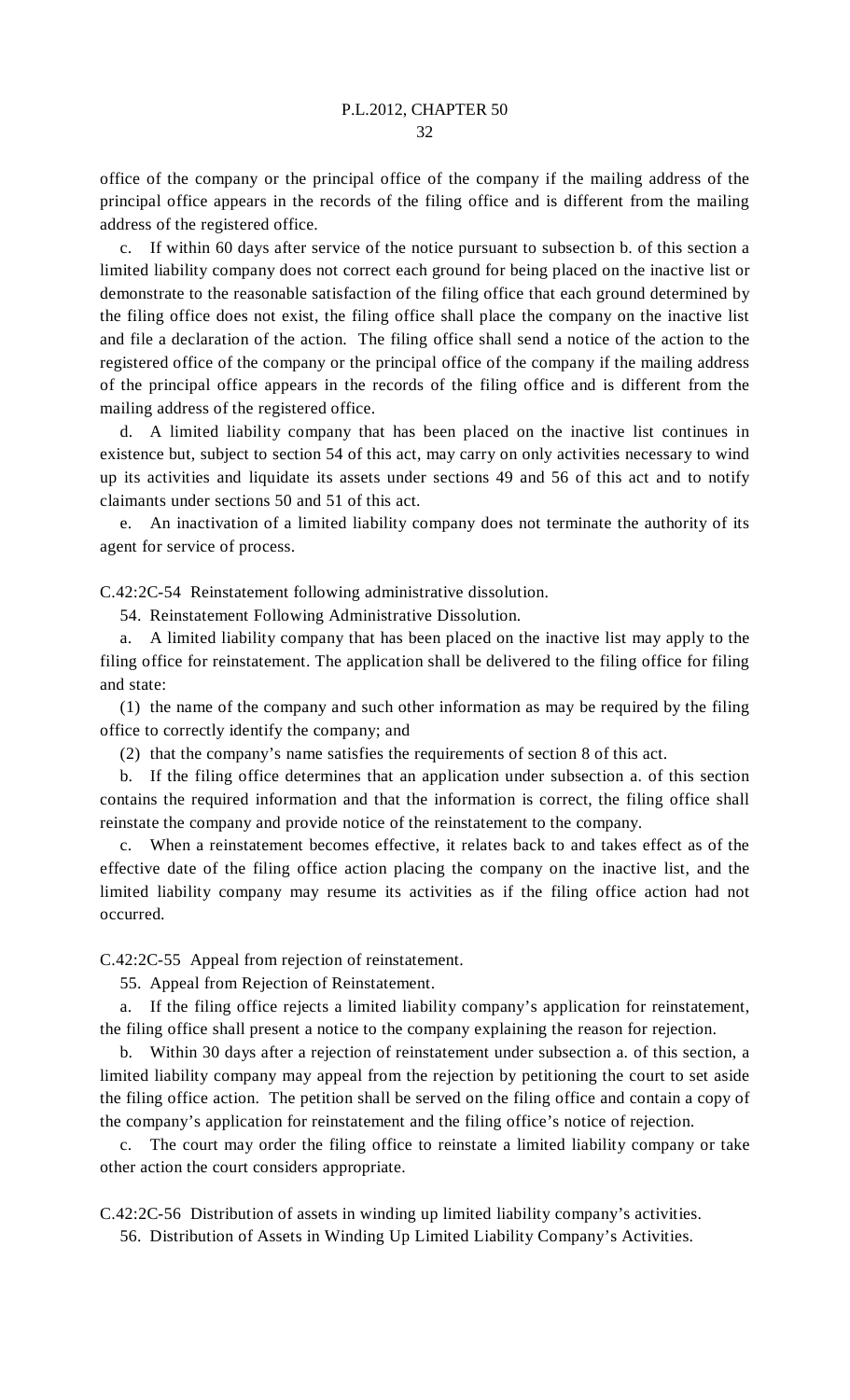a. In winding up its activities, a limited liability company shall apply its assets to discharge its obligations to creditors, including members that are creditors.

 b. After a limited liability company complies with subsection a. of this section, any surplus shall be distributed in the following order, subject to any charging order in effect under section 43 of this act:

 (1) to each person owning a transferable interest that reflects contributions made by a member and not previously returned, an amount equal to the value of the unreturned contributions; and

 (2) in equal shares among members and dissociated members, except to the extent necessary to comply with any transfer effective under section 42 of this act.

 c. If a limited liability company does not have sufficient surplus to comply with paragraph (1) of subsection b. of this section, any surplus shall be distributed among the owners of transferable interests in proportion to the value of their respective unreturned contributions.

 d. All distributions made under subsections b. and c. of this section shall be paid in money.

#### ARTICLE 8

#### FOREIGN LIMITED LIABILITY COMPANIES

C.42:2C-57 Governing law.

57. Governing Law.

 a. The law of the state or other jurisdiction under which a foreign limited liability company is formed governs:

(1) the internal affairs of the company; and

 (2) the liability of a member as member and a manager as manager for the debts, obligations, or other liabilities of the company.

 b. A foreign limited liability company may not be denied a certificate of authority by reason of any difference between the laws of the jurisdiction under which the company is formed and the law of this State.

 c. A certificate of authority does not authorize a foreign limited liability company to engage in any business or exercise any power that a limited liability company may not engage in or exercise in this State.

C.42:2C-58 Application for certificate of authority; amendments to certificate of authority.

58. Application for Certificate of Authority ; Amendments to Certificate of Authority.

 Before doing business in this State, a foreign limited liability company shall obtain a certificate of authority to transact business in this State.

 a. A foreign limited liability company may apply for a certificate of authority to transact business in this State by delivering an application to the filing office for filing. The application shall state:

 (1) the name of the company and, if the name does not comply with section 8 of this act, an alternate name adopted pursuant to subsection a. of section 61 of this act;

(2) the name of the state or other jurisdiction under whose law the company is formed;

 (3) the street and mailing addresses of the company's principal office and, if the laws of the jurisdiction under which the company is formed require the company to maintain an office in that jurisdiction, the street and mailing addresses of the required office; and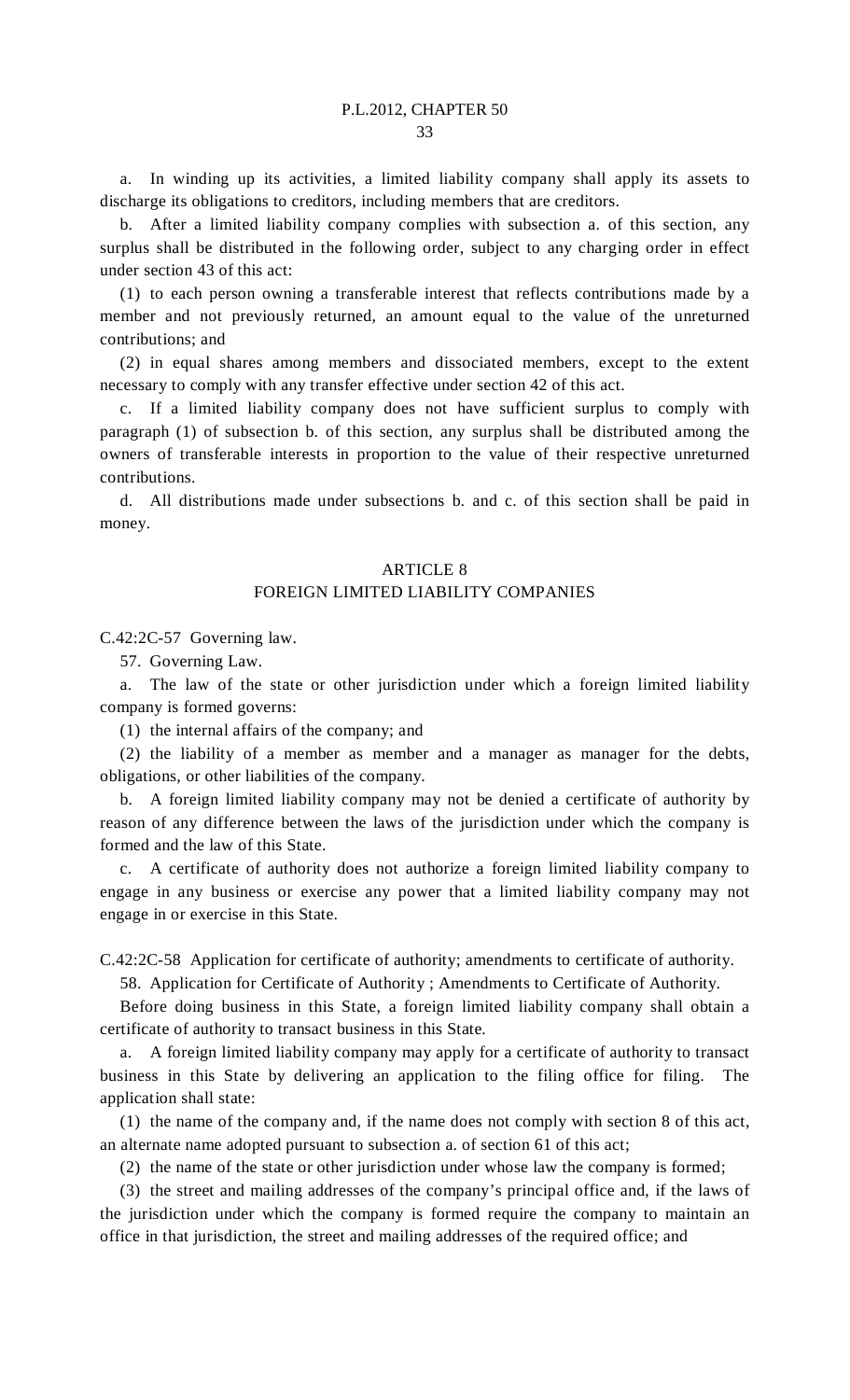(4) the name and street and mailing addresses of the company's initial agent for service of process in this State.

 b. If any statement in the application for a certificate of authority of a foreign limited liability company was false when made or any arrangements or other facts described have changed, making the application false in any respect, the foreign limited liability company shall promptly file in the filing office an amended application, executed by an authorized person, correcting the statement.

C.42:2C-59 Activities not constituting transacting business.

59. Activities Not Constituting Transacting Business.

 a. Activities of a foreign limited liability company which do not constitute transacting business in this State within the meaning of this section include:

(1) maintaining, defending, or settling an action or proceeding;

 (2) carrying on any activity concerning its internal affairs, including holding meetings of its members or managers;

(3) maintaining accounts in financial institutions;

 (4) maintaining offices or agencies for the transfer, exchange, and registration of the company's own securities or maintaining trustees or depositories with respect to those securities;

(5) selling through independent contractors;

 (6) soliciting or obtaining orders, whether by mail or electronic means or through employees or agents or otherwise, if the orders require acceptance outside this State before they become contracts;

 (7) creating or acquiring indebtedness, mortgages, or security interests in real or personal property;

 (8) securing or collecting debts or enforcing mortgages or other security interests in property securing the debts and holding, protecting, or maintaining property so acquired;

 (9) conducting an isolated transaction that is completed within 30 days and is not in the course of similar transactions; and

(10) transacting business in interstate commerce.

 b. For purposes of this section, the ownership in this State of income-producing real property or tangible personal property, other than property excluded under subsection a. of this section, constitutes transacting business in this State.

 c. This section does not apply in determining the contacts or activities that may subject a foreign limited liability company to service of process, taxation, or regulation under law of this State other than this act.

C.42:2C-60 Filing of certificate of authority.

 60. Filing of Certificate of Authority. Unless the filing office determines that an application for a certificate of authority does not comply with the filing requirements of this act, the filing office, upon payment of all filing fees, shall file the application of a foreign limited liability company, prepare and file a certificate of authority to transact business in this State, and provide a copy of the filed certificate, together with a receipt for the fees, to the company or its representative.

C.42:2C-61 Noncomplying name of foreign limited liability company.

61. Noncomplying Name of Foreign Limited Liability Company.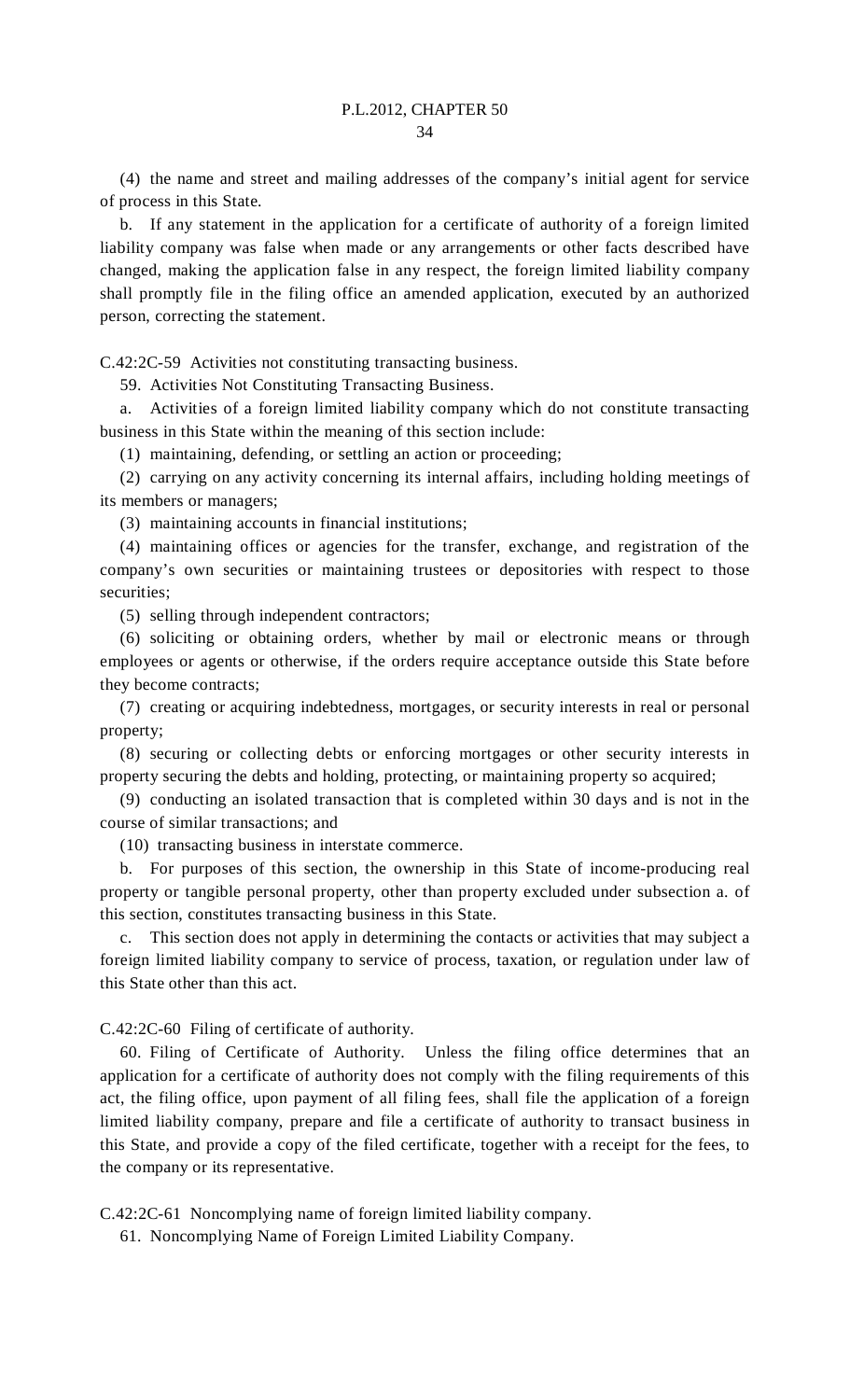a. A foreign limited liability company whose name does not comply with section 8 of this act may not obtain a certificate of authority until it adopts, for the purpose of transacting business in this State, an alternate name that complies with section 8 of this act. A foreign limited liability company that adopts an alternate name under this subsection and obtains a certificate of authority with the alternate name need not comply with R.S.56:1-1 et seq. After obtaining a certificate of authority with an alternate name, a foreign limited liability company shall transact business in this State under the alternate name unless the company is authorized under R.S.56:1-1 et seq. to transact business in this State under another name.

If a foreign limited liability company authorized to transact business in this State changes its name to one that does not comply with section 8 of this act, it may not thereafter transact business in this State until it complies with subsection a. of this section and obtains an amended certificate of authority.

C.42:2C-62 Revocation of certificate of authority.

62. Revocation of Certificate of Authority.

 a. A certificate of authority of a foreign limited liability company to transact business in this State may be revoked by the filing office in the manner provided in subsections b. and c. of this section, if the company does not:

 (1) pay, within 60 days after the due date, any fee or penalty due to the filing office under this act or law other than this act;

(2) file annual reports for two consecutive years pursuant to section 26 of this act.

 b. To revoke a certificate of authority of a foreign limited liability company, the filing office shall provide notice of the filing office's intent to the registered office of the company or the principal office of the company if the mailing address of the principal office appears in the records of the filing office and is different from the mailing address of the registered office.

 c. If, within 60 days after service of the notice pursuant to subsection b. of this section, a company does not correct each ground for revocation or demonstrate to the reasonable satisfaction of the filing office that each ground determined by the filing office does not exist, the filing office shall revoke the company and file a declaration of the action. The filing office shall send the company a notice of the action to the registered office of the company or the principal office of the company if the mailing address of the principal office appears in the records of the filing office and is different from the mailing address of the registered office.

 d. The authority of a foreign limited liability company to transact business in this State ceases on the effective date of the notice of revocation unless before that date the company cures each ground for revocation stated in the notice filed under subsection b. of this section

C.42:2C-63 Reinstatement of certificate of authority.

63. Reinstatement of Certificate of Authority.

 a. A foreign limited liability company that has been revoked may apply to the filing office for reinstatement. The application shall be delivered to the filing office for filing and state:

 (1) the name of the company and such other information as may be required by the filing office to correctly identify the company; and

(2) that the company's name satisfies the requirements of section 8 of this act.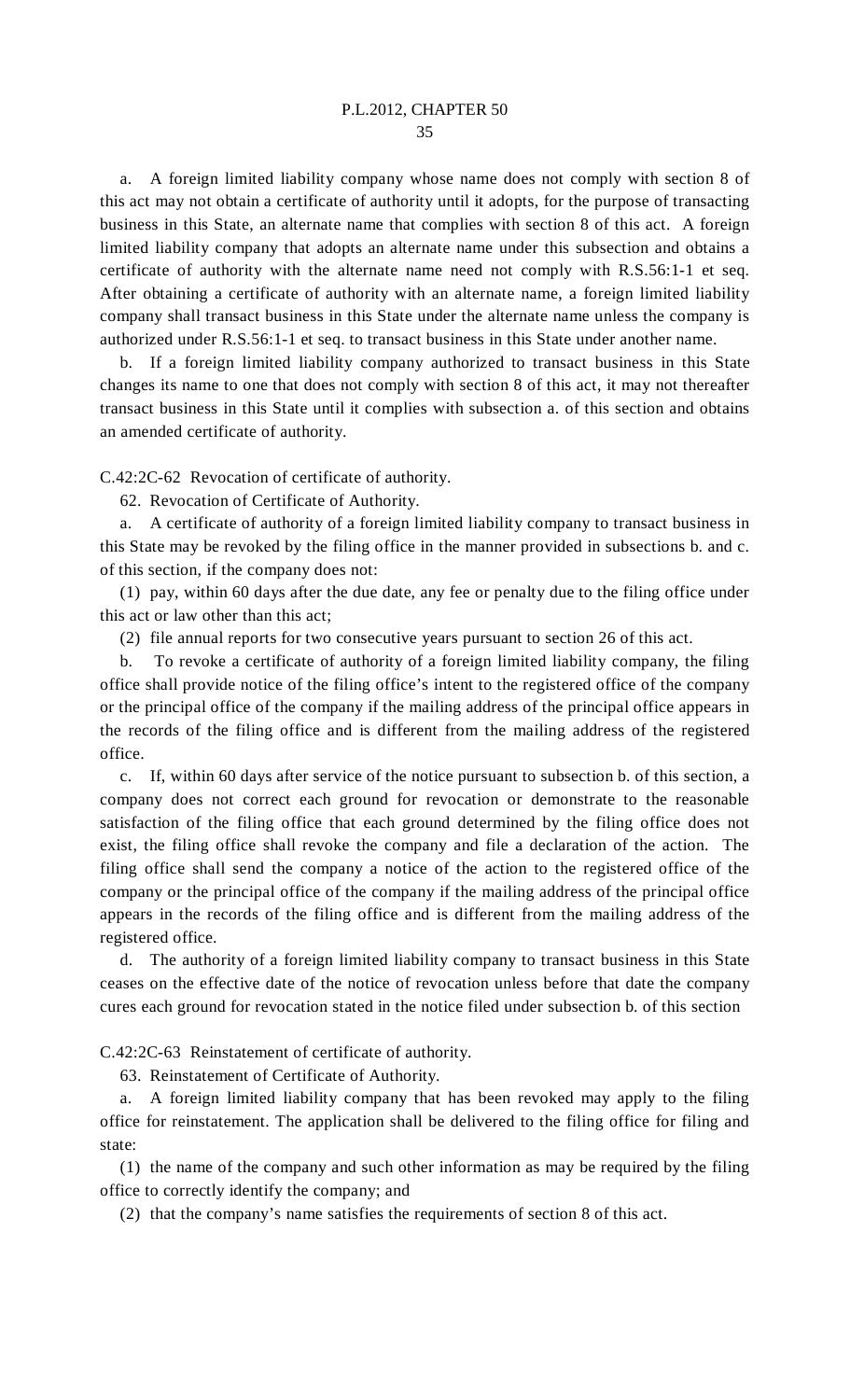b. If the filing office determines that an application under subsection a. of this section contains the required information and that the information is correct, the filing office shall reinstate the company and provide notice of the reinstatement to the company.

 c. When a reinstatement becomes effective, it relates back to and takes effect as of the effective date of the filing office revocation action, and the foreign limited liability company may resume its activities as if the filing office action had not occurred.

C.42:2C-64 Cancellation of certificate of authority.

 64. Cancellation of Certificate of Authority. To cancel its certificate of authority to transact business in this State, a foreign limited liability company shall deliver to the filing office for filing a certificate of cancellation stating the name of the company and such other information as may be required by the filing office to correctly identify the company and that the company desires to cancel its certificate of authority. The certificate of authority is canceled when the certificate of cancellation becomes effective.

C.42:2C-65 Effect of failure to have certificate of authority.

65. Effect of Failure to Have Certificate of Authority.

 a. A foreign limited liability company transacting business in this State may not maintain an action or proceeding in this State unless it has a certificate of authority to transact business in this State.

 b. The failure of a foreign limited liability company to have a certificate of authority to transact business in this State does not impair the validity of a contract or act of the company or prevent the company from defending an action or proceeding in this State.

 c. A member or manager of a foreign limited liability company is not liable for the debts, obligations, or other liabilities of the company solely because the company transacted business in this State without a certificate of authority.

 d. If a foreign limited liability company transacts business in this State without a certificate of authority or cancels its certificate of authority, it appoints the filing office as its agent for service of process for rights of action arising out of the transaction of business in this State.

C.42:2C-66 Action by attorney general.

 66. Action by Attorney General. The Attorney General of the State of New Jersey may maintain an action to enjoin a foreign limited liability company from transacting business in this State in violation of this act. A foreign limited liability company doing business in this State without first having obtained a certificate of authority to transact business shall be fined and shall pay to the State Treasurer \$200 for each year or part thereof during which the foreign limited liability company failed to obtain a certificate of authority. The penalty shall be recovered with costs in an action prosecuted by the Attorney General. The Superior Court may proceed in the action in a summary manner or otherwise.

# ARTICLE 9 ACTIONS BY MEMBERS

C.42:2C-67 Direct action by member.

67. Direct Action by Member.

 a. Subject to subsection b. of this section, a member may maintain a direct action against another member, a manager, or the limited liability company to enforce the member's rights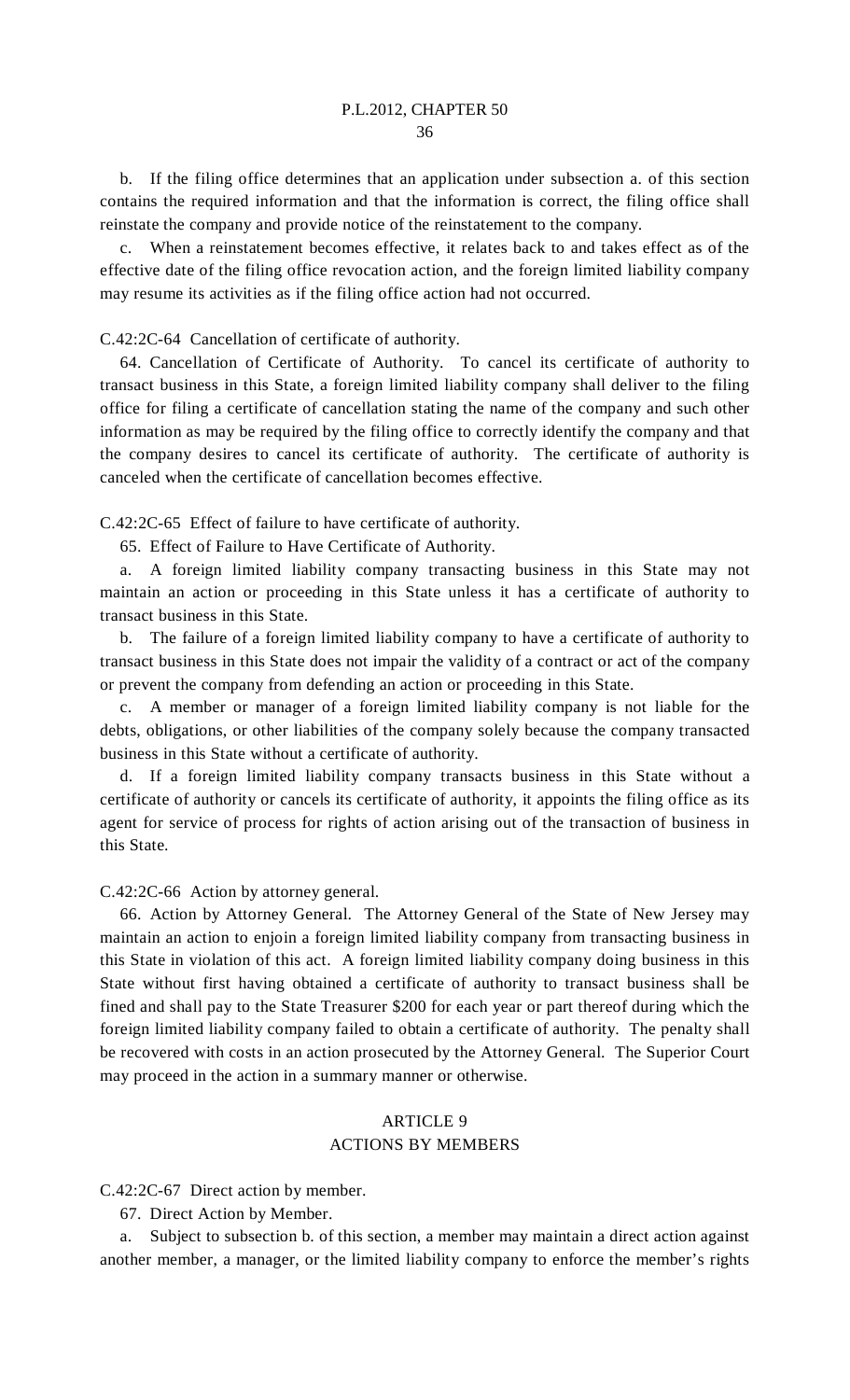and otherwise protect the member's interests, including rights and interests under the operating agreement or this act or arising independently of the membership relationship.

 b. A member maintaining a direct action under this section shall plead and prove an actual or threatened injury that is not solely the result of an injury suffered or threatened to be suffered by the limited liability company.

C.42:2C-68 Derivative action.

 68. Derivative Action. A member may maintain a derivative action to enforce a right of a limited liability company if:

 a. the member first makes a demand on the other members in a member-managed limited liability company, or the managers of a manager-managed limited liability company, requesting that they cause the company to bring an action to enforce the right, and the managers or other members do not bring the action within a reasonable time; or

b. A demand under subsection a. of this section would be futile.

C.42:2C-69 Proper plaintiff.

69. Proper Plaintiff.

 a. Except as otherwise provided in subsection b. of this section, a derivative action under section 68 of this act may be maintained only by a person that is a member at the time the action is commenced and remains a member while the action continues.

 b. If the sole plaintiff in a derivative action dies while the action is pending, the court may permit another member of the limited liability company to be substituted as plaintiff.

C.42:2C-70 Pleading.

 70. Pleading. In a derivative action under section 68 of this act, the complaint shall state with particularity:

 a. The date and content of plaintiff's demand and the response to the demand by the managers or other members; or

 b. If a demand has not been made, the reasons a demand under subsection a. of section 68 of this act would be futile.

C.42:2C-71 Special litigation committee.

71. Special Litigation Committee.

 a. If a limited liability company is named as or made a party in a derivative proceeding, the company may appoint a special litigation committee to investigate the claims asserted in the proceeding and determine whether pursuing the action is in the best interests of the company. If the company appoints a special litigation committee, on motion by the committee made in the name of the company, except for good cause shown, the court shall stay discovery for the time reasonably necessary to permit the committee to make its investigation. This subsection shall not prevent the court from enforcing a person's right to information under section 40 of this act or, for good cause shown, granting extraordinary relief in the form of a temporary restraining order or preliminary injunction.

 b. A special litigation committee may be composed of one or more disinterested and independent individuals, who may be members.

c. A special litigation committee may be appointed:

(1) in a member-managed limited liability company:

 (a) by the consent of a majority of the members not named as defendants or plaintiffs in the proceeding; and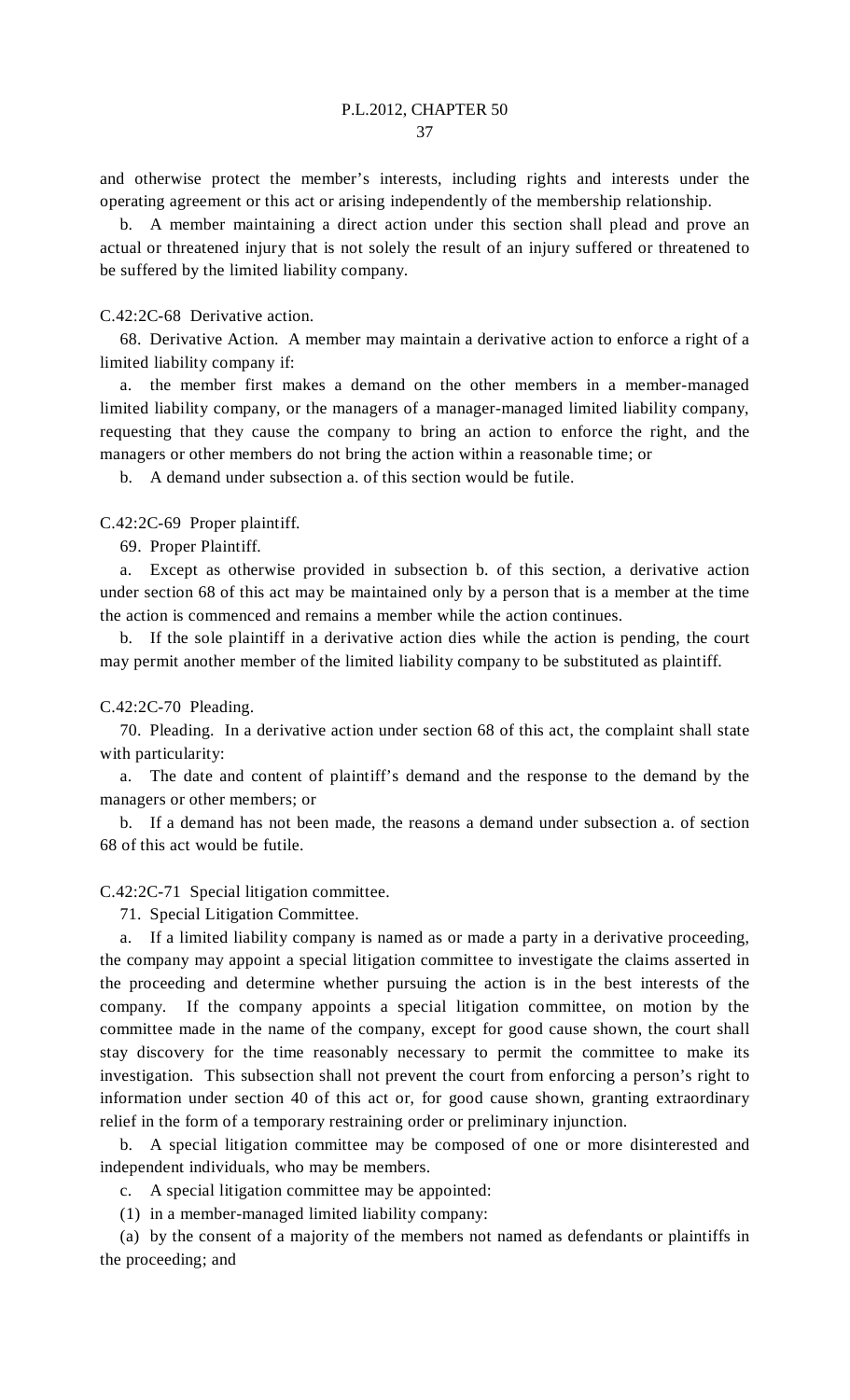(b) if all members are named as defendants or plaintiffs in the proceeding, by a majority of the members named as defendants; or

(2) in a manager-managed limited liability company:

 (a) by a majority of the managers not named as defendants or plaintiffs in the proceeding; and

 (b) if all managers are named as defendants or plaintiffs in the proceeding, by a majority of the managers named as defendants.

 d. After appropriate investigation, a special litigation committee may determine that it is in the best interests of the limited liability company that the proceeding:

(1) continue under the control of the plaintiff;

(2) continue under the control of the committee;

(3) be settled on terms approved by the committee; or

(4) be dismissed.

 e. After making a determination under subsection d. of this section, a special litigation committee shall file with the court a statement of its determination and its report supporting its determination, giving notice to the plaintiff. The court shall determine whether the members of the committee were disinterested and independent and whether the committee conducted its investigation and made its recommendation in good faith, independently, and with reasonable care, with the committee having the burden of proof. If the court finds that the members of the committee were disinterested and independent and that the committee acted in good faith, independently, and with reasonable care, the court shall enforce the determination of the committee. Otherwise, the court shall dissolve the stay of discovery entered under subsection a. of this section and allow the action to proceed under the direction of the plaintiff.

C.42:2C-72 Proceeds and expenses.

72. Proceeds and Expenses.

a. Except as otherwise provided in subsection b. of this section:

 (1) any proceeds or other benefits of a derivative action under section 68 of this act, whether by judgment, compromise, or settlement, belong to the limited liability company and not to the plaintiff; and

 (2) if the plaintiff receives any proceeds, the plaintiff shall remit them immediately to the company.

 b. If a derivative action under section 68 of this act is successful in whole or in part, the court may award the plaintiff reasonable expenses, including reasonable attorney's fees and costs, from the recovery of the limited liability company.

#### ARTICLE 10

# MERGER, CONVERSION AND DOMESTICATION

C.42:2C-73 Definitions.

73. Definitions. As used in this Article 10 (sections 73 through 87 of this act):

 "Constituent limited liability company" means a constituent organization that is a limited liability company.

"Constituent organization" means an organization that is party to a merger.

 "Converted organization" means the organization into which a converting organization converts pursuant to sections 78 through 81 of this act.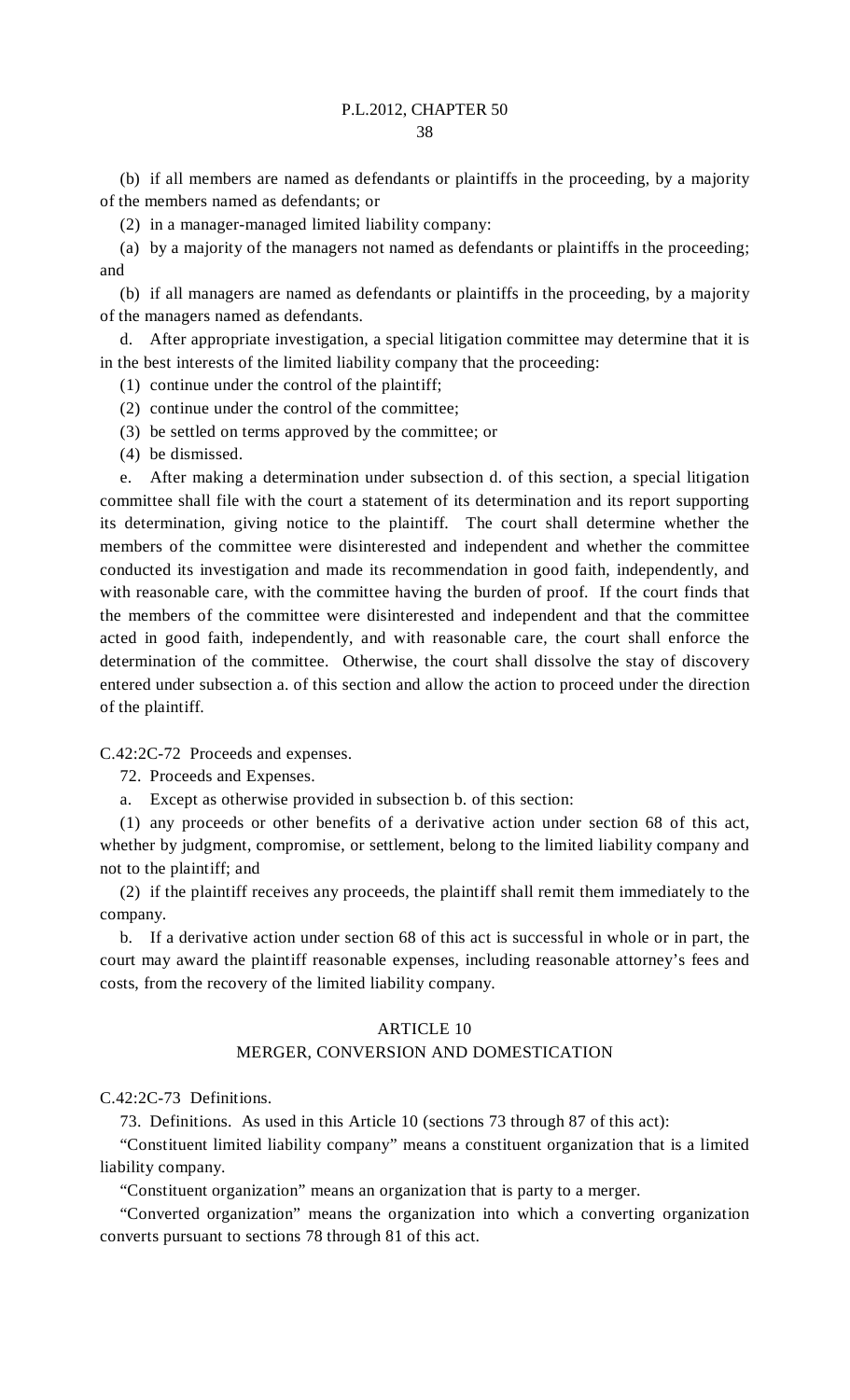"Converting limited liability company" means a converting organization that is a limited liability company.

 "Converting organization" means an organization that converts into another organization pursuant to section 78 of this act.

 "Domesticated company" means the company that exists after a domesticating foreign limited liability company or limited liability company effects a domestication pursuant to sections 82 through 85 of this act.

 "Domesticating company" means the company that effects a domestication pursuant to sections 82 through 85 of this act.

"Governing statute" means the statute that governs an organization's internal affairs.

 "Organization" means a general partnership, including a limited liability partnership, limited partnership, including a limited liability limited partnership, limited liability company, business trust, corporation, or any other person having a governing statute. The term includes a domestic or foreign organization regardless of whether organized for profit.

"Organizational documents" means:

(1) for a domestic or foreign general partnership, its partnership agreement;

 (2) for a limited partnership or foreign limited partnership, its certificate of limited partnership and partnership agreement;

 (3) for a domestic or foreign limited liability company, its certificate or articles of formation and operating agreement, or comparable records as provided in its governing statute;

(4) for a business trust, its agreement of trust and declaration of trust;

 (5) for a domestic or foreign corporation for profit, its articles of incorporation, bylaws, and other agreements among its shareholders which are authorized by its governing statute, or comparable records as provided in its governing statute; and

 (6) for any other organization, the basic records that create the organization and determine its internal governance and the relations among the persons that own it, have an interest in it, or are members of it.

 "Personal liability" means liability for a debt, obligation, or other liability of an organization which is imposed on a person that co-owns, has an interest in, or is a member of the organization:

 (1) by the governing statute solely by reason of the person co-owning, having an interest in, or being a member of the organization; or

 (2) by the organization's organizational documents under a provision of the governing statute authorizing those documents to make one or more specified persons liable for all or specified debts, obligations, or other liabilities of the organization solely by reason of the person or persons co-owning, having an interest in, or being a member of the organization.

 "Surviving organization" means an organization into which one or more other organizations are merged whether the organization preexisted the merger or was created by the merger.

## C.42:2C-74 Merger.

74. Merger.

 a. A limited liability company may merge with one or more other constituent organizations pursuant to this section, sections 75 through 77 of this act, and a plan of merger, if:

(1) the governing statute of each of the other organizations authorizes the merger;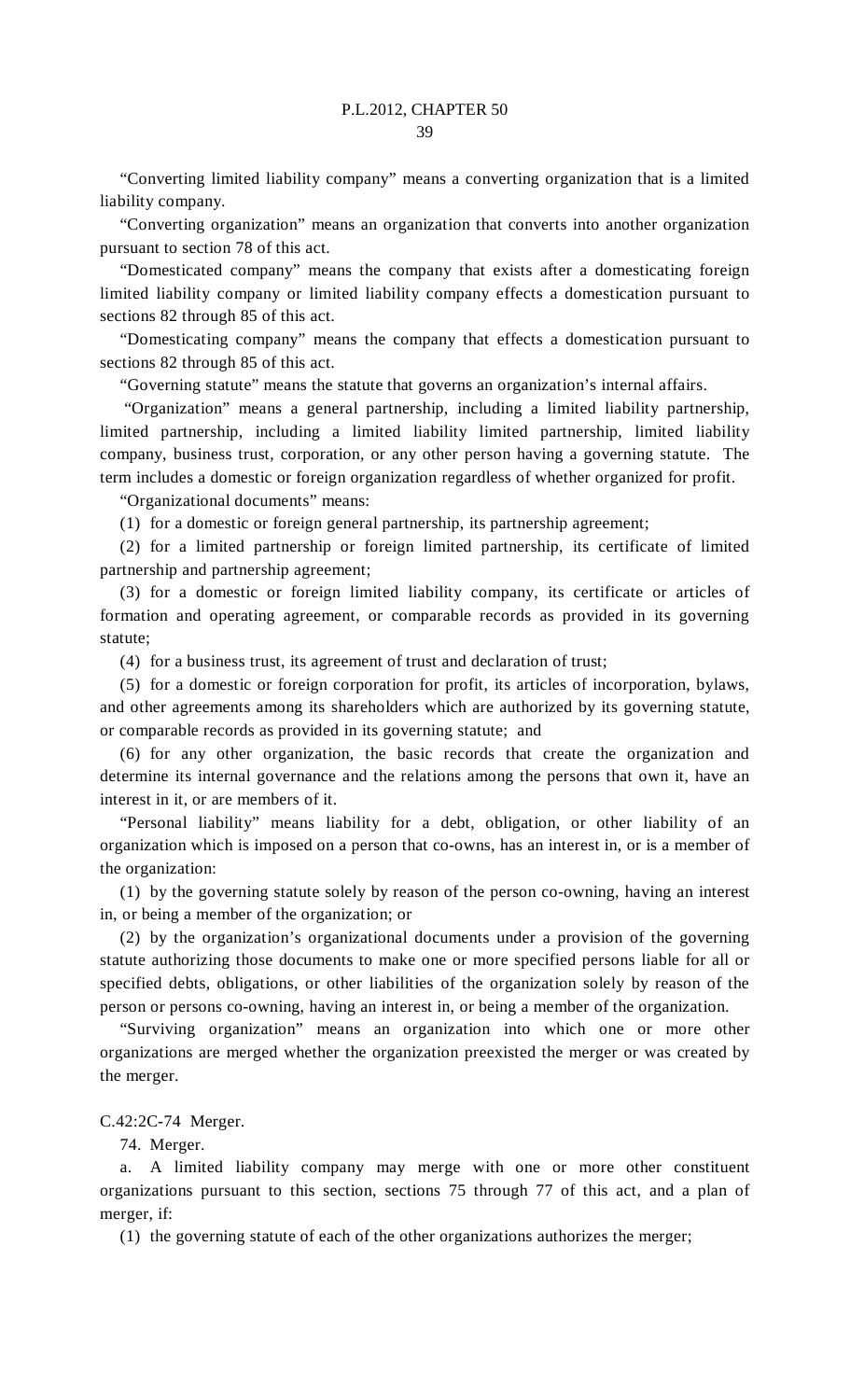(2) the merger is not prohibited by the law of a jurisdiction that enacted any of the governing statutes; and

 (3) each of the other organizations complies with its governing statute in effecting the merger.

b. A plan of merger shall be in a record and shall include:

(1) the name and form of each constituent organization;

 (2) the name and form of the surviving organization and, if the surviving organization is to be created by the merger, a statement to that effect;

 (3) the terms and conditions of the merger, including the manner and basis for converting the interests in each constituent organization into any combination of money, interests in the surviving organization, and other consideration;

 (4) if the surviving organization is to be created by the merger, the surviving organization's organizational documents that are proposed to be in a record; and

 (5) if the surviving organization is not to be created by the merger, any amendments to be made by the merger to the surviving organization's organizational documents that are, or are proposed to be, in a record.

C.42:2C-75 Action on plan of merger by constituent limited liability company.

75. Action on Plan of Merger by Constituent Limited Liability Company.

 a. Subject to section 86 of this act, a plan of merger shall be consented to by all the members of a constituent limited liability company.

 b. Subject to section 86 of this act and any contractual rights, after a merger is approved, and at any time before articles of merger are delivered to the filing office for filing under section 76 of this act, a constituent limited liability company may amend the plan or abandon the merger:

(1) as provided in the plan; or

 (2) except as otherwise prohibited in the plan, with the same consent as was required to approve the plan.

C.42:2C-76 Filings required for merger; effective date.

76. Filings Required for Merger; Effective Date.

 a. After each constituent organization has approved a merger, articles of merger shall be signed on behalf of:

 (1) each constituent limited liability company, as provided in subsection a. of section 20 of this act; and

(2) each other constituent organization, as provided in its governing statute.

b. Articles of merger under this section shall include:

 (1) the name and form of each constituent organization and the jurisdiction of its governing statute;

 (2) the name and form of the surviving organization, the jurisdiction of its governing statute, and, if the surviving organization is created by the merger, a statement to that effect;

 (3) the date the merger is effective under the governing statute of the surviving organization;

(4) if the surviving organization is to be created by the merger:

(a) if it will be a limited liability company, the company's certificate of formation; or

 (b) if it will be an organization other than a limited liability company, the organizational document that creates the organization that is in a public record;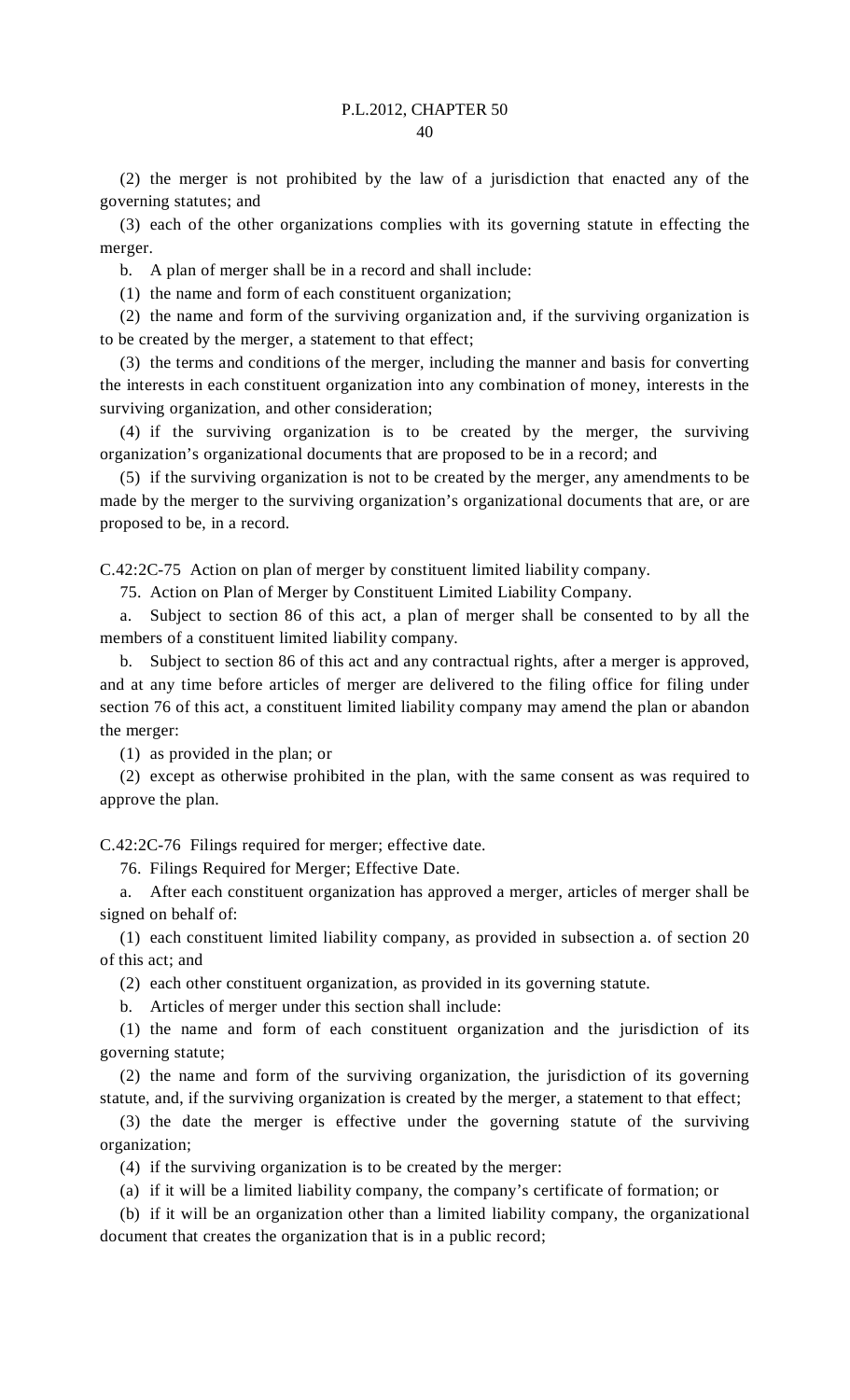(5) if the surviving organization preexists the merger, any amendments provided for in the plan of merger for the organizational document that created the organization that are in a public record;

 (6) a statement as to each constituent organization that the merger was approved as required by the organization's governing statute;

 (7) if the surviving organization is a foreign organization not authorized to transact business in this State, the street and mailing addresses of an office that the filing office may use for the purposes of subsection b. of section 77 of this act; and

 (8) any additional information required by the governing statute of any constituent organization.

 c. The surviving organization shall deliver the articles of merger for filing in the office of the filing office.

d. A merger becomes effective under this act:

(1) if the surviving organization is a limited liability company, upon the later of:

(a) compliance with subsection c. of this section; or

 (b) subject to subsection c. of section 22 of this act, as specified in the articles of merger; or

 (2) if the surviving organization is not a limited liability company, as provided by the governing statute of the surviving organization.

C.42:2C-77 Effect of merger.

77. Effect of Merger.

a. When a merger becomes effective:

(1) the surviving organization continues or comes into existence;

 (2) each constituent organization that merges into the surviving organization ceases to exist as a separate entity;

 (3) all property owned by each constituent organization that ceases to exist vests in the surviving organization;

 (4) all debts, obligations, or other liabilities of each constituent organization that has ceased to exist continue as debts, obligations, or other liabilities of the surviving organization;

 (5) an action or proceeding pending by or against any constituent organization that ceases to exist may be continued as if the merger had not occurred;

 (6) except as prohibited by other law, all of the rights, privileges, immunities, powers, and purposes of each constituent organization that ceases to exist vest in the surviving organization;

 (7) except as otherwise provided in the plan of merger, the terms and conditions of the plan of merger take effect; and

 (8) except as otherwise agreed, if a constituent limited liability company ceases to exist, the merger does not dissolve the limited liability company for the purposes of Article 7, Dissolution and Winding Up (sections 48 through 56 of this act);

(9) if the surviving organization is created by the merger:

(a) if it is a limited liability company, the certificate of formation becomes effective; or

 (b) if it is an organization other than a limited liability company, the organizational document that creates the organization becomes effective; and

 (10) if the surviving organization preexisted the merger, any amendments provided for in the articles of merger for the organizational document that created the organization become effective.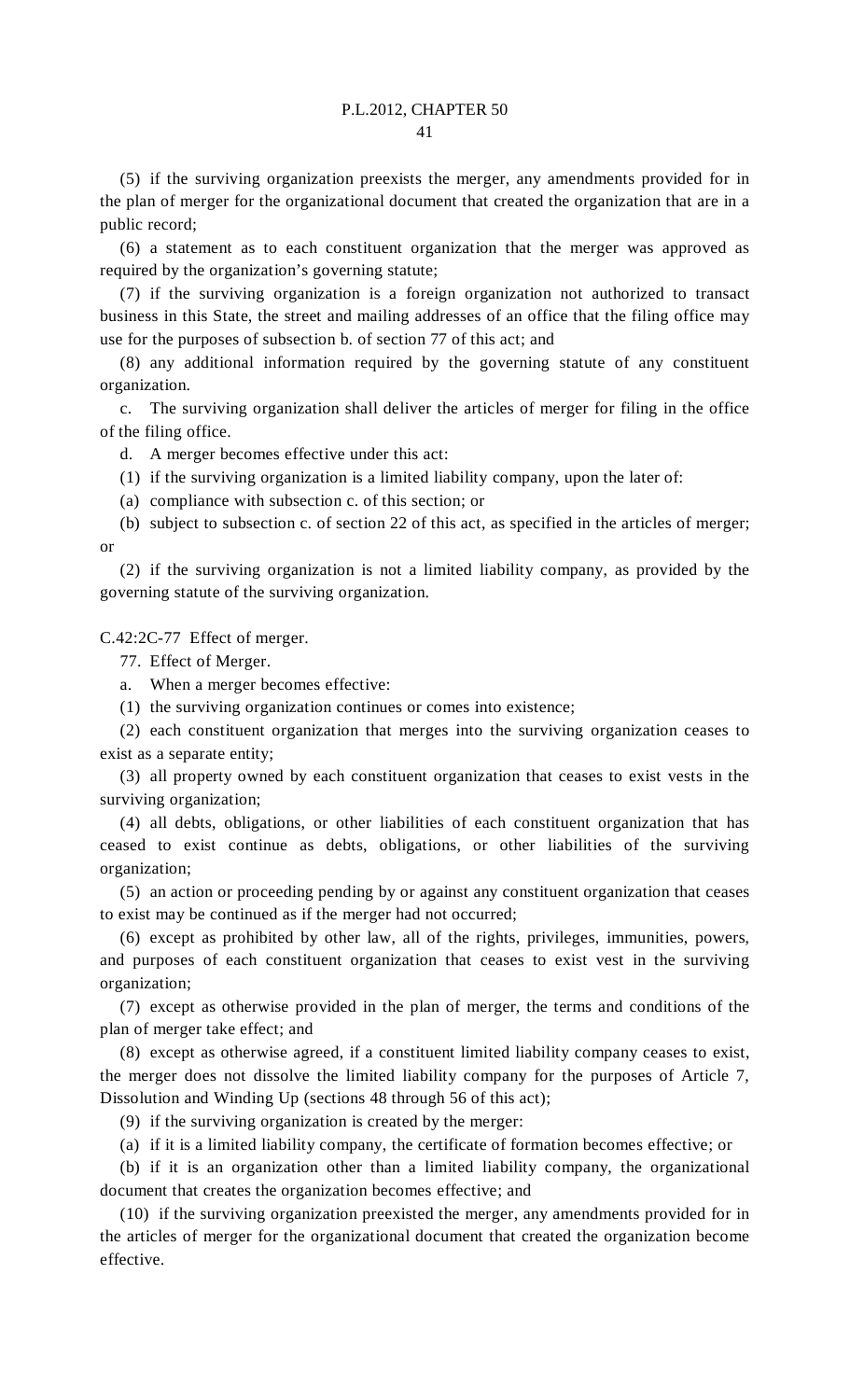b. A surviving organization that is a foreign organization consents to the jurisdiction of the courts of this State to enforce any debt, obligation, or other liability owed by a constituent organization, if before the merger the constituent organization was subject to suit in this State on the debt, obligation, or other liability. A surviving organization that is a foreign organization and not authorized to transact business in this State appoints the filing office as its agent for service of process for the purposes of enforcing a debt, obligation, or other liability under this subsection. Service on the filing office under this subsection shall be made in the same manner and shall have the same consequences as in subsections c. and d. of section 17 of this act.

C.42:2C-78 Conversion.

78. Conversion.

 a. An organization, other than a limited liability company or a foreign limited liability company, may convert to a limited liability company, and a limited liability company may convert to an organization other than a foreign limited liability company pursuant to this section, sections 79 through 81 of this act, and a plan of conversion, if:

(1) the other organization's governing statute authorizes the conversion;

 (2) the conversion is not prohibited by the law of the jurisdiction that enacted the other organization's governing statute; and

(3) the other organization complies with its governing statute in effecting the conversion.

b. A plan of conversion shall be in a record and shall include:

(1) the name and form of the organization before conversion;

(2) the name and form of the organization after conversion;

 (3) the terms and conditions of the conversion, including the manner and basis for converting interests in the converting organization into any combination of money, interests in the converted organization, and other consideration; and

 (4) the organizational documents of the converted organization that are, or are proposed to be, in a record.

C.42:2C-79 Action on plan of conversion by converting limited liability company.

79. Action on Plan of Conversion by Converting Limited Liability Company.

 a. Subject to section 86 of this act, a plan of conversion shall be consented to by all the members of a converting limited liability company.

 b. Subject to section 86 of this act and any contractual rights, after a conversion is approved, and at any time before articles of conversion are delivered to the filing office for filing under section 80 of this act, a converting limited liability company may amend the plan or abandon the conversion:

(1) as provided in the plan; or

 (2) except as otherwise prohibited in the plan, by the same consent as was required to approve the plan.

C.42:2C-80 Filing required for conversion; effective date.

80. Filings Required for Conversion; Effective Date.

a. After a plan of conversion is approved:

 (1) a converting limited liability company shall deliver to the filing office for filing articles of conversion, which shall be signed as provided in subsection a. of section 20 of this act and shall include: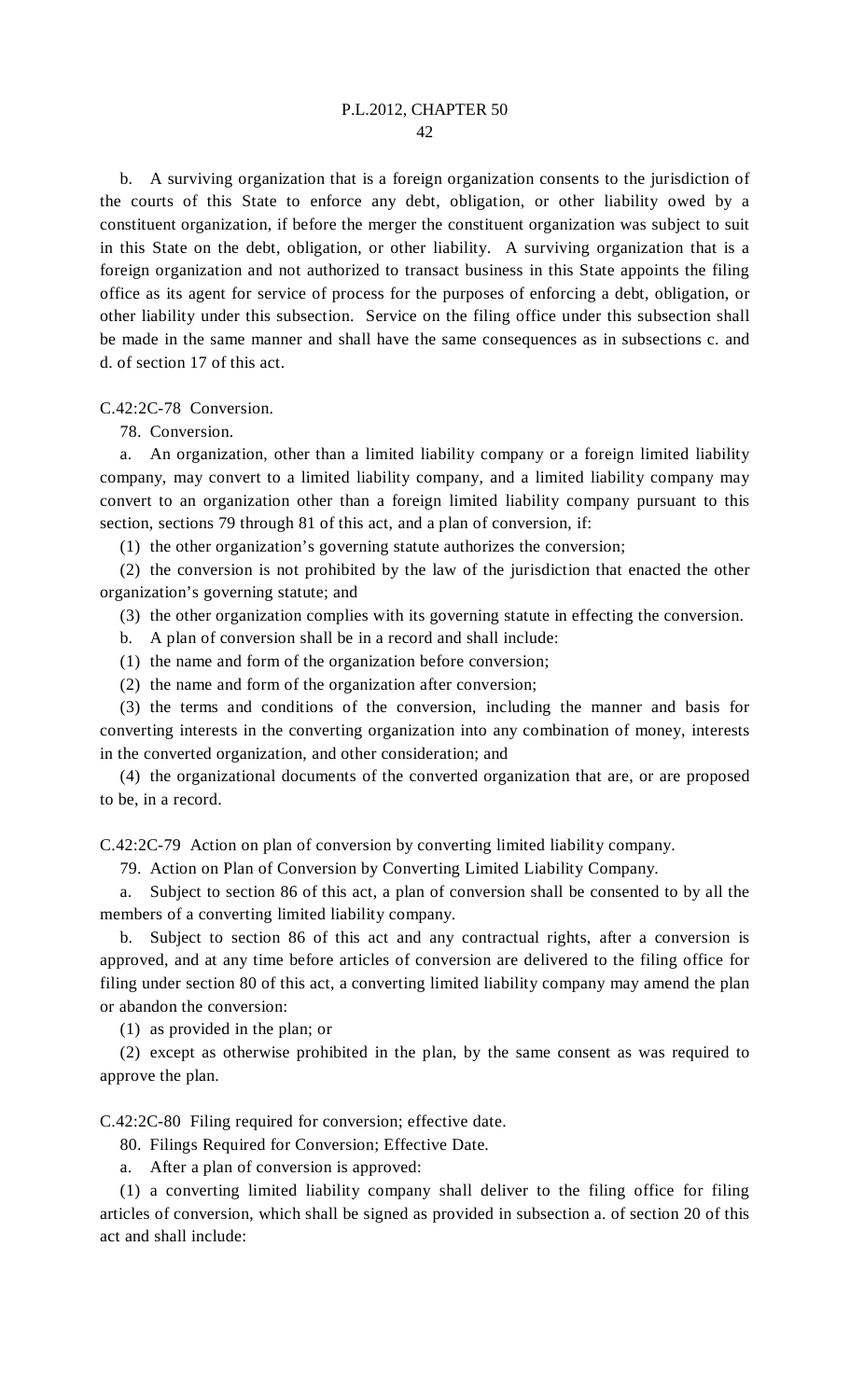(a) a statement that the limited liability company has been converted into another organization;

 (b) the name and form of the organization and such other information as may be required by the filing office to correctly identify the company and the jurisdiction of its governing statute;

 (c) the date the conversion is effective under the governing statute of the converted organization;

(d) a statement that the conversion was approved as required by this act;

 (e) a statement that the conversion was approved as required by the governing statute of the converted organization; and

 (f) if the converted organization is a foreign organization not authorized to transact business in this State, the street and mailing addresses of an office which the filing office may use for the purposes of subsection c. of section 81 of this act; and

 (2) if the converting organization is not a converting limited liability company, the converting organization shall deliver to the filing office for filing a certificate of formation, which shall include, in addition to the information required by subsection b. of section 18 of this act:

(a) a statement that the converted organization was converted from another organization;

 (b) the name and form of that converting organization and the jurisdiction of its governing statute; and

 (c) a statement that the conversion was approved in a manner that complied with the converting organization's governing statute.

b. A conversion becomes effective:

 (1) if the converted organization is a limited liability company, when the certificate of formation takes effect; and

 (2) if the converted organization is not a limited liability company, as provided by the governing statute of the converted organization.

C.42:2C-81 Effect of conversion.

81. Effect of Conversion.

 a. An organization that has been converted pursuant to this Article 10 (sections 73 through 87 of this act) is for all purposes the same entity that existed before the conversion.

b. When a conversion takes effect:

 (1) all property owned by the converting organization remains vested in the converted organization;

 (2) all debts, obligations, or other liabilities of the converting organization continue as debts, obligations, or other liabilities of the converted organization;

 (3) an action or proceeding pending by or against the converting organization may be continued as if the conversion had not occurred;

 (4) except as prohibited by law other than this act, all of the rights, privileges, immunities, powers, and purposes of the converting organization remain vested in the converted organization;

 (5) except as otherwise provided in the plan of conversion, the terms and conditions of the plan of conversion take effect; and

 (6) except as otherwise agreed, the conversion does not dissolve a converting limited liability company for the purposes of Article 7, Dissolution and Winding Up (sections 48 through 56 of this act).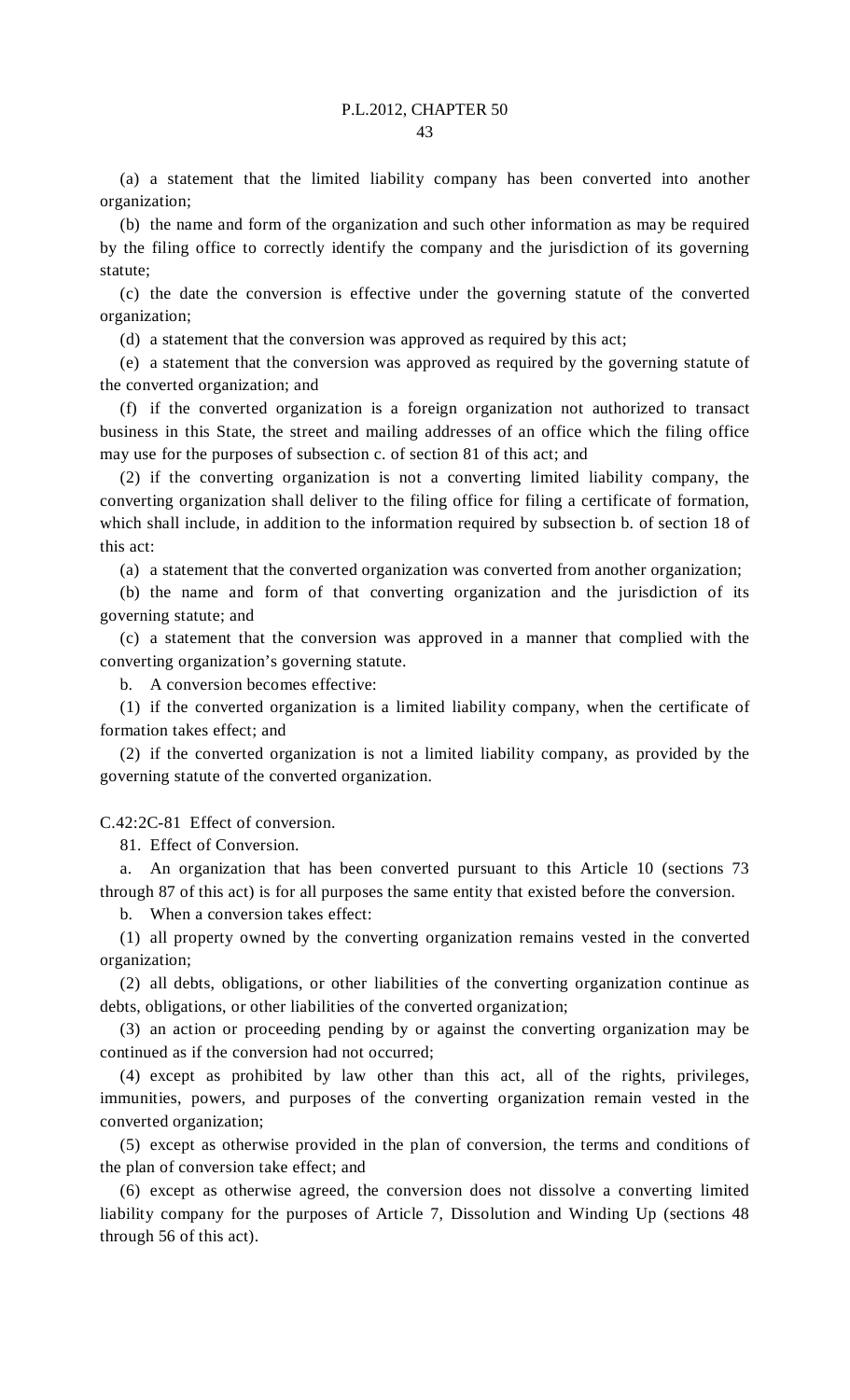c. A converted organization that is a foreign organization consents to the jurisdiction of the courts of this State to enforce any debt, obligation, or other liability for which the converting limited liability company is liable if, before the conversion, the converting limited liability company was subject to suit in this State on the debt, obligation, or other liability. A converted organization that is a foreign organization and not authorized to transact business in this State appoints the filing office as its agent for service of process for purposes of enforcing a debt, obligation, or other liability under this subsection. Service on the filing office under this subsection shall be made in the same manner and has the same consequences as in subsections c. and d. of section 17 of this act.

C.42:2C-82 Domestication.

82. Domestication.

 a. A foreign limited liability company may become a limited liability company pursuant to this section, sections 83 through 85 of this act, and a plan of domestication, if:

 (1) the foreign limited liability company's governing statute authorizes the domestication;

 (2) the domestication is not prohibited by the law of the jurisdiction that enacted the governing statute; and

 (3) the foreign limited liability company complies with its governing statute in effecting the domestication.

 b. A limited liability company may become a foreign limited liability company pursuant to this section, sections 83 through 85 of this act, and a plan of domestication, if:

(1) the foreign governing statute authorizes the domestication;

 (2) the domestication is not prohibited by the law of the jurisdiction that enacted the governing statute; and

 (3) the limited liability company complies with the foreign governing statute in effecting the domestication.

c. A plan of domestication shall be in a record and shall include:

 (1) the name of the domesticating company before domestication and such other information as may be required by the filing office to correctly identify the company and the jurisdiction of its governing statute;

 (2) the name of the domesticated company after domestication and the jurisdiction of its governing statute;

 (3) the terms and conditions of the domestication, including the manner and basis for converting interests in the domesticating company into any combination of money, interests in the domesticated company, and other consideration; and

 (4) the organizational documents of the domesticated company that are, or are proposed to be, in a record.

C.42:2C-83 Action on plan of domestication by domesticating limited liability company.

83. Action on Plan of Domestication By Domesticating Limited Liability Company.

a. A plan of domestication shall be consented to:

 (1) by all the members, subject to section 86 of this act, if the domesticating company is a limited liability company; and

 (2) as provided in the domesticating company's governing statute, if the company is a foreign limited liability company.

 b. Subject to any contractual rights, after a domestication is approved, and at any time before articles of domestication are delivered to the filing office for filing under section 84 of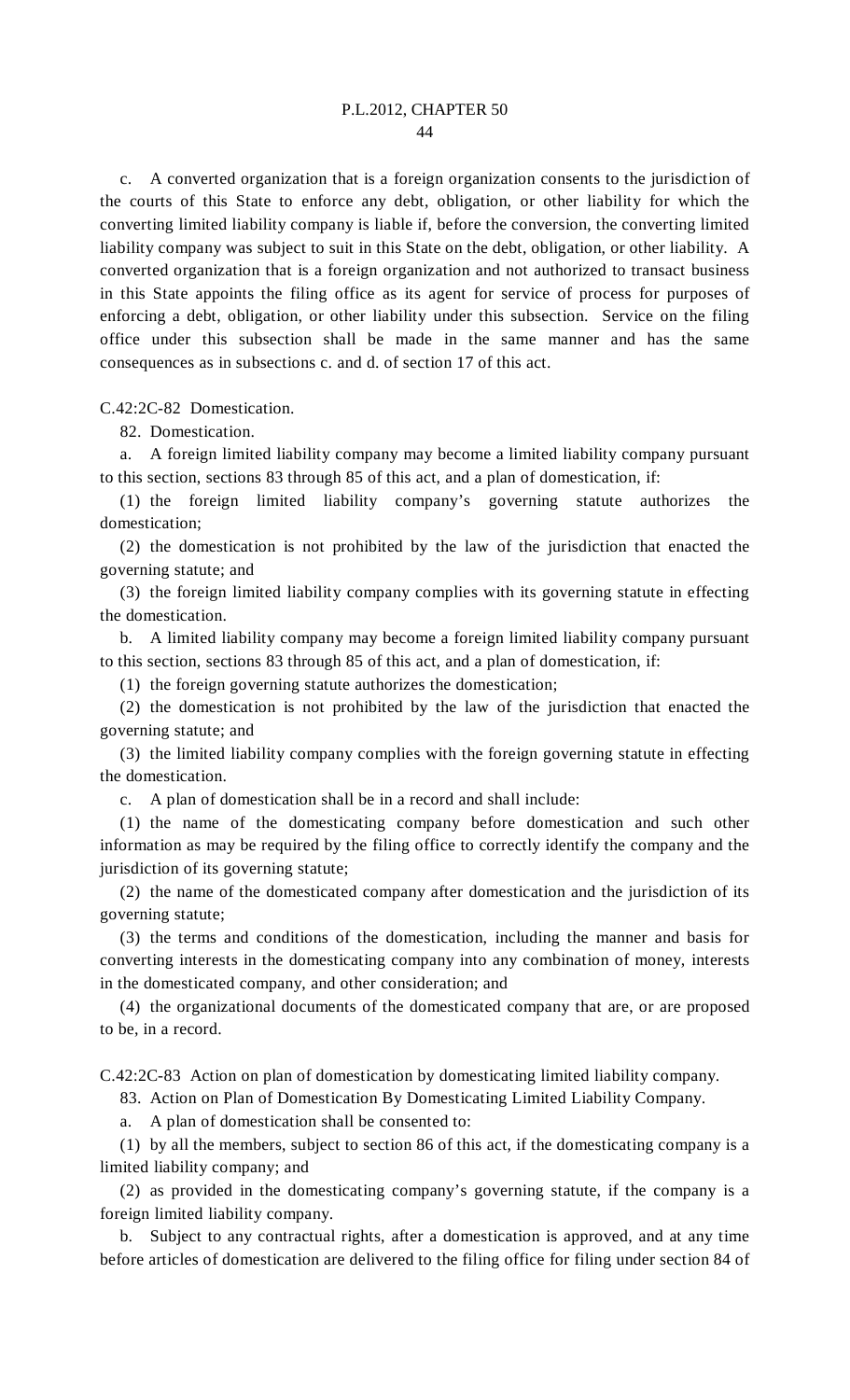this act, a domesticating limited liability company may amend the plan or abandon the domestication:

(1) as provided in the plan; or

 (2) except as otherwise prohibited in the plan, by the same consent as was required to approve the plan.

C.42:2C-84 Filings required for domestication; effective date.

84. Filings Required for Domestication; Effective Date.

 a. After a plan of domestication is approved, a domesticating company shall deliver to the filing office for filing articles of domestication, which shall include:

 (1) a statement, as the case may be, that the company has been domesticated from or into another jurisdiction;

 (2) the name of the domesticating company and such other information as may be required by the filing office to correctly identify the company and the jurisdiction of its governing statute;

(3) the name of the domesticated company and the jurisdiction of its governing statute;

 (4) the date the domestication is effective under the governing statute of the domesticated company;

 (5) if the domesticating company was a limited liability company, a statement that the domestication was approved as required by this act;

 (6) if the domesticating company was a foreign limited liability company, a statement that the domestication was approved as required by the governing statute of the other jurisdiction; and

 (7) if the domesticated company was a foreign limited liability company not authorized to transact business in this State, the street and mailing addresses of an office that the filing office may use for the purposes of subsection b. of section 85 of this act.

b. A domestication becomes effective:

 (1) when the certificate of formation takes effect, if the domesticated company is a limited liability company; and

 (2) according to the governing statute of the domesticated company, if the domesticated organization is a foreign limited liability company.

C.42:2C-85 Effect of domestication.

85. Effect of Domestication.

a. When a domestication takes effect:

 (1) the domesticated company is for all purposes the company that existed before the domestication;

 (2) all property owned by the domesticating company remains vested in the domesticated company;

 (3) all debts, obligations, or other liabilities of the domesticating company continue as debts, obligations, or other liabilities of the domesticated company;

 (4) an action or proceeding pending by or against a domesticating company may be continued as if the domestication had not occurred;

 (5) except as prohibited by other law, all of the rights, privileges, immunities, powers, and purposes of the domesticating company remain vested in the domesticated company;

 (6) except as otherwise provided in the plan of domestication, the terms and conditions of the plan of domestication take effect; and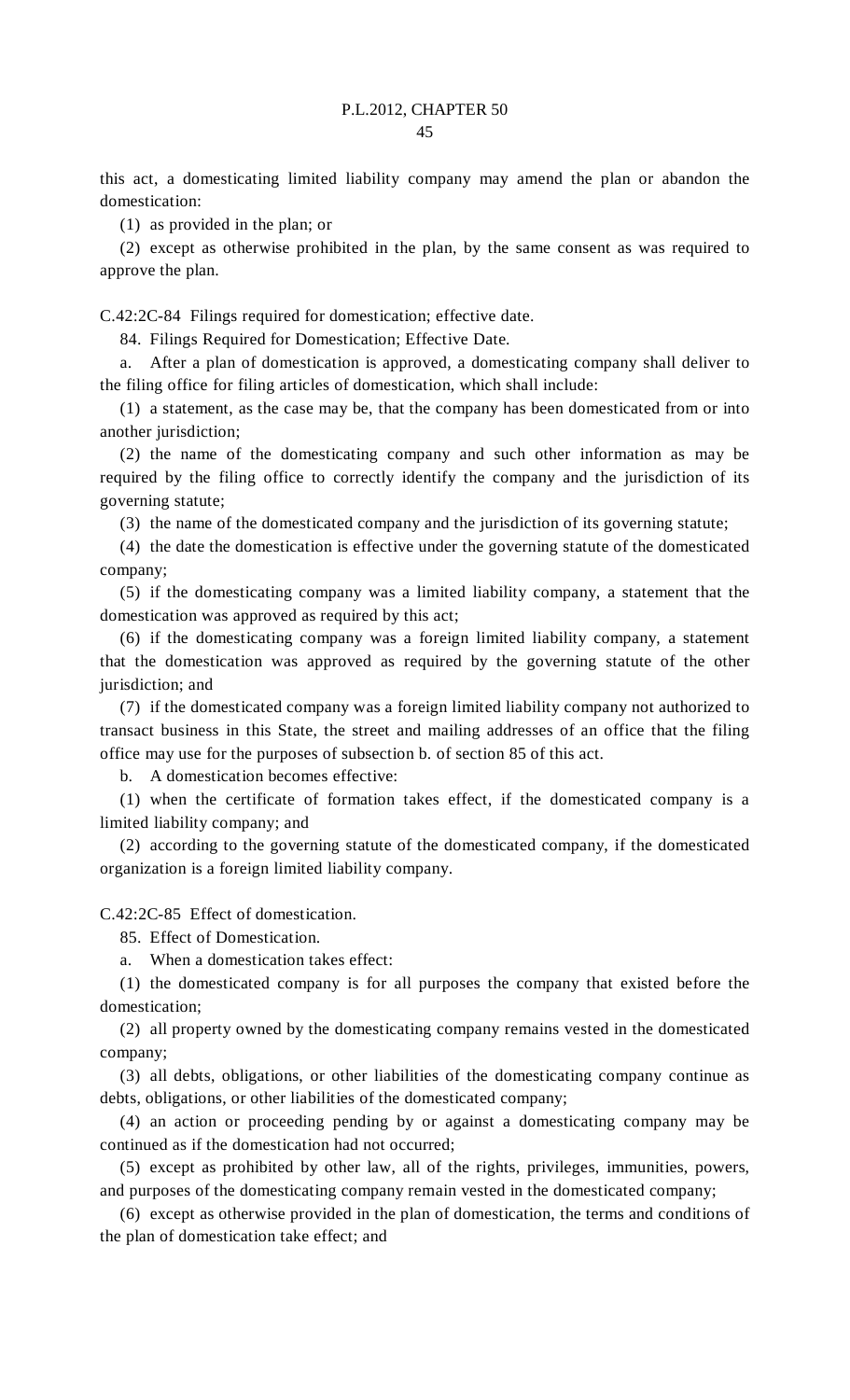(7) except as otherwise agreed, the domestication does not dissolve a domesticating limited liability company for the purposes of Article 7, Dissolution and Winding Up (sections 48 through 56 of this act).

 b. A domesticated company that is a foreign limited liability company consents to the jurisdiction of the courts of this State to enforce any debt, obligation, or other liability owed by the domesticating company, if, before the domestication, the domesticating company was subject to suit in this State on the debt, obligation, or other liability. A domesticated company that is a foreign limited liability company and not authorized to transact business in this State appoints the filing office as its agent for service of process for purposes of enforcing a debt, obligation, or other liability under this subsection. Service on the filing office under this subsection shall be made in the same manner and has the same consequences as in subsections c. and d. of section 17 of this act.

 c. If a limited liability company has adopted and approved a plan of domestication under section 82 of this act providing for the company to be domesticated in a foreign jurisdiction, a statement surrendering the company's certificate of formation shall be delivered to the filing office for filing setting forth:

 (1) the name of the company and such other information as may be required by the filing office to correctly identify the company;

 (2) a statement that the certificate of formation is being surrendered in connection with the domestication of the company in a foreign jurisdiction;

(3) a statement that the domestication was approved as required by this act; and

(4) the jurisdiction of formation of the domesticated foreign limited liability company.

C.42:2C-86 Restrictions on approval of mergers, conversions, and domestications.

86. Restrictions on Approval of Mergers, Conversions, and Domestications.

 a. If a member of a constituent, converting, or domesticating limited liability company will have personal liability with respect to a surviving, converted, or domesticated organization, approval or amendment of a plan of merger, conversion, or domestication are ineffective without the consent of the member, unless:

 (1) the company's operating agreement provides for approval of a merger, conversion, or domestication with the consent of fewer than all the members; and

(2) the member has consented to the provision of the operating agreement.

 b. A member does not give the consent required by subsection a. of this section merely by consenting to a provision of the operating agreement that permits the operating agreement to be amended with the consent of fewer than all the members.

C.42:2C-87 Article not exclusive.

87. Article Not Exclusive.

 a. This Article 10 (sections 73 through 87 of this act) does not preclude an entity from being merged, converted, or domesticated under law other than this act.

 b. Without limiting the foregoing, it is intended that a limited liability company, whenever formed, that acquires the assets, liabilities and business of a predecessor organization with common ownership, shall be presumed to have the rights, privileges and perquisites of the predecessor organization. Furthermore, in computing time periods and continuity of ownership for determining eligibility for government grants, property rights, or other entitlements, there shall be a tacking of time periods with respect to the limited liability company and the predecessor organization.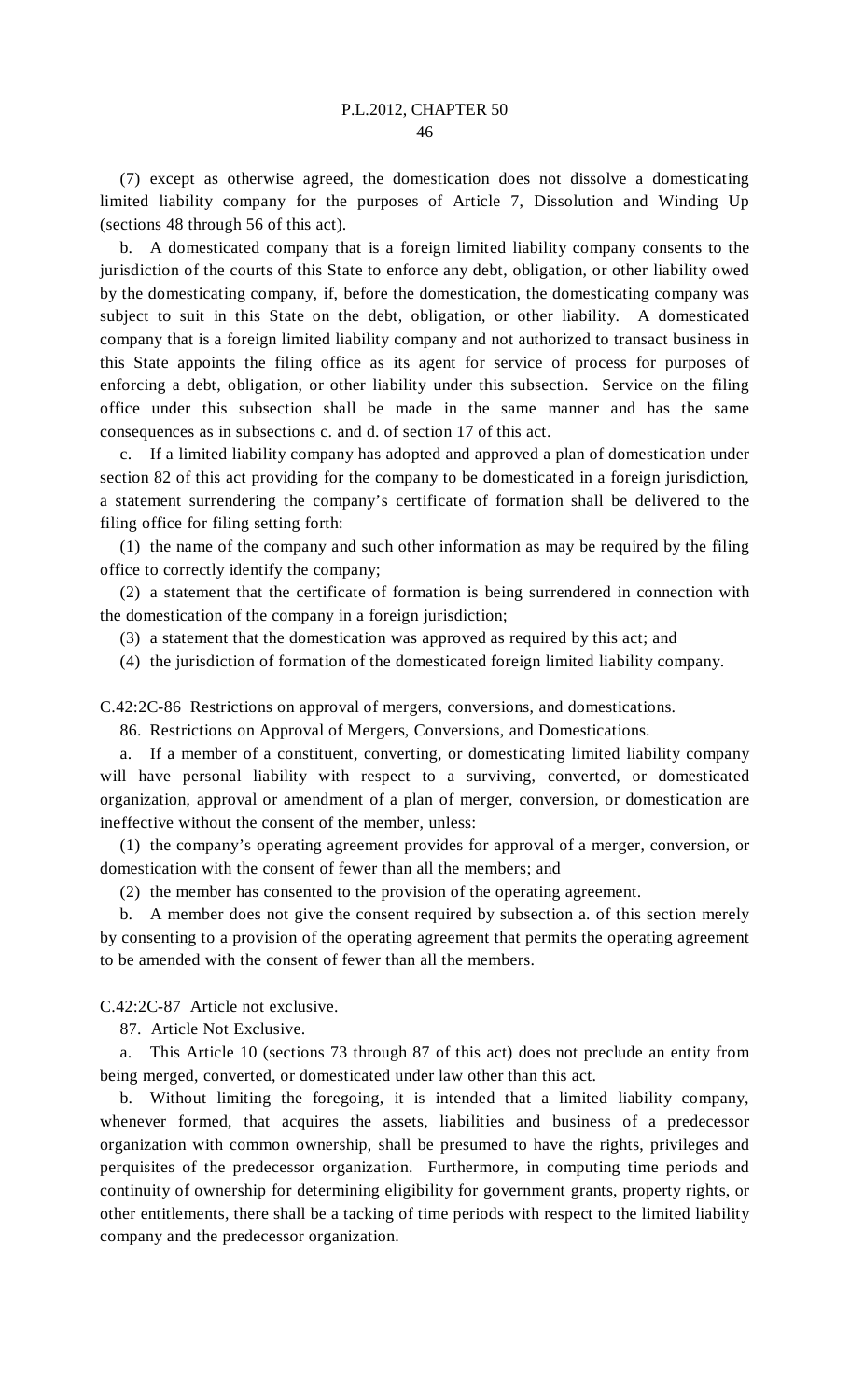c. Nothing in this section 87 is intended to require the assignment of a contract in violation of its express terms.

# ARTICLE 11 MISCELLANEOUS PROVISIONS

C.42:2C-88 Uniformity of application and construction.

 88. Uniformity of Application and Construction. In applying and construing this uniform act, consideration shall be given to the need to promote uniformity of the law with respect to its subject matter among states that enact it.

C.42:2C-89 Relation to electronic signatures in global and national commerce act.

 89. Relation to Electronic Signatures In Global and National Commerce Act. This act modifies, limits, and supersedes the federal "Electronic Signatures in Global and National Commerce Act," Pub.L.106-229, 15 U.S.C. s.7001 et seq., but does not modify, limit, or supersede section 101(c) of that act, 15 U.S.C. s.7001(c), or authorize electronic delivery of any of the notices described in section 103(b) of that act, 15 U.S.C. s.7003(b).

C.42:2C-90 Savings clause.

 90. Savings Clause. This act does not affect an action commenced, proceeding brought, or right accrued before this act takes effect.

C.42:2C-91 Application to existing relationships.

91. Application to Existing Relationships.

 a. Before the first day of the 18th month next following the enactment date of this act, this act governs only:

(1) a limited liability company formed on or after the effective date of this act; and

 (2) a limited liability company formed before the effective date of this act, which elects, in the manner provided in its operating agreement or by law for amending the operating agreement, to be subject to this act.

 b. On and after the first day of the 18 month next following the enactment date of this act, this act governs all limited liability companies.

C.42:2C-92 Tax classification.

92. Tax Classification.

 a. For all purposes of taxation under the laws of this State , a limited liability company formed under this act or qualified to do business in this State as a foreign limited liability company with two or more members shall be classified as a partnership unless classified otherwise for federal income tax purposes, in which case the limited liability company shall be classified in the same manner as it is classified for federal income tax purposes. For all purposes of taxation under the laws of this State, a member or a transferee of a member of a limited liability company formed under this act or qualified to do business in this State as a foreign limited liability company shall be treated as a partner in a partnership unless the limited liability company is classified otherwise for federal income tax purposes, in which case the member or transferee of a member shall have the same status as the member or transferee of a member has for federal income tax purposes.

 b. For all purposes of taxation on income under the laws of this State and only for those purposes, a limited liability company formed under this act or qualified to do business in this State as a foreign limited liability company with one member is disregarded as an entity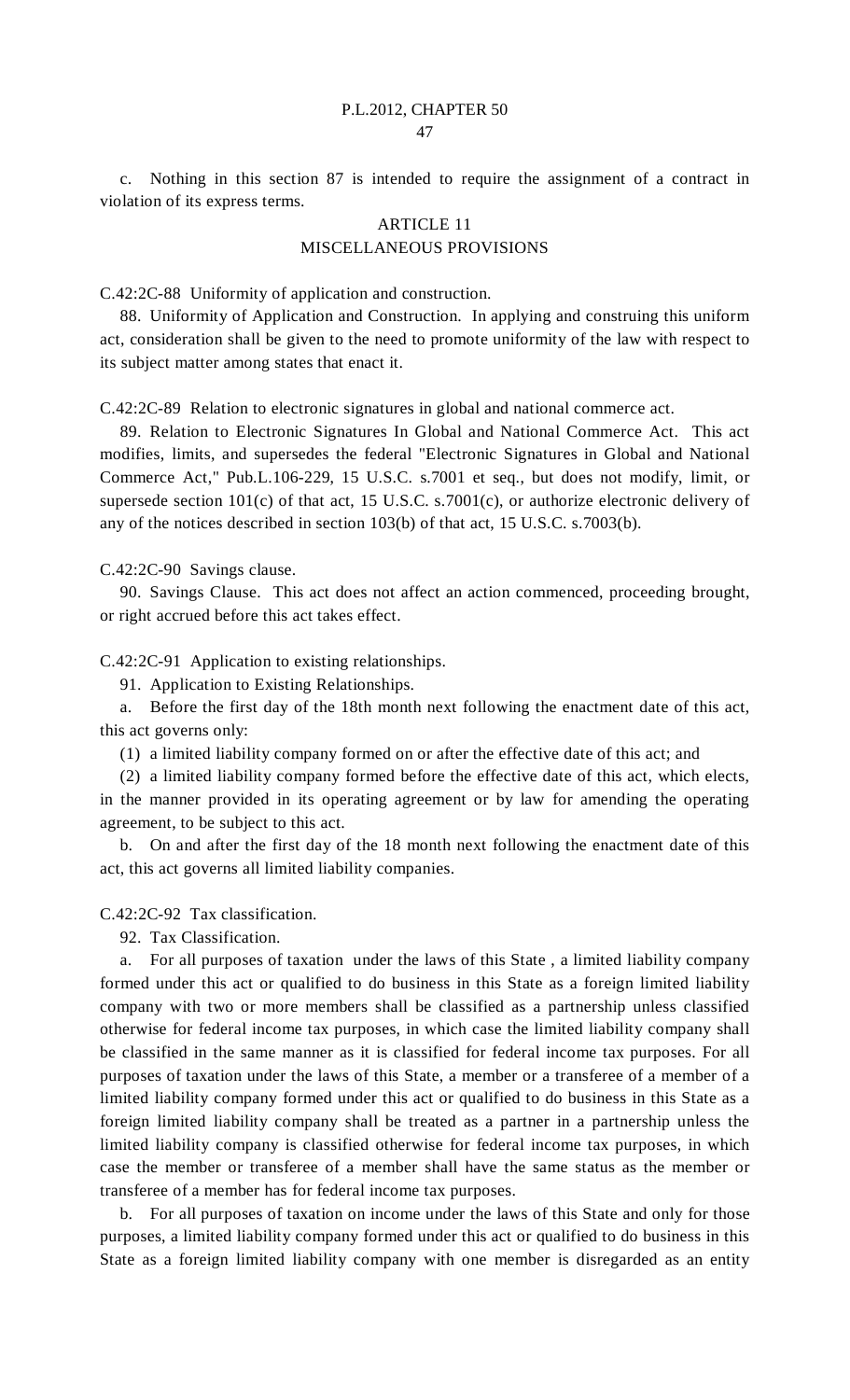separate from its owner, unless classified otherwise for federal tax purposes, in which case the limited liability company will be classified in the same manner as it is classified for federal income tax purposes. For all purposes of taxation on income under the laws of this State and only for those purposes, the sole member or a transferee of all of the limited liability company interest of the sole member of a limited liability company formed under this act or qualified to do business in this State as a foreign limited liability company is treated as the direct owner of the underlying assets of the limited liability company and of its operations, unless the limited liability company is classified otherwise for federal income tax purposes, in which case the member or transferee of a member will have the same status as the member or transferee of a member has for federal income tax purposes.

C.42:2C-93 Fees.

93. Fees.

 a. No document required to be filed under this act shall be effective until the applicable fee required by this section is paid. The following fees shall be paid to and collected by the State Treasurer for the use of the State:

 (1) Upon the receipt for filing of a certificate of registration of alternate name or a certificate of renewal pursuant to section 9 of this act, a fee in the amount of \$50.

 (2) Upon the receipt for filing of an application for reservation of name, an application for renewal of reservation or a notice of transfer or cancellation of reservation pursuant to section 10 of this act, a fee in the amount of \$50.

 (3) Upon the receipt for filing of a statement under section 15 of this act, a fee in the amount of \$25, upon the receipt for filing of a statement under section 16 of this act, a fee in the amount of \$25 and a further fee of \$10 for each limited liability company affected by that statement.

 (4) Upon the receipt for filing of a certificate of formation under section 18 of this act, a fee in the amount of \$125; and upon receipt for filing, a certificate of correction under section 23 of this act, a certificate of amendment or restatement under section 19 of this act, a certificate of dissolution under section 49 of this act, or articles of merger under section 76 of this act, a fee in the amount of \$100.

 (5) Upon the filing of articles of conversion under section 80 of this act, a fee in the amount of \$100.

(6) Upon filing of an annual report, a fee in the amount of \$50.00.

 (7) Upon requesting a reinstatement of a certificate of a limited liability company, a late filing fee of \$200.00 and a reinstatement filing fee of \$75.00.

 (8) For certifying copies of any paper on file as provided for by this act, a fee in the amount of \$25 for each copy certified.

 (9) The State Treasurer may issue copies of instruments on file as well as other copies, and for all of those copies, whether certified or not, a fee in the amount of \$10 for the first page and \$2 per page thereafter shall be paid.

 (10) Upon the receipt for filing of an application for certificate of authority as a foreign limited liability company under section 58 of this act or a certificate of cancellation under section 64 of this act, a fee in the amount of \$125.

(11) For preclearance of any document for filing, a fee in the amount of \$100.

 (12) For preparing and providing a written report of a record search, a fee in the amount of \$50.

 (13) For issuing any certificate of the State Treasurer, including but not limited to a certificate of good standing, other than a certification of a copy under paragraph (8) of this